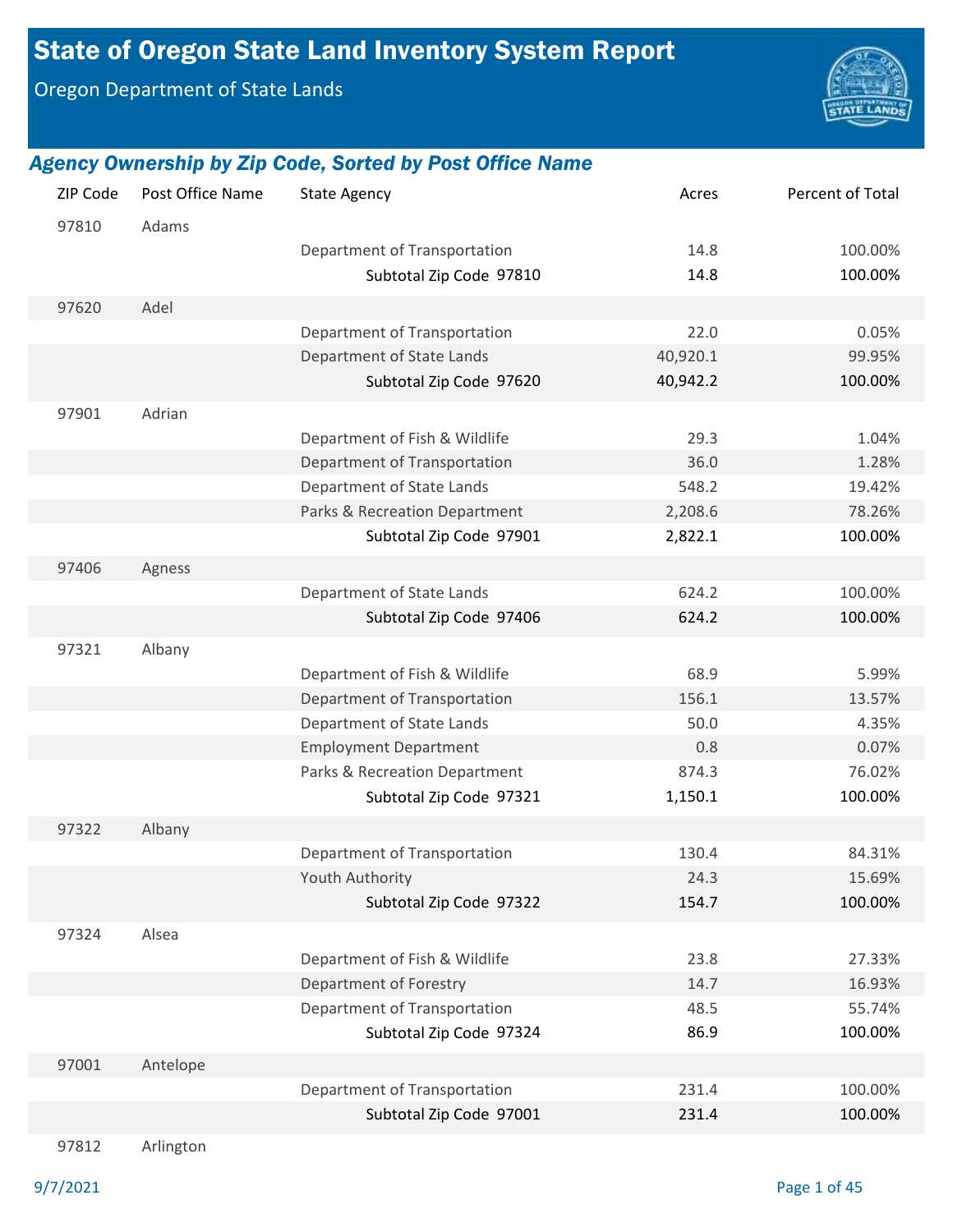| ZIP Code | Post Office Name  | <b>State Agency</b>              | Acres    | Percent of Total |
|----------|-------------------|----------------------------------|----------|------------------|
|          |                   | Department of Fish & Wildlife    | 18.1     | 0.32%            |
|          |                   | Department of Transportation     | 160.5    | 2.80%            |
|          |                   | Department of State Lands        | 200.1    | 3.49%            |
|          |                   | Parks & Recreation Department    | 5,358.1  | 93.40%           |
|          |                   | Subtotal Zip Code 97812          | 5,736.8  | 100.00%          |
| 97520    | Ashland           |                                  |          |                  |
|          |                   | Department of Aviation           | 11.6     | 2.56%            |
|          |                   | Department of Transportation     | 134.8    | 29.61%           |
|          |                   | Department of State Lands        | 108.3    | 23.80%           |
|          |                   | Parks & Recreation Department    | 38.6     | 8.49%            |
|          |                   | <b>University System</b>         | 161.8    | 35.55%           |
|          |                   | Subtotal Zip Code 97520          | 455.1    | 100.00%          |
|          |                   |                                  |          |                  |
| 97103    | Astoria           |                                  |          |                  |
|          |                   | Department of Fish & Wildlife    | 85.7     | 0.32%            |
|          |                   | Department of Forestry           | 25,796.4 | 97.01%           |
|          |                   | Department of Transportation     | 286.2    | 1.08%            |
|          |                   | Department of State Lands        | 410.0    | 1.54%            |
|          |                   | Parks & Recreation Department    | 10.3     | 0.04%            |
|          |                   | <b>University System</b>         | 2.8      | 0.01%            |
|          |                   | Subtotal Zip Code 97103          | 26,591.4 | 100.00%          |
| 97813    | Athena            |                                  |          |                  |
|          |                   | Department of Transportation     | 5.2      | 11.65%           |
|          |                   | Department of State Lands        | 39.6     | 88.35%           |
|          |                   | Subtotal Zip Code 97813          | 44.8     | 100.00%          |
| 97325    | Aumsville         |                                  |          |                  |
|          |                   |                                  |          |                  |
|          |                   | Department of Transportation     | 53.2     | 100.00%          |
|          |                   | Subtotal Zip Code 97325          | 53.2     | 100.00%          |
| 97002    | Aurora            |                                  |          |                  |
|          |                   | Department of Aviation           | 150.6    | 19.72%           |
|          |                   | Department of Transportation     | 134.9    | 17.67%           |
|          |                   | Parks & Recreation Department    | 478.0    | 62.61%           |
|          |                   | Subtotal Zip Code 97002          | 763.5    | 100.00%          |
| 97410    | Azalea            |                                  |          |                  |
|          |                   | Department of Transportation     | 111.5    | 17.81%           |
|          |                   | Department of State Lands        | 512.8    | 81.91%           |
|          |                   | Parks & Recreation Department    | 1.8      | 0.29%            |
|          |                   | Subtotal Zip Code 97410          | 626.1    | 100.00%          |
|          |                   |                                  |          |                  |
| 97814    | <b>Baker City</b> |                                  |          |                  |
|          |                   | Department of Fish & Wildlife    | 1,683.1  | 79.97%           |
|          |                   | <b>Department of Corrections</b> | 13.2     | 0.63%            |
|          |                   | Department of Forestry           | 1.5      | 0.07%            |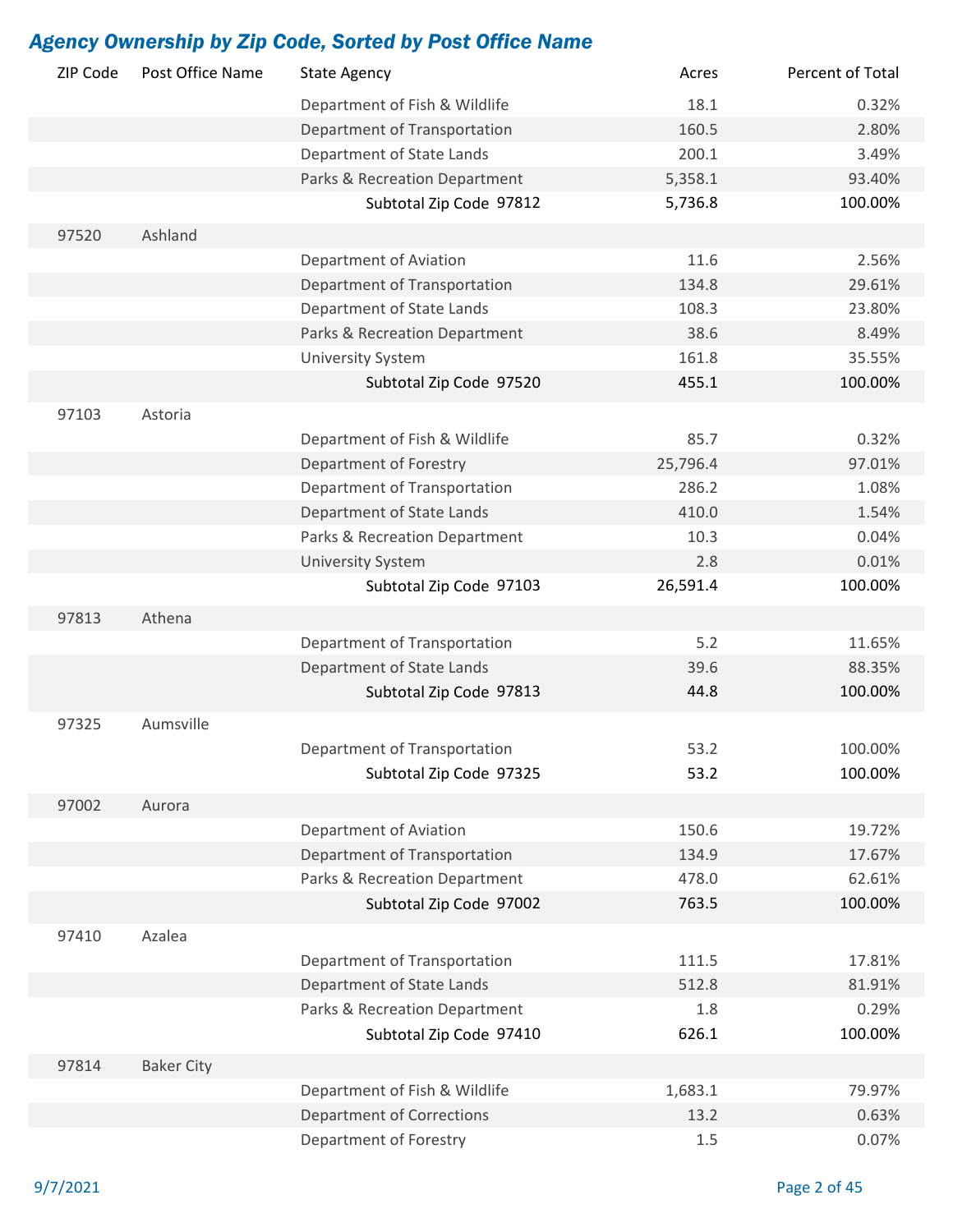| ZIP Code | Post Office Name | <b>State Agency</b>           | Acres   | Percent of Total |
|----------|------------------|-------------------------------|---------|------------------|
|          |                  | Department of Transportation  | 351.3   | 16.69%           |
|          |                  | Department of State Lands     | 41.2    | 1.96%            |
|          |                  | <b>Employment Department</b>  | 0.3     | 0.02%            |
|          |                  | Parks & Recreation Department | 14.1    | 0.67%            |
|          |                  | Subtotal Zip Code 97814       | 2,104.7 | 100.00%          |
| 97411    | Bandon           |                               |         |                  |
|          |                  | Department of Aviation        | 139.4   | 5.46%            |
|          |                  | Department of Fish & Wildlife | 74.0    | 2.90%            |
|          |                  | Department of Forestry        | 1.9     | 0.07%            |
|          |                  | Department of Transportation  | 19.7    | 0.77%            |
|          |                  | Parks & Recreation Department | 2,316.6 | 90.79%           |
|          |                  | Subtotal Zip Code 97411       | 2,551.5 | 100.00%          |
| 97106    | <b>Banks</b>     |                               |         |                  |
|          |                  | Department of Forestry        | 25.4    | 19.74%           |
|          |                  | Department of Transportation  | 50.4    | 39.11%           |
|          |                  | Parks & Recreation Department | 53.0    | 41.16%           |
|          |                  | Subtotal Zip Code 97106       | 128.9   | 100.00%          |
|          |                  |                               |         |                  |
| 97107    | Bay City         |                               |         |                  |
|          |                  | Department of Forestry        | 3,832.4 | 77.39%           |
|          |                  | Department of Transportation  | 2.0     | 0.04%            |
|          |                  | Department of State Lands     | 1,117.9 | 22.57%           |
|          |                  | Subtotal Zip Code 97107       | 4,952.3 | 100.00%          |
| 97621    | <b>Beatty</b>    |                               |         |                  |
|          |                  | Department of Transportation  | 75.7    | 35.30%           |
|          |                  | Parks & Recreation Department | 138.7   | 64.70%           |
|          |                  | Subtotal Zip Code 97621       | 214.4   | 100.00%          |
| 97108    | Beaver           |                               |         |                  |
|          |                  | Department of Forestry        | 3,362.6 | 86.54%           |
|          |                  | Department of State Lands     | 522.9   | 13.46%           |
|          |                  | Subtotal Zip Code 97108       | 3,885.5 | 100.00%          |
|          |                  |                               |         |                  |
| 97005    | Beaverton        |                               |         |                  |
|          |                  | Department of Transportation  | 1.1     | 100.00%          |
|          |                  | Subtotal Zip Code 97005       | 1.1     | 100.00%          |
| 97006    | Beaverton        |                               |         |                  |
|          |                  | Department of Transportation  | 3.0     | 100.00%          |
|          |                  | Subtotal Zip Code 97006       | 3.0     | 100.00%          |
| 97007    | Beaverton        |                               |         |                  |
|          |                  | Department of Transportation  | 4.8     | 100.00%          |
|          |                  | Subtotal Zip Code 97007       | 4.8     | 100.00%          |
| 97008    | Beaverton        |                               |         |                  |
|          |                  |                               |         |                  |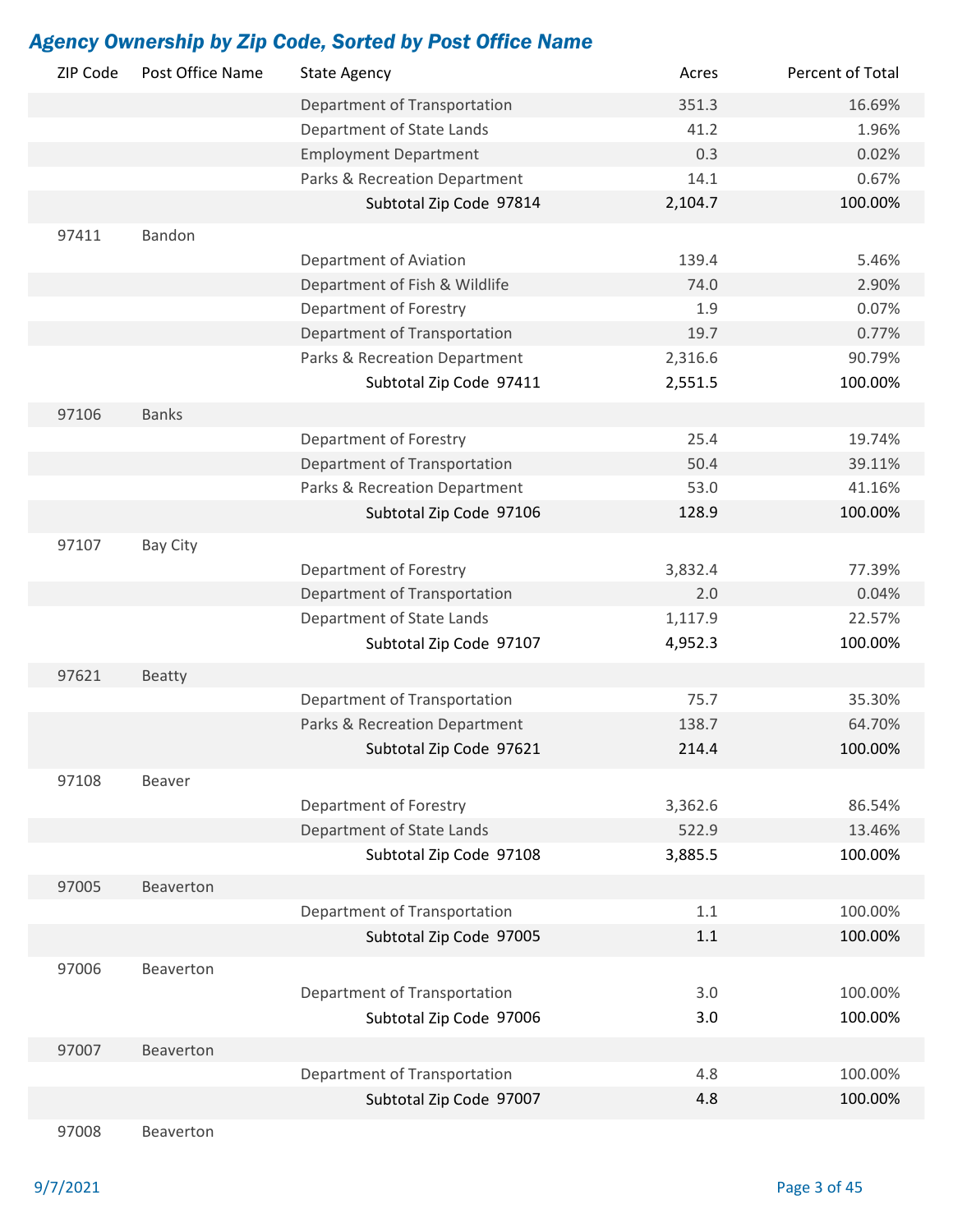| ZIP Code | Post Office Name  | <b>State Agency</b>               | Acres    | Percent of Total |
|----------|-------------------|-----------------------------------|----------|------------------|
|          |                   | Department of Transportation      | 5.0      | 100.00%          |
|          |                   | Subtotal Zip Code 97008           | 5.0      | 100.00%          |
| 97701    | Bend              |                                   |          |                  |
|          |                   | Department of Transportation      | 158.4    | 5.29%            |
|          |                   | Department of State Lands         | 1,354.7  | 45.25%           |
|          |                   | <b>Water Resources Department</b> | 871.2    | 29.10%           |
|          |                   | Parks & Recreation Department     | 609.3    | 20.35%           |
|          |                   | Subtotal Zip Code 97701           | 2,993.6  | 100.00%          |
| 97702    | Bend              |                                   |          |                  |
|          |                   | Department of Fish & Wildlife     | 2.3      | 0.42%            |
|          |                   | Department of Transportation      | 147.3    | 26.67%           |
|          |                   | Department of State Lands         | 395.7    | 71.67%           |
|          |                   | <b>Employment Department</b>      | 1.2      | 0.21%            |
|          |                   | <b>Military Department</b>        | 5.7      | 1.03%            |
|          |                   | Subtotal Zip Code 97702           | 552.2    | 100.00%          |
|          |                   |                                   |          |                  |
| 97707    | Bend              |                                   |          |                  |
|          |                   | Department of Fish & Wildlife     | 20.5     | 1.10%            |
|          |                   | <b>Water Resources Department</b> | 80.5     | 4.31%            |
|          |                   | Parks & Recreation Department     | 1,767.3  | 94.59%           |
|          |                   | Subtotal Zip Code 97707           | 1,868.3  | 100.00%          |
| 97412    | Blachly           |                                   |          |                  |
|          |                   | Department of Forestry            | 2,871.7  | 99.15%           |
|          |                   | Department of Transportation      | 0.0      | 0.00%            |
|          |                   | Department of State Lands         | 24.6     | 0.85%            |
|          |                   | Subtotal Zip Code 97412           | 2,896.3  | 100.00%          |
| 97326    | Blodgett          |                                   |          |                  |
|          |                   | Department of Forestry            | 10,843.2 | 84.69%           |
|          |                   | Department of Transportation      | 12.1     | 0.09%            |
|          |                   | Department of State Lands         | 1,945.7  | 15.20%           |
|          |                   | Parks & Recreation Department     | 2.6      | 0.02%            |
|          |                   | Subtotal Zip Code 97326           | 12,803.7 | 100.00%          |
| 97413    | <b>Blue River</b> |                                   |          |                  |
|          |                   | Department of Transportation      | 12.1     | 74.20%           |
|          |                   | Parks & Recreation Department     | 4.2      | 25.80%           |
|          |                   | Subtotal Zip Code 97413           | 16.3     | 100.00%          |
|          |                   |                                   |          |                  |
| 97818    | Boardman          |                                   |          |                  |
|          |                   | Department of Fish & Wildlife     | 0.8      | 100.00%          |
|          |                   | Subtotal Zip Code 97818           | 0.8      | 100.00%          |
| 97623    | Bonanza           |                                   |          |                  |
|          |                   | Department of Fish & Wildlife     | 0.9      | 0.01%            |
|          |                   | Department of Forestry            | 1,602.4  | 26.64%           |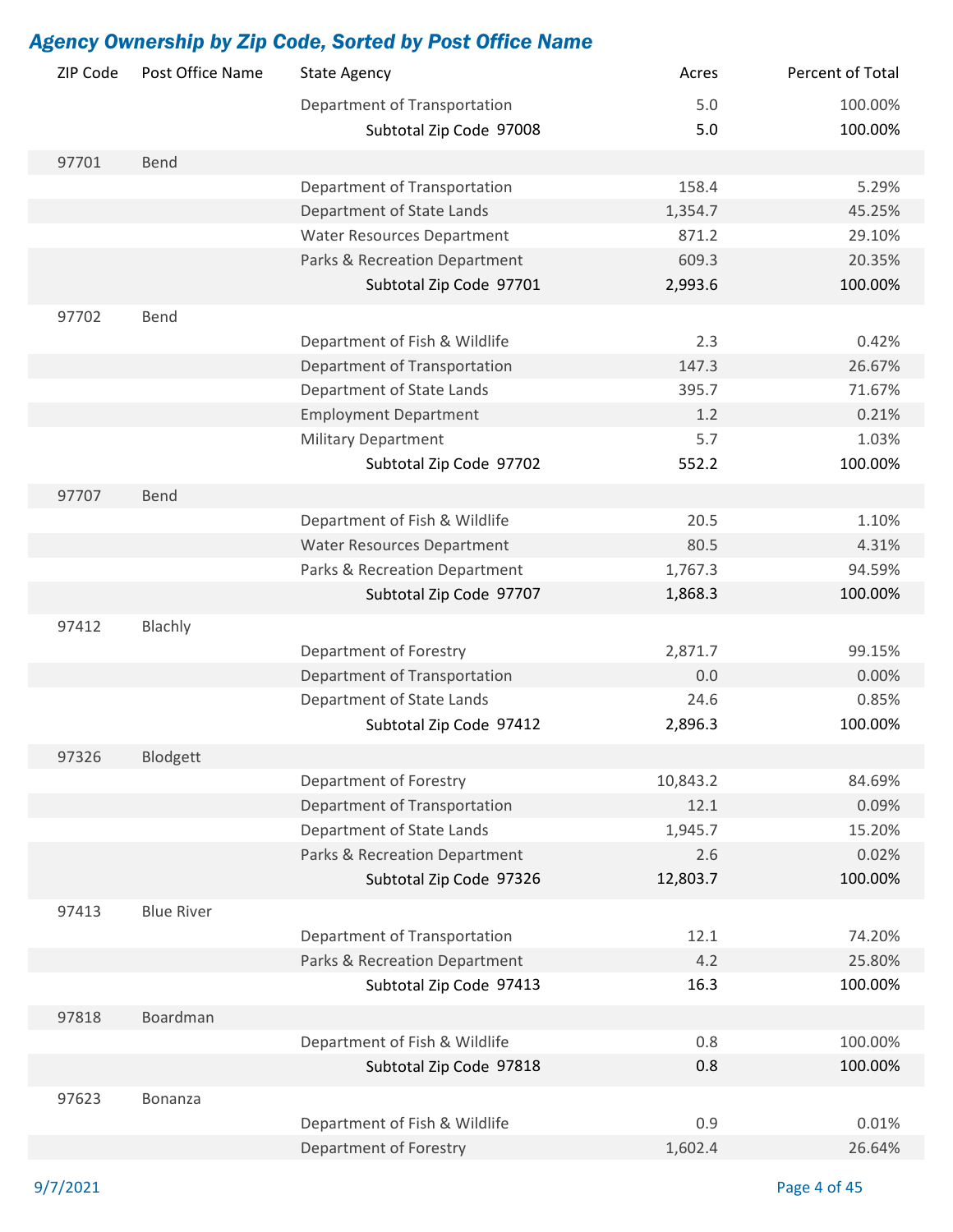| ZIP Code | Post Office Name   | <b>State Agency</b>               | Acres    | Percent of Total |
|----------|--------------------|-----------------------------------|----------|------------------|
|          |                    | Department of Transportation      | 150.5    | 2.50%            |
|          |                    | Department of State Lands         | 3,982.8  | 66.21%           |
|          |                    | Parks & Recreation Department     | 278.9    | 4.64%            |
|          |                    | Subtotal Zip Code 97623           | 6,015.4  | 100.00%          |
| 97009    | <b>Boring</b>      |                                   |          |                  |
|          |                    | Department of Fish & Wildlife     | 8.3      | 4.41%            |
|          |                    | Department of Transportation      | 28.9     | 15.32%           |
|          |                    | Parks & Recreation Department     | 151.6    | 80.26%           |
|          |                    | Subtotal Zip Code 97009           | 188.9    | 100.00%          |
| 97011    | Brightwood         |                                   |          |                  |
|          |                    | Department of State Lands         | 67.1     | 100.00%          |
|          |                    | Subtotal Zip Code 97011           | 67.1     | 100.00%          |
|          |                    |                                   |          |                  |
| 97414    | <b>Broadbent</b>   |                                   |          |                  |
|          |                    | Department of Transportation      | 0.2      | 4.26%            |
|          |                    | Parks & Recreation Department     | 4.7      | 95.74%           |
|          |                    | Subtotal Zip Code 97414           | 5.0      | 100.00%          |
| 97903    | <b>Brogan</b>      |                                   |          |                  |
|          |                    | Department of Transportation      | 37.9     | 2.29%            |
|          |                    | Department of State Lands         | 1,619.3  | 97.71%           |
|          |                    | Subtotal Zip Code 97903           | 1,657.2  | 100.00%          |
| 97415    | <b>Brookings</b>   |                                   |          |                  |
|          |                    | Department of Fish & Wildlife     | 4.1      | 0.12%            |
|          |                    | Department of Transportation      | 35.3     | 1.04%            |
|          |                    | Department of State Lands         | 746.4    | 22.07%           |
|          |                    | Parks & Recreation Department     | 2,596.2  | 76.77%           |
|          |                    | Subtotal Zip Code 97415           | 3,381.9  | 100.00%          |
| 97712    | <b>Brothers</b>    |                                   |          |                  |
|          |                    | Department of Transportation      | 343.5    | 0.63%            |
|          |                    | Department of State Lands         | 54,055.0 | 99.37%           |
|          |                    | Subtotal Zip Code 97712           | 54,398.6 | 100.00%          |
| 97327    | <b>Brownsville</b> |                                   |          |                  |
|          |                    | Department of Fish & Wildlife     | 11.5     | 2.46%            |
|          |                    | Department of Transportation      | 19.7     | 4.23%            |
|          |                    | Department of State Lands         | 59.9     | 12.87%           |
|          |                    | <b>Water Resources Department</b> | 356.1    | 76.49%           |
|          |                    | Parks & Recreation Department     | 18.3     | 3.94%            |
|          |                    | Subtotal Zip Code 97327           | 465.5    | 100.00%          |
| 97720    | <b>Burns</b>       |                                   |          |                  |
|          |                    | Department of Fish & Wildlife     | 30.5     | 0.06%            |
|          |                    | Department of Transportation      | 235.1    | 0.50%            |
|          |                    | Department of State Lands         | 47,029.3 | 99.37%           |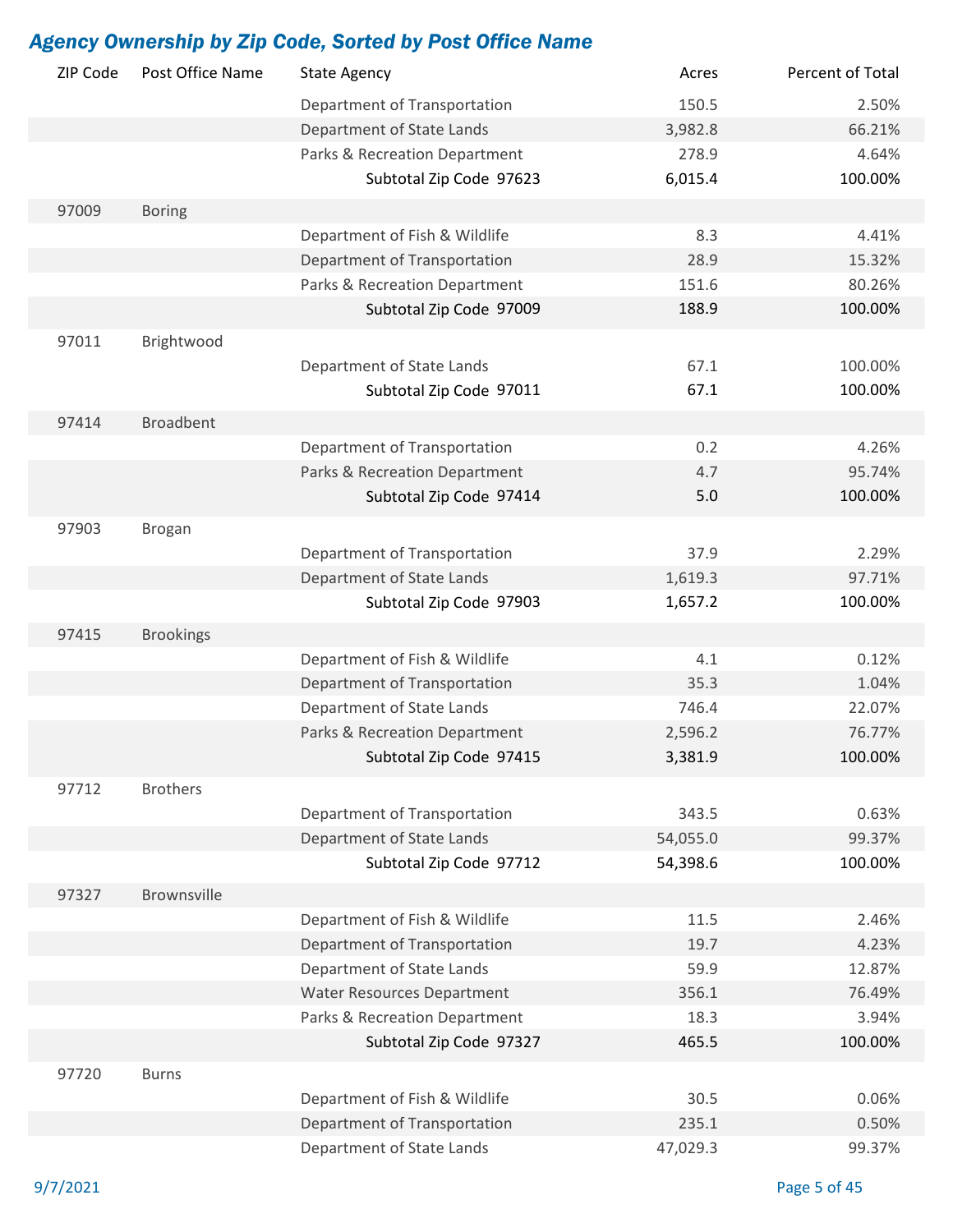| ZIP Code | Post Office Name   | <b>State Agency</b>           | Acres    | Percent of Total |
|----------|--------------------|-------------------------------|----------|------------------|
|          |                    | <b>Military Department</b>    | 1.5      | 0.00%            |
|          |                    | Youth Authority               | 28.8     | 0.06%            |
|          |                    | Subtotal Zip Code 97720       | 47,325.2 | 100.00%          |
| 97522    | <b>Butte Falls</b> |                               |          |                  |
|          |                    | Department of Fish & Wildlife | 11.8     | 70.18%           |
|          |                    | Department of Forestry        | 1.0      | 5.95%            |
|          |                    | Department of Transportation  | 4.0      | 23.87%           |
|          |                    |                               |          |                  |
|          |                    | Subtotal Zip Code 97522       | 16.8     | 100.00%          |
| 97109    | <b>Buxton</b>      |                               |          |                  |
|          |                    | Parks & Recreation Department | 1,996.1  | 100.00%          |
|          |                    | Subtotal Zip Code 97109       | 1,996.1  | 100.00%          |
| 97416    | Camas Valley       |                               |          |                  |
|          |                    | Department of Transportation  | 60.6     | 100.00%          |
|          |                    | Subtotal Zip Code 97416       | 60.6     | 100.00%          |
|          |                    |                               |          |                  |
| 97730    | Camp Sherman       |                               |          |                  |
|          |                    | Department of Fish & Wildlife | 35.5     | 36.14%           |
|          |                    | Parks & Recreation Department | 62.8     | 63.86%           |
|          |                    | Subtotal Zip Code 97730       | 98.3     | 100.00%          |
| 97013    | Canby              |                               |          |                  |
|          |                    | Department of Aviation        | 0.0      | 0.00%            |
|          |                    | Department of Transportation  | 0.6      | 0.15%            |
|          |                    | Parks & Recreation Department | 400.7    | 99.85%           |
|          |                    | Subtotal Zip Code 97013       | 401.3    | 100.00%          |
| 97417    | Canyonville        |                               |          |                  |
|          |                    | Department of Fish & Wildlife | 0.5      | 0.72%            |
|          |                    | Department of Transportation  | 72.9     | 99.28%           |
|          |                    | Subtotal Zip Code 97417       | 73.4     | 100.00%          |
|          |                    |                               |          |                  |
| 97111    | Carlton            |                               |          |                  |
|          |                    | Department of Forestry        | 1.0      | 3.63%            |
|          |                    | Department of Transportation  | 16.4     | 57.46%           |
|          |                    | Department of State Lands     | 11.1     | 38.90%           |
|          |                    | Subtotal Zip Code 97111       | 28.5     | 100.00%          |
| 97014    | Cascade Locks      |                               |          |                  |
|          |                    | Department of Aviation        | 46.1     | 2.15%            |
|          |                    | Department of Fish & Wildlife | 29.7     | 1.38%            |
|          |                    | Department of Transportation  | 302.8    | 14.12%           |
|          |                    | Department of State Lands     | 24.7     | 1.15%            |
|          |                    | Parks & Recreation Department | 1,740.3  | 81.19%           |
|          |                    | Subtotal Zip Code 97014       | 2,143.6  | 100.00%          |
| 97329    | Cascadia           |                               |          |                  |
|          |                    |                               |          |                  |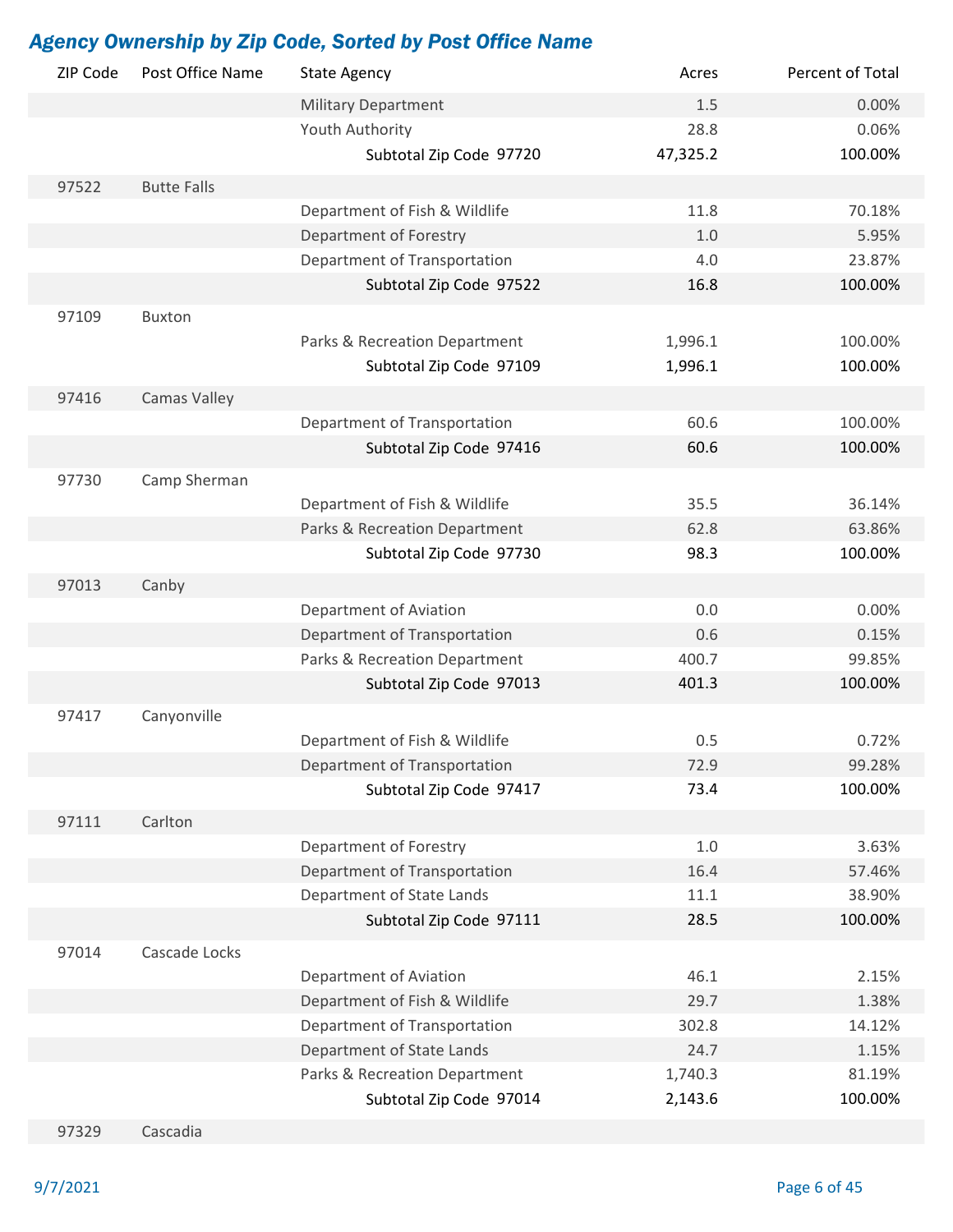| ZIP Code | Post Office Name     | <b>State Agency</b>                 | Acres    | Percent of Total |
|----------|----------------------|-------------------------------------|----------|------------------|
|          |                      | Parks & Recreation Department       | 235.0    | 100.00%          |
|          |                      | Subtotal Zip Code 97329             | 235.0    | 100.00%          |
| 97523    | Cave Junction        |                                     |          |                  |
|          |                      | Department of Forestry              | 1.5      | 0.09%            |
|          |                      | Department of Transportation        | 91.7     | 5.29%            |
|          |                      | Department of State Lands           | 1,328.9  | 76.68%           |
|          |                      | Parks & Recreation Department       | 311.0    | 17.95%           |
|          |                      | Subtotal Zip Code 97523             | 1,733.1  | 100.00%          |
| 97502    | <b>Central Point</b> |                                     |          |                  |
|          |                      | Department of Administrative Servic | 3.6      | 0.25%            |
|          |                      | Department of Fish & Wildlife       | 893.2    | 62.58%           |
|          |                      | <b>Department of Corrections</b>    | 257.1    | 18.01%           |
|          |                      | Department of Forestry              | 6.2      | 0.43%            |
|          |                      | Department of Transportation        | 168.4    | 11.80%           |
|          |                      | Parks & Recreation Department       | 98.8     | 6.92%            |
|          |                      | Subtotal Zip Code 97502             | 1,427.3  | 100.00%          |
| 97731    | Chemult              |                                     |          |                  |
|          |                      | Department of Forestry              | 8,475.9  | 96.02%           |
|          |                      | Department of Transportation        | 91.8     | 1.04%            |
|          |                      | Department of State Lands           | 259.4    | 2.94%            |
|          |                      | Parks & Recreation Department       | 0.4      | 0.00%            |
|          |                      | Subtotal Zip Code 97731             | 8,827.5  | 100.00%          |
|          |                      |                                     |          |                  |
| 97419    | Cheshire             |                                     |          |                  |
|          |                      | Department of Transportation        | 2.2      | 6.94%            |
|          |                      | Parks & Recreation Department       | 29.8     | 93.06%           |
|          |                      | Subtotal Zip Code 97419             | 32.0     | 100.00%          |
| 97624    | Chiloquin            |                                     |          |                  |
|          |                      | Department of Aviation              | 115.6    | 0.73%            |
|          |                      | Department of Fish & Wildlife       | 62.8     | 0.40%            |
|          |                      | Department of Forestry              | 10,915.6 | 69.03%           |
|          |                      | Department of Transportation        | 23.8     | 0.15%            |
|          |                      | Department of State Lands           | 3,424.6  | 21.66%           |
|          |                      | Parks & Recreation Department       | 1,271.5  | 8.04%            |
|          |                      | Subtotal Zip Code 97624             | 15,813.9 | 100.00%          |
| 97015    | Clackamas            |                                     |          |                  |
|          |                      | Department of Administrative Servic | 12.8     | 4.65%            |
|          |                      | Department of Fish & Wildlife       | 5.9      | 2.17%            |
|          |                      | Department of Transportation        | 178.3    | 64.97%           |
|          |                      | <b>Military Department</b>          | 76.4     | 27.85%           |
|          |                      | Parks & Recreation Department       | 1.0      | 0.35%            |
|          |                      | Subtotal Zip Code 97015             | 274.4    | 100.00%          |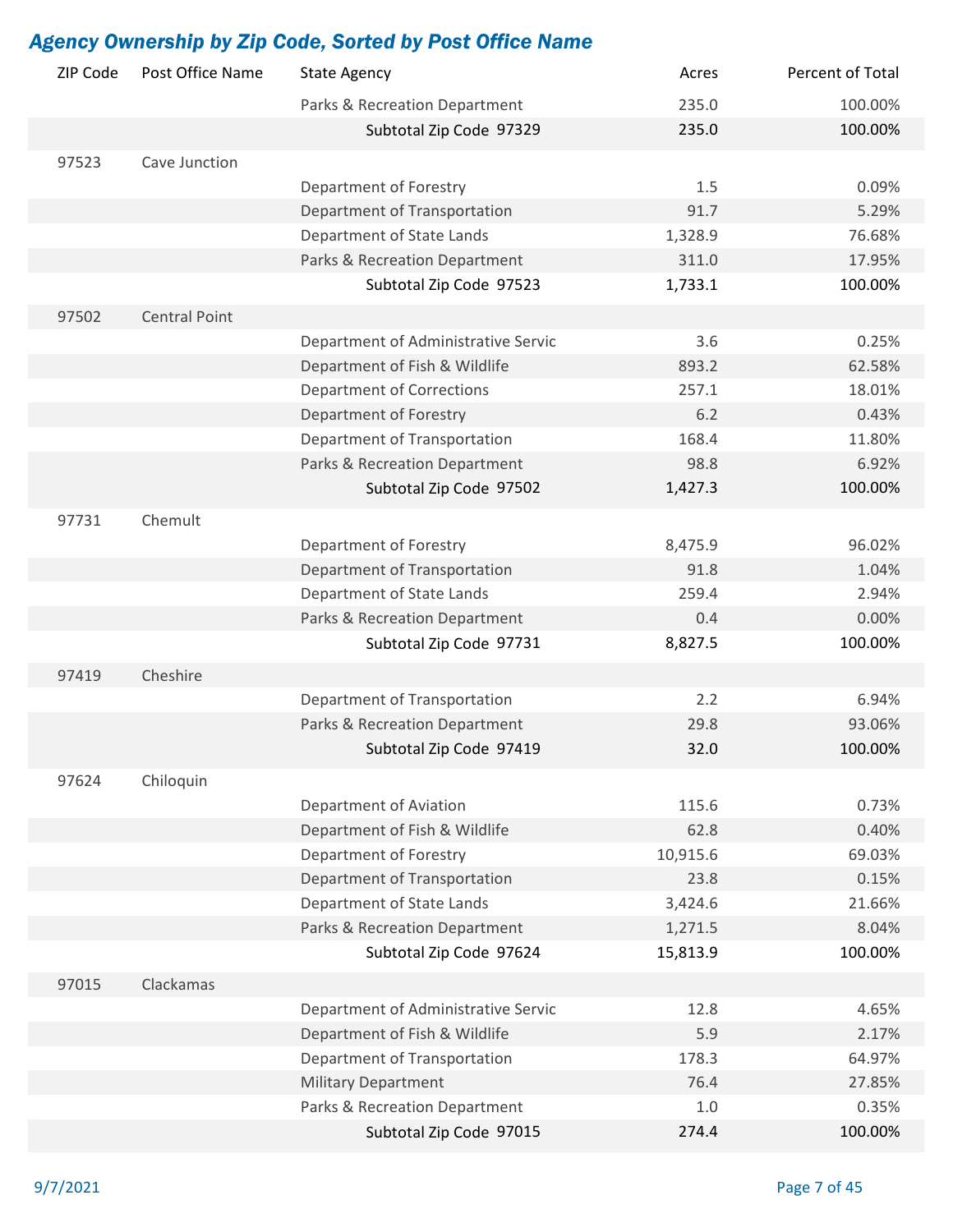| ZIP Code | Post Office Name | <b>State Agency</b>           | Acres    | Percent of Total |
|----------|------------------|-------------------------------|----------|------------------|
| 97016    | Clatskanie       |                               |          |                  |
|          |                  | Department of Fish & Wildlife | 31.8     | 0.07%            |
|          |                  | Department of Forestry        | 44,412.7 | 92.53%           |
|          |                  | Department of Transportation  | 239.6    | 0.50%            |
|          |                  | Department of State Lands     | 589.7    | 1.23%            |
|          |                  | Parks & Recreation Department | 308.1    | 0.64%            |
|          |                  | <b>University System</b>      | 2,417.2  | 5.04%            |
|          |                  | Subtotal Zip Code 97016       | 47,999.1 | 100.00%          |
| 97112    | Cloverdale       |                               |          |                  |
|          |                  | Department of Aviation        | 8.7      | 0.06%            |
|          |                  | Department of Fish & Wildlife | 9.5      | 0.06%            |
|          |                  | Department of Forestry        | 13,426.4 | 84.91%           |
|          |                  | Department of Transportation  | 14.5     | 0.09%            |
|          |                  | Department of State Lands     | 412.1    | 2.61%            |
|          |                  | Parks & Recreation Department | 1,940.7  | 12.27%           |
|          |                  | Subtotal Zip Code 97112       | 15,811.9 | 100.00%          |
| 97017    | Colton           |                               |          |                  |
|          |                  | Department of Transportation  | 1.1      | 100.00%          |
|          |                  | Subtotal Zip Code 97017       | 1.1      | 100.00%          |
| 97018    | Columbia City    |                               |          |                  |
|          |                  | Department of Forestry        | 4.1      | 15.88%           |
|          |                  | Department of Transportation  | 21.6     | 84.12%           |
|          |                  | Subtotal Zip Code 97018       | 25.7     | 100.00%          |
| 97823    | Condon           |                               |          |                  |
|          |                  | Department of Aviation        | 92.8     | 3.72%            |
|          |                  | Department of Transportation  | 49.6     | 1.99%            |
|          |                  | Department of State Lands     | 1,163.0  | 46.65%           |
|          |                  | Parks & Recreation Department | 1,187.7  | 47.64%           |
|          |                  | Subtotal Zip Code 97823       | 2,493.1  | 100.00%          |
| 97420    | Coos Bay         |                               |          |                  |
|          |                  | Department of Fish & Wildlife | 14.8     | 0.08%            |
|          |                  | Department of Forestry        | 4,843.2  | 25.89%           |
|          |                  | Department of Transportation  | 59.6     | 0.32%            |
|          |                  | Department of State Lands     | 12,453.1 | 66.57%           |
|          |                  | <b>Military Department</b>    | 5.4      | 0.03%            |
|          |                  | Parks & Recreation Department | 1,291.9  | 6.91%            |
|          |                  | <b>University System</b>      | 39.9     | 0.21%            |
|          |                  | Subtotal Zip Code 97420       | 18,708.1 | 100.00%          |
| 97423    | Coquille         |                               |          |                  |
|          |                  | Department of Fish & Wildlife | 5.0      | 4.09%            |
|          |                  | Department of Transportation  | 98.5     | 80.64%           |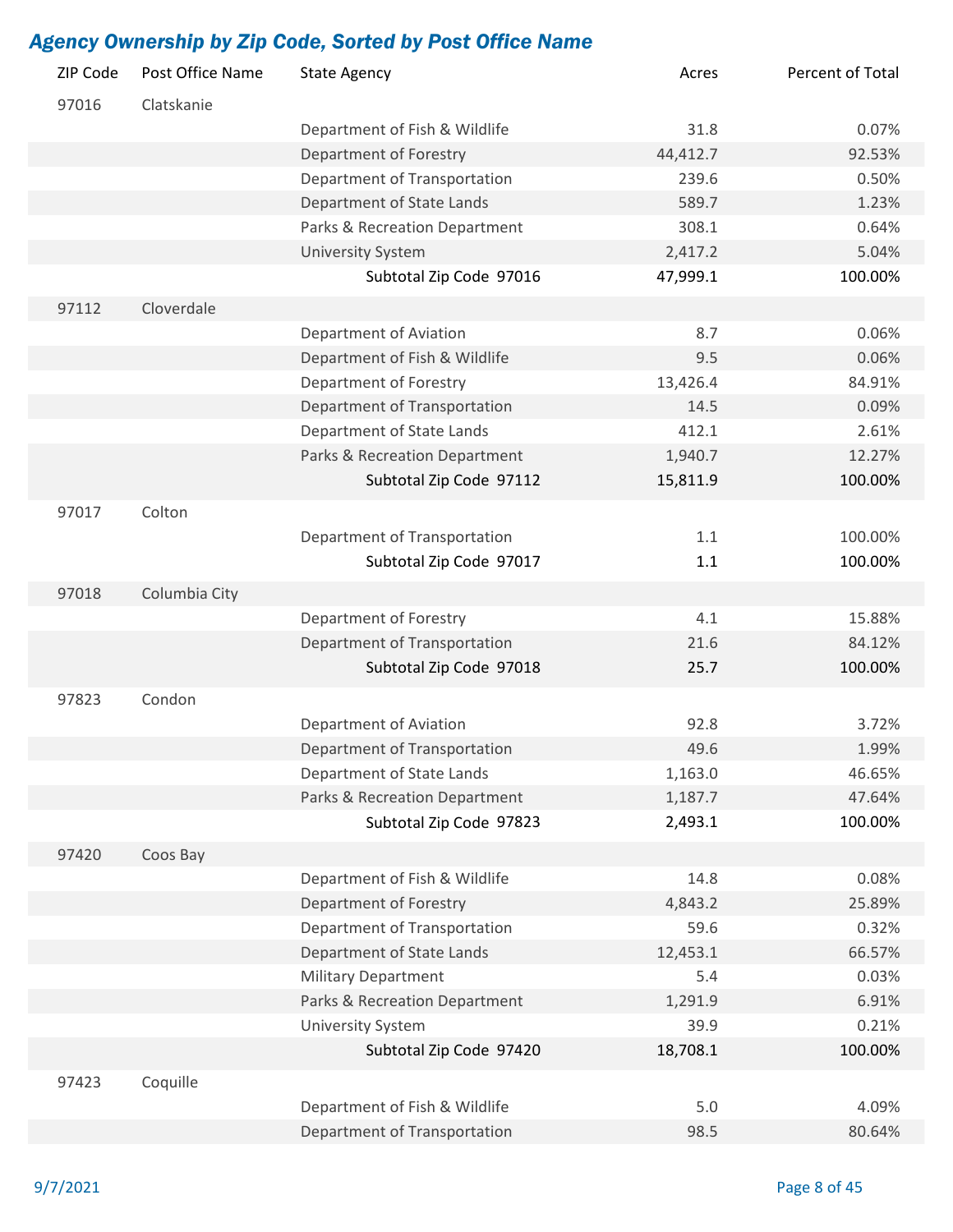| ZIP Code | Post Office Name | <b>State Agency</b>           | Acres    | Percent of Total |
|----------|------------------|-------------------------------|----------|------------------|
|          |                  | Department of State Lands     | 18.6     | 15.27%           |
|          |                  | Subtotal Zip Code 97423       | 122.1    | 100.00%          |
| 97019    | Corbett          |                               |          |                  |
|          |                  | Department of Fish & Wildlife | 253.0    | 8.72%            |
|          |                  | Department of Transportation  | 83.1     | 2.86%            |
|          |                  | Department of State Lands     | 29.3     | 1.01%            |
|          |                  | Parks & Recreation Department | 2,537.4  | 87.41%           |
|          |                  | Subtotal Zip Code 97019       | 2,902.8  | 100.00%          |
| 97113    | Cornelius        |                               |          |                  |
|          |                  | Department of Transportation  | 27.5     | 100.00%          |
|          |                  | Subtotal Zip Code 97113       | 27.5     | 100.00%          |
|          |                  |                               |          |                  |
| 97330    | Corvallis        |                               |          |                  |
|          |                  | Department of Fish & Wildlife | 625.2    | 4.16%            |
|          |                  | Department of Transportation  | 7.2      | 0.05%            |
|          |                  | Parks & Recreation Department | 147.7    | 0.98%            |
|          |                  | <b>University System</b>      | 14,256.5 | 94.81%           |
|          |                  | Subtotal Zip Code 97330       | 15,036.6 | 100.00%          |
| 97331    | Corvallis        |                               |          |                  |
|          |                  | <b>University System</b>      | 201.6    | 100.00%          |
|          |                  | Subtotal Zip Code 97331       | 201.6    | 100.00%          |
| 97333    | Corvallis        |                               |          |                  |
|          |                  | Department of Transportation  | 83.6     | 6.24%            |
|          |                  | Parks & Recreation Department | 358.7    | 26.77%           |
|          |                  | <b>University System</b>      | 897.5    | 66.99%           |
|          |                  | Subtotal Zip Code 97333       | 1,339.8  | 100.00%          |
| 97424    | Cottage Grove    |                               |          |                  |
|          |                  | Department of Aviation        | 74.4     | 26.33%           |
|          |                  | Department of Forestry        | 3.3      | 1.16%            |
|          |                  | Department of Transportation  | 204.5    | 72.35%           |
|          |                  | <b>Military Department</b>    | 0.4      | 0.16%            |
|          |                  | Subtotal Zip Code 97424       | 282.7    | 100.00%          |
|          |                  |                               |          |                  |
| 97824    | Cove             |                               |          |                  |
|          |                  | Department of Transportation  | 1.4      | 100.00%          |
|          |                  | Subtotal Zip Code 97824       | 1.4      | 100.00%          |
| 97733    | Crescent         |                               |          |                  |
|          |                  | Department of Forestry        | 10,518.8 | 99.59%           |
|          |                  | Department of Transportation  | 43.0     | 0.41%            |
|          |                  | Subtotal Zip Code 97733       | 10,561.8 | 100.00%          |
| 97426    | Creswell         |                               |          |                  |
|          |                  | Department of Fish & Wildlife | 2.5      | 0.57%            |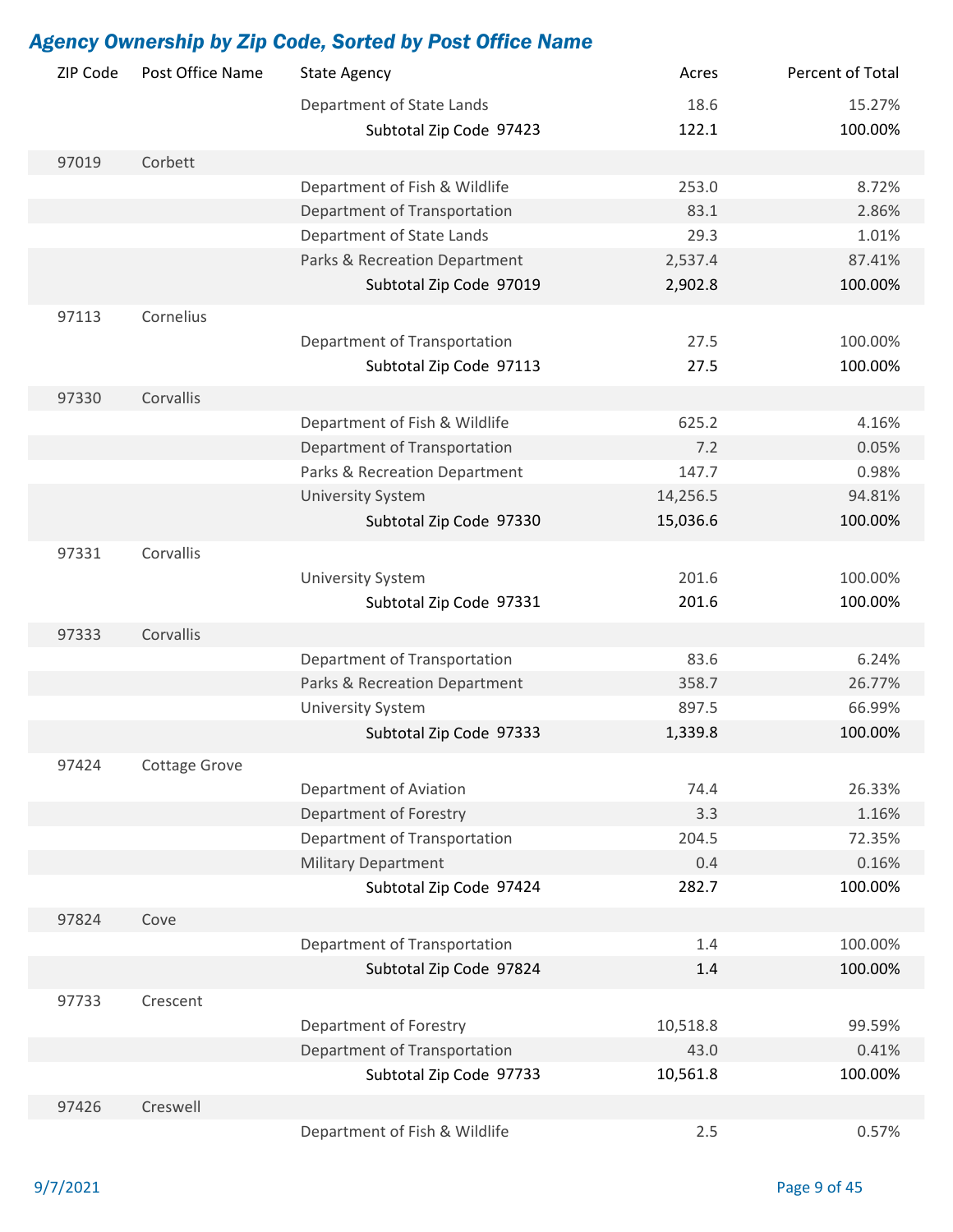| ZIP Code | Post Office Name  | <b>State Agency</b>                                        | Acres   | Percent of Total |
|----------|-------------------|------------------------------------------------------------|---------|------------------|
|          |                   | Department of Transportation                               | 105.9   | 24.17%           |
|          |                   | Parks & Recreation Department                              | 329.7   | 75.25%           |
|          |                   | Subtotal Zip Code 97426                                    | 438.1   | 100.00%          |
| 97427    | <b>Culp Creek</b> |                                                            |         |                  |
|          |                   | Department of Transportation                               | 0.1     | 100.00%          |
|          |                   | Subtotal Zip Code 97427                                    | 0.1     | 100.00%          |
|          | Culver            |                                                            |         |                  |
| 97734    |                   | Department of Fish & Wildlife                              | 20.3    | 1.33%            |
|          |                   | Department of Transportation                               | 187.1   | 12.31%           |
|          |                   | Department of State Lands                                  | 2.1     | 0.14%            |
|          |                   |                                                            |         | 86.22%           |
|          |                   | Parks & Recreation Department                              | 1,311.2 | 100.00%          |
|          |                   | Subtotal Zip Code 97734                                    | 1,520.7 |                  |
| 97625    | Dairy             |                                                            |         |                  |
|          |                   | Department of State Lands                                  | 276.3   | 100.00%          |
|          |                   | Subtotal Zip Code 97625                                    | 276.3   | 100.00%          |
| 97338    | <b>Dallas</b>     |                                                            |         |                  |
|          |                   | Department of Forestry                                     | 3.5     | 69.85%           |
|          |                   | Department of Transportation                               | 0.3     | 5.89%            |
|          |                   | <b>Military Department</b>                                 | 0.3     | 6.80%            |
|          |                   | <b>University System</b>                                   | 0.9     | 17.46%           |
|          |                   | Subtotal Zip Code 97338                                    | 5.1     | 100.00%          |
| 97429    | Days Creek        |                                                            |         |                  |
|          |                   | Department of Fish & Wildlife                              | 0.9     | 14.16%           |
|          |                   | Department of Transportation                               | 5.6     | 85.84%           |
|          |                   | Subtotal Zip Code 97429                                    | 6.6     | 100.00%          |
| 97114    |                   |                                                            |         |                  |
|          | Dayton            |                                                            | 1.3     | 0.28%            |
|          |                   | Department of State Lands<br>Parks & Recreation Department | 453.5   | 99.72%           |
|          |                   | Subtotal Zip Code 97114                                    | 454.7   | 100.00%          |
|          |                   |                                                            |         |                  |
| 97430    | Deadwood          |                                                            |         |                  |
|          |                   | Department of Forestry                                     | 8,566.2 | 99.99%           |
|          |                   | Department of Transportation                               | 1.2     | 0.01%            |
|          |                   | Subtotal Zip Code 97430                                    | 8,567.4 | 100.00%          |
| 97054    | Deer Island       |                                                            |         |                  |
|          |                   | Department of Forestry                                     | 640.0   | 91.63%           |
|          |                   | Department of Transportation                               | 58.5    | 8.37%            |
|          |                   | Subtotal Zip Code 97054                                    | 698.5   | 100.00%          |
| 97341    | Depoe Bay         |                                                            |         |                  |
|          |                   | Department of Aviation                                     | 0.2     | 0.06%            |
|          |                   | Department of Transportation                               | 15.7    | 5.10%            |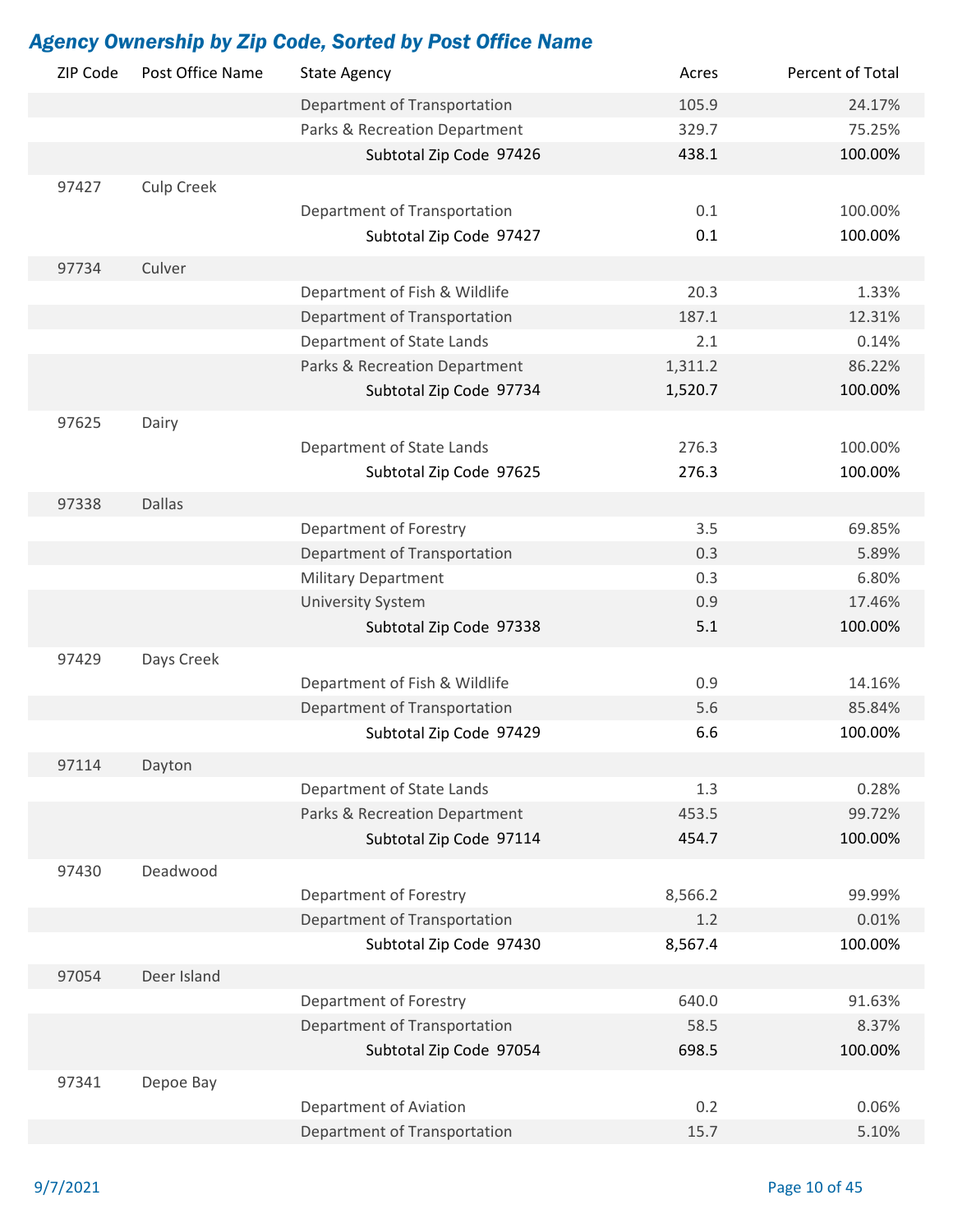|          |                  | <b>Agency Ownership by Zip Code, Sorted by Post Office Name</b> |          |                  |
|----------|------------------|-----------------------------------------------------------------|----------|------------------|
| ZIP Code | Post Office Name | <b>State Agency</b>                                             | Acres    | Percent of Total |
|          |                  | Parks & Recreation Department                                   | 291.4    | 94.84%           |
|          |                  | Subtotal Zip Code 97341                                         | 307.3    | 100.00%          |
| 97342    | Detroit          |                                                                 |          |                  |
|          |                  | Department of Forestry                                          | 8,112.5  | 96.19%           |
|          |                  | Department of Transportation                                    | 16.8     | 0.20%            |
|          |                  | Department of State Lands                                       | 268.8    | 3.19%            |
|          |                  | Parks & Recreation Department                                   | 35.3     | 0.42%            |
|          |                  | Subtotal Zip Code 97342                                         | 8,433.4  | 100.00%          |
| 97431    | Dexter           |                                                                 |          |                  |
|          |                  | Department of Transportation                                    | 25.5     | 4.04%            |
|          |                  | Parks & Recreation Department                                   | 605.2    | 95.96%           |
|          |                  | Subtotal Zip Code 97431                                         | 630.7    | 100.00%          |
| 97435    | Drain            |                                                                 |          |                  |
|          |                  | Department of Transportation                                    | 24.1     | 13.96%           |
|          |                  | Department of State Lands                                       | 148.7    | 86.04%           |
|          |                  | Subtotal Zip Code 97435                                         | 172.8    | 100.00%          |
| 97904    | Drewsey          |                                                                 |          |                  |
|          |                  | Department of Fish & Wildlife                                   | 1,714.9  | 34.89%           |
|          |                  | Department of Transportation                                    | 48.9     | 0.99%            |
|          |                  | Department of State Lands                                       | 3,151.5  | 64.12%           |
|          |                  | Subtotal Zip Code 97904                                         | 4,915.3  | 100.00%          |
| 97021    | Dufur            |                                                                 |          |                  |
|          |                  | Department of Fish & Wildlife                                   | 14,560.8 | 98.92%           |
|          |                  | Department of Transportation                                    | 35.9     | 0.24%            |
|          |                  | Parks & Recreation Department                                   | 123.7    | 0.84%            |
|          |                  | Subtotal Zip Code 97021                                         | 14,720.4 | 100.00%          |
| 97115    | Dundee           |                                                                 |          |                  |
|          |                  | Department of Transportation                                    | 10.2     | 89.63%           |
|          |                  | Parks & Recreation Department                                   | 1.2      | 10.37%           |
|          |                  | Subtotal Zip Code 97115                                         | 11.4     | 100.00%          |
| 97022    | Eagle Creek      |                                                                 |          |                  |
|          |                  | Parks & Recreation Department                                   | 186.4    | 100.00%          |
|          |                  | Subtotal Zip Code 97022                                         | 186.4    | 100.00%          |
| 97524    | Eagle Point      |                                                                 |          |                  |
|          |                  | Department of Fish & Wildlife                                   | 406.8    | 77.55%           |
|          |                  | <b>Department of Corrections</b>                                | 62.0     | 11.83%           |
|          |                  | Department of Transportation                                    | 55.7     | 10.62%           |
|          |                  | Subtotal Zip Code 97524                                         | 524.6    | 100.00%          |
| 97826    | Echo             |                                                                 |          |                  |
|          |                  | Department of Transportation                                    | 105.1    | 100.00%          |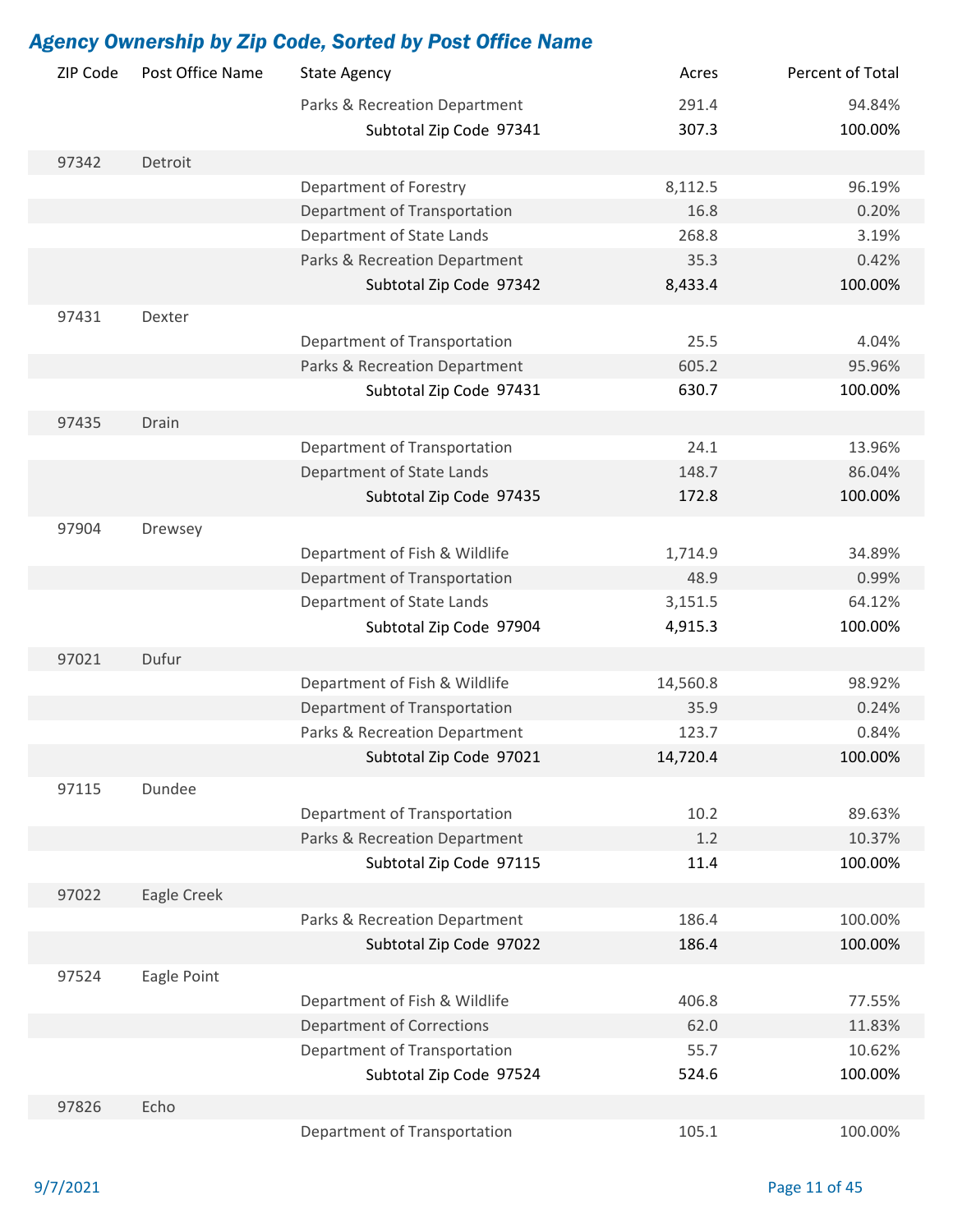| ZIP Code | Post Office Name | <b>State Agency</b>                 | Acres    | Percent of Total |
|----------|------------------|-------------------------------------|----------|------------------|
|          |                  | Subtotal Zip Code 97826             | 105.1    | 100.00%          |
| 97343    | Eddyville        |                                     |          |                  |
|          |                  | Department of Forestry              | 10,200.7 | 79.12%           |
|          |                  | Department of Transportation        | 98.1     | 0.76%            |
|          |                  | Department of State Lands           | 2,524.8  | 19.58%           |
|          |                  | Parks & Recreation Department       | 68.5     | 0.53%            |
|          |                  | Subtotal Zip Code 97343             | 12,892.2 | 100.00%          |
| 97827    | Elgin            |                                     |          |                  |
|          |                  | Department of Fish & Wildlife       | 61.3     | 28.88%           |
|          |                  | Department of Forestry              | 19.7     | 9.26%            |
|          |                  | Department of Transportation        | 17.0     | 7.98%            |
|          |                  | Department of State Lands           | 2.1      | 0.98%            |
|          |                  | <b>University System</b>            | 112.3    | 52.90%           |
|          |                  | Subtotal Zip Code 97827             | 212.4    | 100.00%          |
| 97436    | Elkton           |                                     |          |                  |
|          |                  | Department of Fish & Wildlife       | 3.1      | 1.58%            |
|          |                  | Department of Transportation        | 19.8     | 10.19%           |
|          |                  | Parks & Recreation Department       | 171.6    | 88.23%           |
|          |                  | Subtotal Zip Code 97436             | 194.4    | 100.00%          |
| 97828    | Enterprise       |                                     |          |                  |
|          |                  | Department of Aviation              | 0.4      | 0.00%            |
|          |                  | Department of Fish & Wildlife       | 11,867.1 | 96.50%           |
|          |                  | Department of Transportation        | 52.4     | 0.43%            |
|          |                  | Department of State Lands           | 283.1    | 2.30%            |
|          |                  | Parks & Recreation Department       | 94.5     | 0.77%            |
|          |                  | Subtotal Zip Code 97828             | 12,297.5 | 100.00%          |
| 97023    | Estacada         |                                     |          |                  |
|          |                  | Department of Transportation        | 16.6     | 1.62%            |
|          |                  | Parks & Recreation Department       | 1,007.5  | 98.38%           |
|          |                  | Subtotal Zip Code 97023             | 1,024.1  | 100.00%          |
| 97401    | Eugene           |                                     |          |                  |
|          |                  | Department of Administrative Servic | 0.6      | 0.35%            |
|          |                  | Department of Transportation        | 26.9     | 14.38%           |
|          |                  | Department of State Lands           | 1.5      | 0.78%            |
|          |                  | <b>Employment Department</b>        | $1.5\,$  | 0.78%            |
|          |                  | <b>University System</b>            | 156.8    | 83.72%           |
|          |                  | Subtotal Zip Code 97401             | 187.3    | 100.00%          |
| 97402    | Eugene           |                                     |          |                  |
|          |                  | Department of Fish & Wildlife       | 55.4     | 23.01%           |
|          |                  | Department of Transportation        | 182.3    | 75.77%           |
|          |                  | Department of State Lands           | 2.9      | 1.22%            |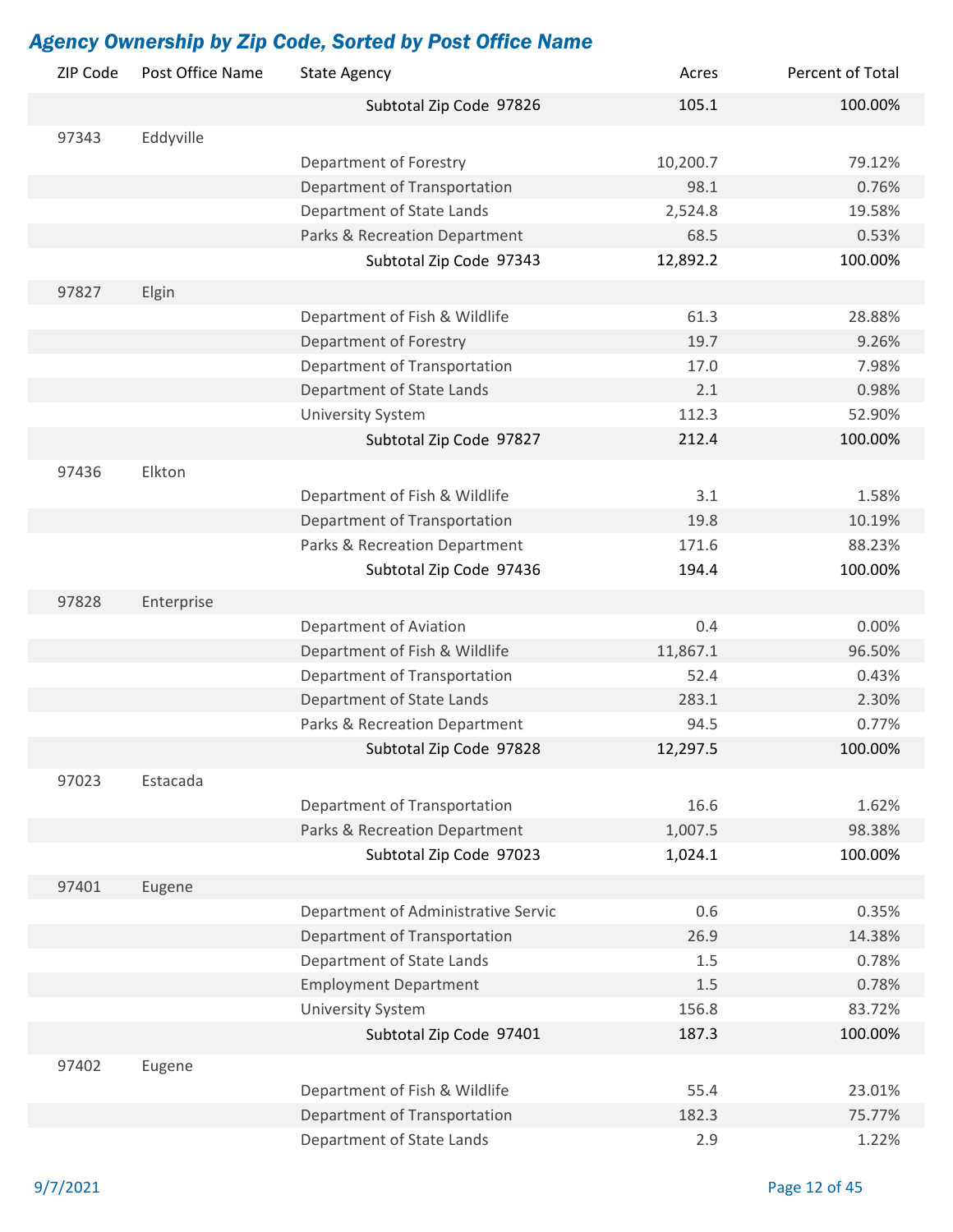| ZIP Code | Post Office Name  | <b>State Agency</b>           | Acres   | Percent of Total |
|----------|-------------------|-------------------------------|---------|------------------|
|          |                   | Subtotal Zip Code 97402       | 240.6   | 100.00%          |
| 97403    | Eugene            |                               |         |                  |
|          |                   | Department of Transportation  | 18.4    | 8.17%            |
|          |                   | <b>University System</b>      | 207.1   | 91.83%           |
|          |                   | Subtotal Zip Code 97403       | 225.6   | 100.00%          |
| 97404    | Eugene            |                               |         |                  |
|          |                   | Department of Transportation  | 2.9     | 13.60%           |
|          |                   | Parks & Recreation Department | 18.7    | 86.40%           |
|          |                   | Subtotal Zip Code 97404       | 21.6    | 100.00%          |
| 97405    | Eugene            |                               |         |                  |
|          |                   | Department of Forestry        | 59.7    | 21.44%           |
|          |                   | Department of Transportation  | 88.1    | 31.65%           |
|          |                   | Parks & Recreation Department | 120.5   | 43.29%           |
|          |                   | <b>University System</b>      | 10.1    | 3.63%            |
|          |                   | Subtotal Zip Code 97405       | 278.3   | 100.00%          |
|          |                   |                               |         |                  |
| 97408    | Eugene            |                               |         |                  |
|          |                   | Department of Transportation  | 12.9    | 12.53%           |
|          |                   | Parks & Recreation Department | 90.3    | 87.47%           |
|          |                   | Subtotal Zip Code 97408       | 103.2   | 100.00%          |
| 97024    | Fairview          |                               |         |                  |
|          |                   | Department of Transportation  | 7.9     | 100.00%          |
|          |                   | Subtotal Zip Code 97024       | 7.9     | 100.00%          |
|          |                   |                               |         |                  |
| 97438    | <b>Fall Creek</b> |                               |         |                  |
|          |                   | Department of Transportation  | 1.7     | 0.17%            |
|          |                   | Department of State Lands     | 650.7   | 67.62%           |
|          |                   | Parks & Recreation Department | 309.9   | 32.20%           |
|          |                   | Subtotal Zip Code 97438       | 962.3   | 100.00%          |
| 97344    | <b>Falls City</b> |                               |         |                  |
|          |                   | Department of Forestry        | 6,294.0 | 78.21%           |
|          |                   | Department of State Lands     | 1,754.0 | 21.79%           |
|          |                   | Subtotal Zip Code 97344       | 8,048.1 | 100.00%          |
| 97710    | Fields            |                               |         |                  |
|          |                   |                               | 60.0    | 100.00%          |
|          |                   | Department of Transportation  | 60.0    |                  |
|          |                   | Subtotal Zip Code 97710       |         | 100.00%          |
| 97439    | Florence          |                               |         |                  |
|          |                   | Department of Fish & Wildlife | 103.7   | 3.03%            |
|          |                   | Department of Forestry        | 0.6     | 0.02%            |
|          |                   | Department of Transportation  | 40.5    | 1.18%            |
|          |                   | Department of State Lands     | 405.9   | 11.85%           |
|          |                   | Parks & Recreation Department | 2,875.8 | 83.93%           |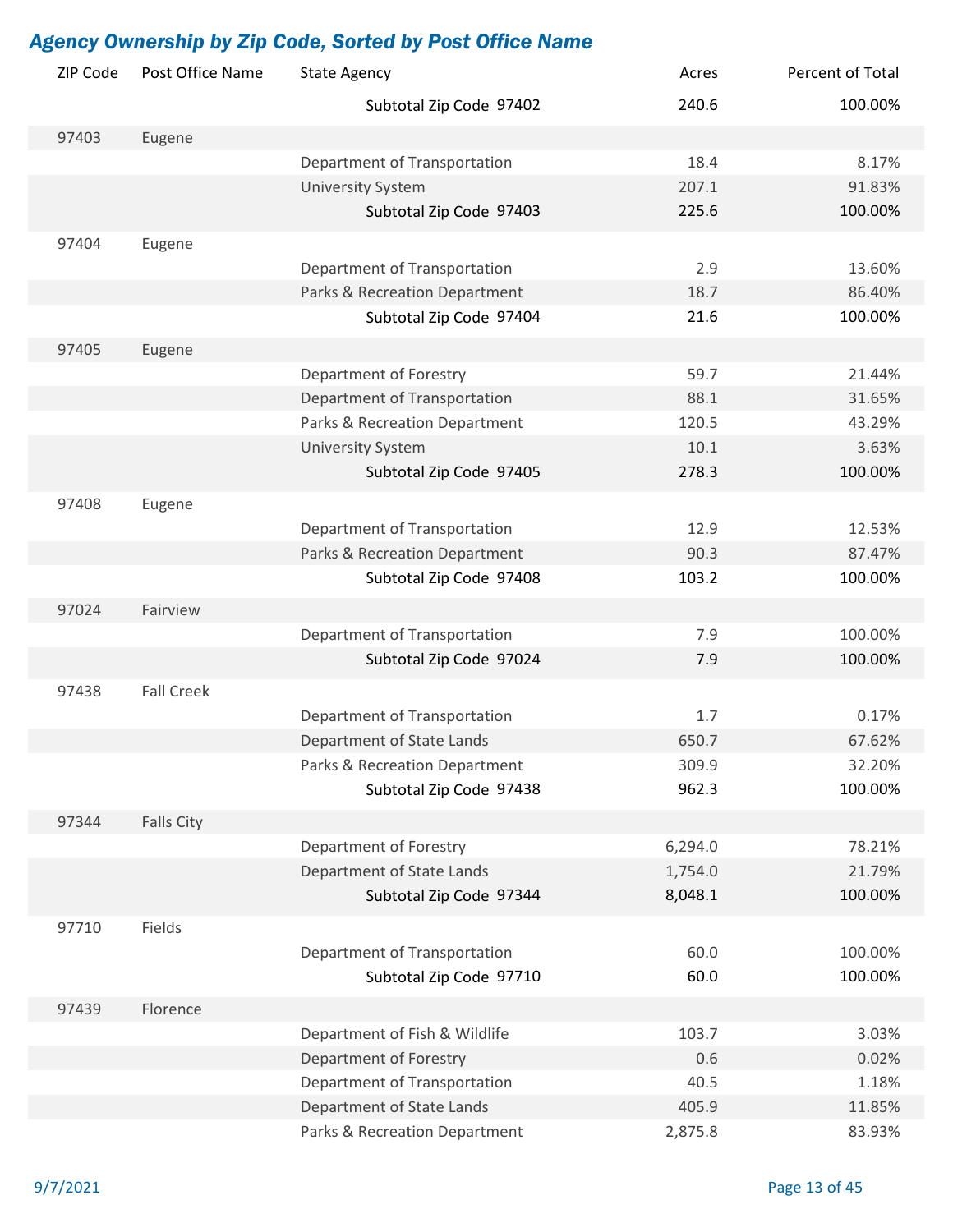| ZIP Code | Post Office Name    | <b>State Agency</b>           | Acres    | Percent of Total |
|----------|---------------------|-------------------------------|----------|------------------|
|          |                     | Subtotal Zip Code 97439       | 3,426.4  | 100.00%          |
| 97116    | <b>Forest Grove</b> |                               |          |                  |
|          |                     | Department of Forestry        | 15,136.9 | 99.58%           |
|          |                     | Department of Transportation  | 18.1     | 0.12%            |
|          |                     | Department of State Lands     | 39.5     | 0.26%            |
|          |                     | <b>Military Department</b>    | 6.5      | 0.04%            |
|          |                     | Subtotal Zip Code 97116       | 15,201.0 | 100.00%          |
| 97735    | Fort Rock           |                               |          |                  |
|          |                     | Department of Transportation  | 153.0    | 36.80%           |
|          |                     | Parks & Recreation Department | 262.8    | 63.20%           |
|          |                     | Subtotal Zip Code 97735       | 415.8    | 100.00%          |
| 97830    | Fossil              |                               |          |                  |
|          |                     | Department of Forestry        | 6.7      | 0.28%            |
|          |                     | Department of Transportation  | 99.8     | 4.15%            |
|          |                     | Department of State Lands     | 2,091.6  | 87.01%           |
|          |                     | Parks & Recreation Department | 206.0    | 8.57%            |
|          |                     | Subtotal Zip Code 97830       | 2,404.0  | 100.00%          |
| 97345    | Foster              |                               |          |                  |
|          |                     | Department of Forestry        | 78.8     | 36.72%           |
|          |                     | Department of Transportation  | 2.6      | 1.20%            |
|          |                     | Department of State Lands     | 114.2    | 53.22%           |
|          |                     | Parks & Recreation Department | 19.0     | 8.87%            |
|          |                     | Subtotal Zip Code 97345       | 214.5    | 100.00%          |
| 97117    | <b>Gales Creek</b>  |                               |          |                  |
|          |                     | Department of Forestry        | 5,321.4  | 99.18%           |
|          |                     | Department of Transportation  | 4.4      | 0.08%            |
|          |                     | Department of State Lands     | 39.7     | 0.74%            |
|          |                     | Subtotal Zip Code 97117       | 5,365.5  | 100.00%          |
| 97441    | Gardiner            |                               |          |                  |
|          |                     | Department of State Lands     | 581.7    | 100.00%          |
|          |                     | Subtotal Zip Code 97441       | 581.7    | 100.00%          |
| 97119    | Gaston              |                               |          |                  |
|          |                     | Department of Forestry        | 19,650.3 | 100.00%          |
|          |                     | Subtotal Zip Code 97119       | 19,650.3 | 100.00%          |
| 97346    | Gates               |                               |          |                  |
|          |                     | Department of Forestry        | 4,806.0  | 98.30%           |
|          |                     | Department of Transportation  | 73.2     | 1.50%            |
|          |                     | Department of State Lands     | 5.6      | 0.11%            |
|          |                     | Parks & Recreation Department | 4.2      | 0.09%            |
|          |                     | Subtotal Zip Code 97346       | 4,889.0  | 100.00%          |
|          |                     |                               |          |                  |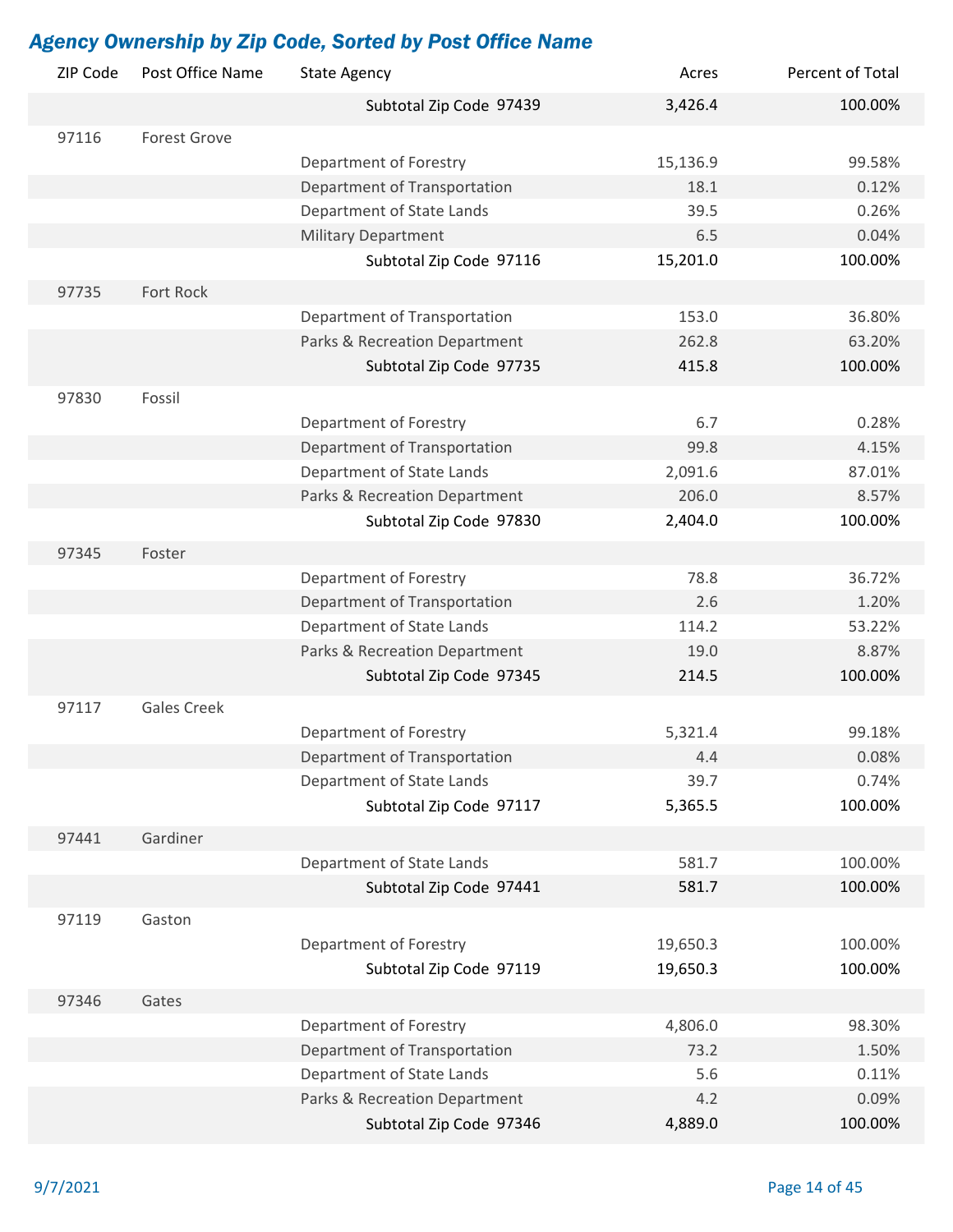| ZIP Code | Post Office Name   | <b>State Agency</b>           | Acres    | Percent of Total |
|----------|--------------------|-------------------------------|----------|------------------|
| 97026    | Gervais            |                               |          |                  |
|          |                    | Department of Fish & Wildlife | 237.2    | 64.01%           |
|          |                    | Department of Transportation  | 21.9     | 5.92%            |
|          |                    | Department of State Lands     | 0.1      | 0.03%            |
|          |                    | Parks & Recreation Department | 111.3    | 30.04%           |
|          |                    | Subtotal Zip Code 97026       | 370.6    | 100.00%          |
| 97737    | Gilchrist          |                               |          |                  |
|          |                    | Department of Forestry        | 60,931.2 | 99.87%           |
|          |                    | Department of Transportation  | 38.9     | 0.06%            |
|          |                    | Department of State Lands     | 37.8     | 0.06%            |
|          |                    | Subtotal Zip Code 97737       | 61,007.9 | 100.00%          |
|          |                    |                               |          |                  |
| 97027    | Gladstone          |                               |          |                  |
|          |                    | Department of Transportation  | 3.3      | 100.00%          |
|          |                    | Subtotal Zip Code 97027       | 3.3      | 100.00%          |
| 97442    | Glendale           |                               |          |                  |
|          |                    | Department of Forestry        | 6,868.6  | 85.06%           |
|          |                    | Department of Transportation  | 347.6    | 4.30%            |
|          |                    | Department of State Lands     | 741.8    | 9.19%            |
|          |                    | Parks & Recreation Department | 116.5    | 1.44%            |
|          |                    | Subtotal Zip Code 97442       | 8,074.5  | 100.00%          |
| 97444    | Gold Beach         |                               |          |                  |
|          |                    | Department of Forestry        | 1.4      | 0.04%            |
|          |                    | Department of Transportation  | 495.4    | 15.70%           |
|          |                    | Parks & Recreation Department | 2,658.8  | 84.26%           |
|          |                    | Subtotal Zip Code 97444       | 3,155.6  | 100.00%          |
| 97525    | Gold Hill          |                               |          |                  |
|          |                    | Department of Fish & Wildlife | 5.4      | 1.48%            |
|          |                    | Department of Transportation  | 68.9     | 18.69%           |
|          |                    | Parks & Recreation Department | 294.2    | 79.83%           |
|          |                    | Subtotal Zip Code 97525       | 368.5    | 100.00%          |
|          |                    |                               |          |                  |
| 97028    | Government Camp    |                               |          |                  |
|          |                    | Department of Transportation  | 0.2      | 100.00%          |
|          |                    | Subtotal Zip Code 97028       | 0.2      | 100.00%          |
| 97347    | <b>Grand Ronde</b> |                               |          |                  |
|          |                    | Department of Forestry        | 5.4      | 1.11%            |
|          |                    | Department of Transportation  | 11.9     | 2.45%            |
|          |                    | Parks & Recreation Department | 467.8    | 96.44%           |
|          |                    | Subtotal Zip Code 97347       | 485.1    | 100.00%          |
| 97526    | <b>Grants Pass</b> |                               |          |                  |
|          |                    | Department of Fish & Wildlife | 21.1     | 2.95%            |
|          |                    | Department of Forestry        | 9.3      | 1.31%            |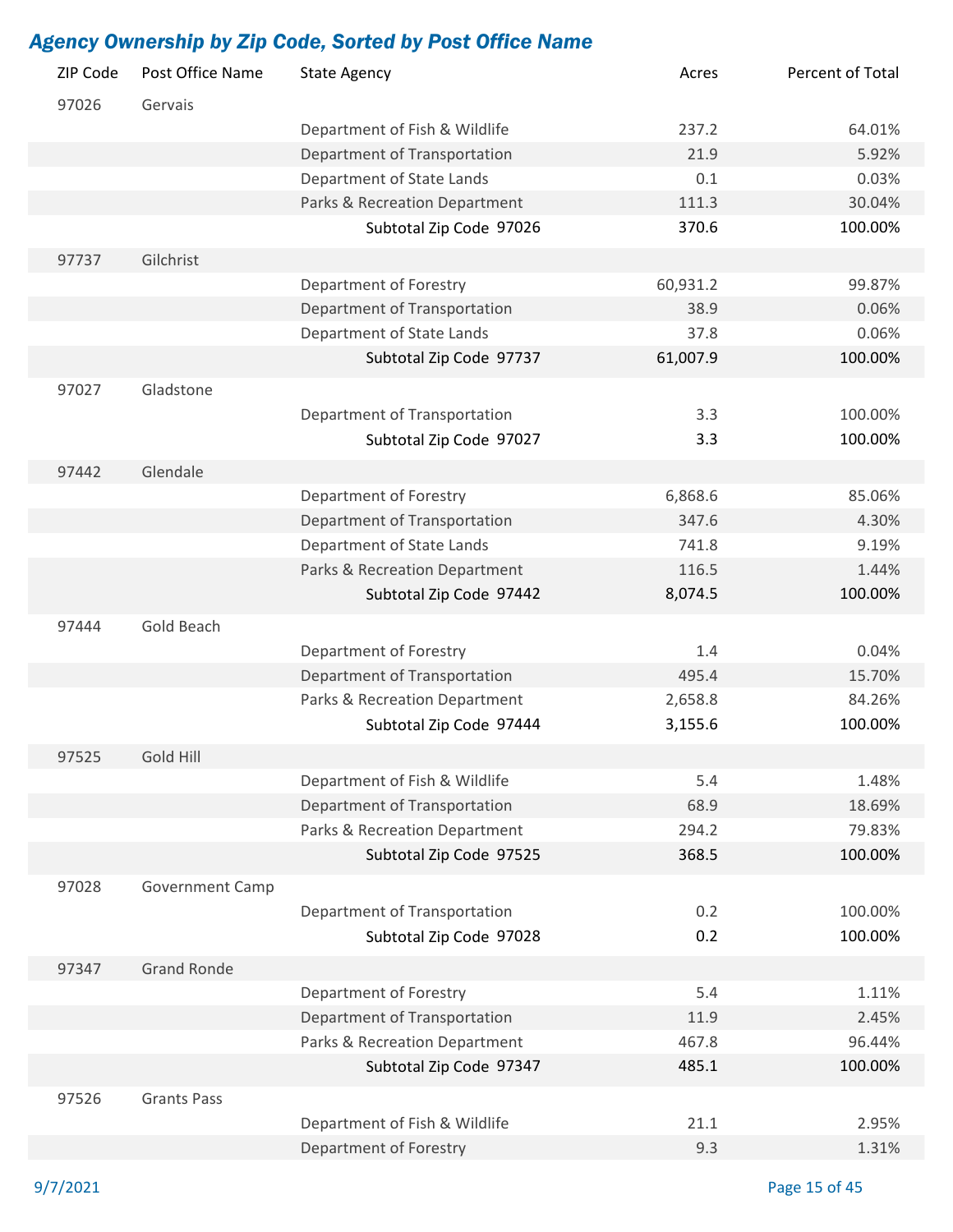| ZIP Code | Post Office Name    | <b>State Agency</b>           | Acres      | Percent of Total |
|----------|---------------------|-------------------------------|------------|------------------|
|          |                     | Department of Transportation  | 329.6      | 46.25%           |
|          |                     | Department of State Lands     | 269.8      | 37.86%           |
|          |                     | <b>Military Department</b>    | 5.9        | 0.83%            |
|          |                     | Parks & Recreation Department | 58.3       | 8.19%            |
|          |                     | Youth Authority               | 18.6       | 2.61%            |
|          |                     | Subtotal Zip Code 97526       | 712.7      | 100.00%          |
| 97527    | <b>Grants Pass</b>  |                               |            |                  |
|          |                     | Department of Fish & Wildlife | 1.4        | 0.17%            |
|          |                     | Department of Transportation  | 105.4      | 12.70%           |
|          |                     | Department of State Lands     | 717.3      | 86.41%           |
|          |                     | Parks & Recreation Department | 6.1        | 0.73%            |
|          |                     | Subtotal Zip Code 97527       | 830.1      | 100.00%          |
| 97029    | <b>Grass Valley</b> |                               |            |                  |
|          |                     | Department of Fish & Wildlife | 3,551.8    | 95.21%           |
|          |                     | Department of Transportation  | 98.5       | 2.64%            |
|          |                     | Department of State Lands     | 69.2       | 1.86%            |
|          |                     | Parks & Recreation Department | 11.0       | 0.29%            |
|          |                     | Subtotal Zip Code 97029       | 3,730.5    | 100.00%          |
| 97030    | Gresham             |                               |            |                  |
|          |                     |                               | 0.3        |                  |
|          |                     | Department of Transportation  |            | 12.76%           |
|          |                     | <b>Military Department</b>    | 2.3<br>2.6 | 87.24%           |
|          |                     | Subtotal Zip Code 97030       |            | 100.00%          |
| 97080    | Gresham             |                               |            |                  |
|          |                     | Department of Fish & Wildlife | 3.8        | 64.13%           |
|          |                     | Department of Transportation  | 2.1        | 35.87%           |
|          |                     | Subtotal Zip Code 97080       | 5.9        | 100.00%          |
| 97833    | Haines              |                               |            |                  |
|          |                     | Department of Fish & Wildlife | 686.7      | 89.23%           |
|          |                     | Department of Transportation  | 82.9       | 10.77%           |
|          |                     | Subtotal Zip Code 97833       | 769.6      | 100.00%          |
| 97834    | Halfway             |                               |            |                  |
|          |                     | Department of Transportation  | 22.1       | 100.00%          |
|          |                     | Subtotal Zip Code 97834       | 22.1       | 100.00%          |
| 97348    | Halsey              |                               |            |                  |
|          |                     | Department of Fish & Wildlife | 48.6       | 22.34%           |
|          |                     | Department of Transportation  | 50.4       | 23.16%           |
|          |                     | Parks & Recreation Department | 118.5      | 54.50%           |
|          |                     | Subtotal Zip Code 97348       | 217.5      | 100.00%          |
|          |                     |                               |            |                  |
| 97121    | Hammond             |                               |            |                  |
|          |                     | Department of Transportation  | 0.6        | 0.03%            |
|          |                     | Parks & Recreation Department | 2,248.5    | 99.97%           |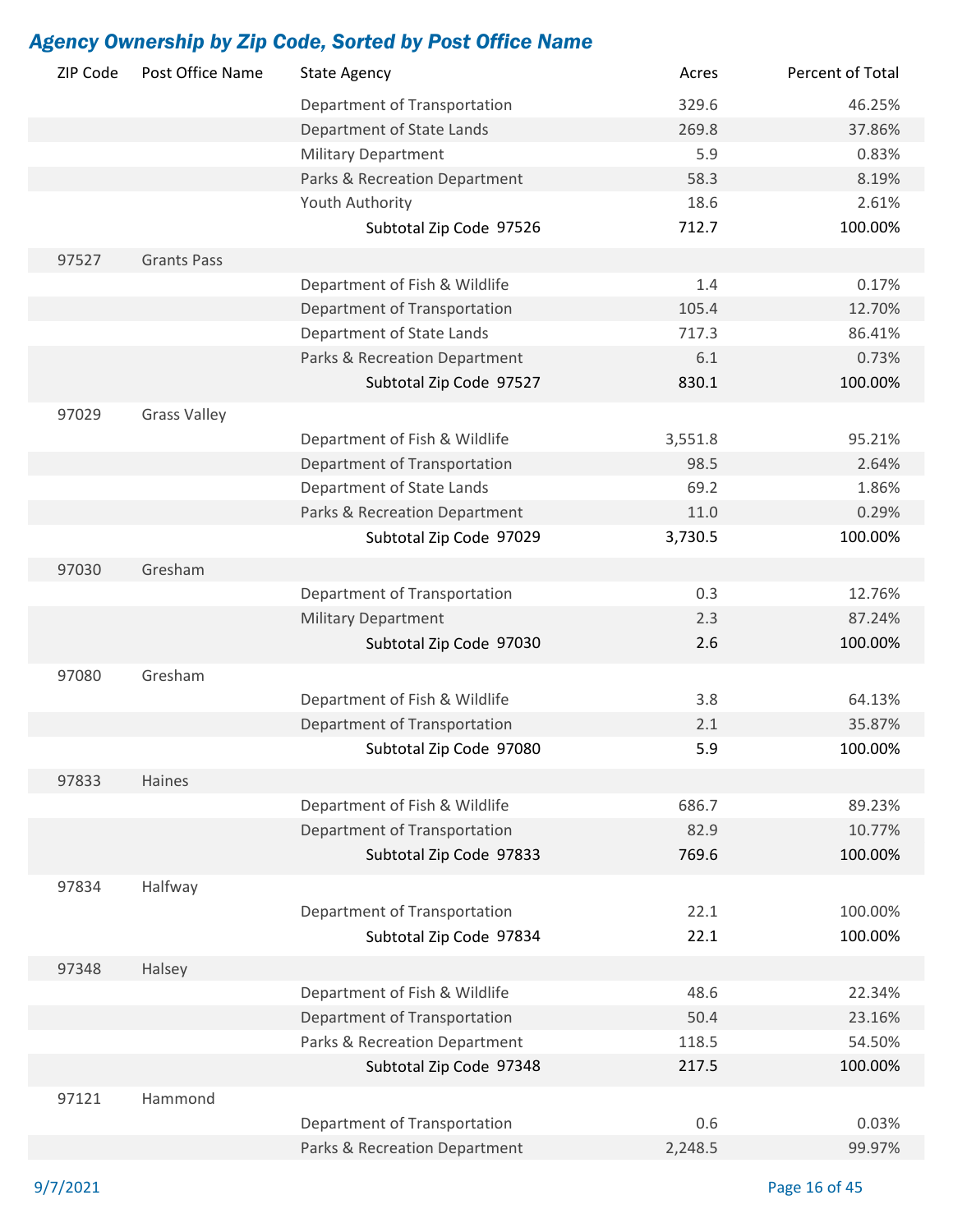| ZIP Code | Post Office Name | <b>State Agency</b>           | Acres   | Percent of Total |
|----------|------------------|-------------------------------|---------|------------------|
|          |                  | Subtotal Zip Code 97121       | 2,249.2 | 100.00%          |
| 97906    | Harper           |                               |         |                  |
|          |                  | Department of Transportation  | 239.9   | 2.74%            |
|          |                  | Department of State Lands     | 8,515.8 | 97.26%           |
|          |                  | Subtotal Zip Code 97906       | 8,755.7 | 100.00%          |
| 97446    | Harrisburg       |                               |         |                  |
|          |                  | Department of Fish & Wildlife | 55.1    | 40.85%           |
|          |                  | Department of Transportation  | 33.3    | 24.71%           |
|          |                  | Parks & Recreation Department | 46.4    | 34.44%           |
|          |                  | Subtotal Zip Code 97446       | 134.8   | 100.00%          |
| 97122    | Hebo             |                               |         |                  |
|          |                  | Department of Fish & Wildlife | 25.8    | 96.27%           |
|          |                  | Department of Transportation  | 1.0     | 3.73%            |
|          |                  | Subtotal Zip Code 97122       | 26.8    | 100.00%          |
| 97835    | Helix            |                               |         |                  |
|          |                  | Department of Transportation  | 19.0    | 68.26%           |
|          |                  | Parks & Recreation Department | 8.9     | 31.74%           |
|          |                  | Subtotal Zip Code 97835       | 27.9    | 100.00%          |
| 97836    | Heppner          |                               |         |                  |
|          |                  | Department of Fish & Wildlife | 12.5    | 7.59%            |
|          |                  | Department of Transportation  | 49.0    | 29.73%           |
|          |                  | Department of State Lands     | 103.3   | 62.68%           |
|          |                  | Subtotal Zip Code 97836       | 164.8   | 100.00%          |
|          |                  |                               |         |                  |
| 97837    | Hereford         |                               |         |                  |
|          |                  | Department of Transportation  | 80.4    | 20.38%           |
|          |                  | Department of State Lands     | 234.9   | 59.52%           |
|          |                  | Parks & Recreation Department | 79.3    | 20.10%           |
|          |                  | Subtotal Zip Code 97837       | 394.6   | 100.00%          |
| 97838    | Hermiston        |                               |         |                  |
|          |                  | Department of Fish & Wildlife | 6.1     | 0.68%            |
|          |                  | Department of Transportation  | 42.8    | 4.76%            |
|          |                  | Department of State Lands     | 315.5   | 35.14%           |
|          |                  | <b>Military Department</b>    | 6.6     | 0.73%            |
|          |                  | Parks & Recreation Department | 304.9   | 33.96%           |
|          |                  | <b>University System</b>      | 222.0   | 24.72%           |
|          |                  | Subtotal Zip Code 97838       | 897.9   | 100.00%          |
| 97123    | Hillsboro        |                               |         |                  |
|          |                  | Department of Transportation  | 5.3     | 17.94%           |
|          |                  | Parks & Recreation Department | 24.0    | 82.06%           |
|          |                  | Subtotal Zip Code 97123       | 29.3    | 100.00%          |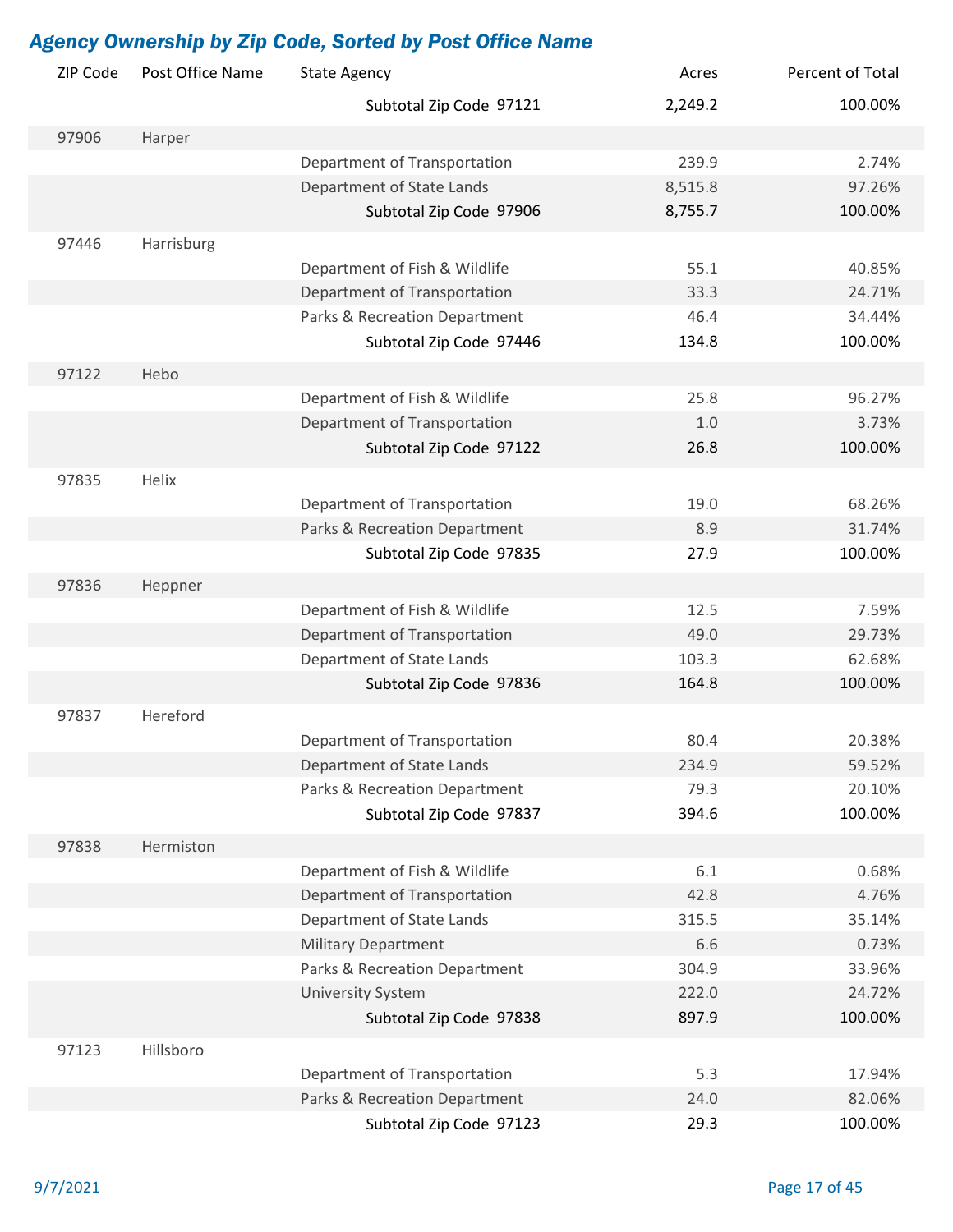| ZIP Code | Post Office Name    | <b>State Agency</b>                 | Acres    | Percent of Total |
|----------|---------------------|-------------------------------------|----------|------------------|
| 97124    | Hillsboro           |                                     |          |                  |
|          |                     | Department of Administrative Servic | 5.9      | 5.60%            |
|          |                     | Department of Transportation        | 97.5     | 92.23%           |
|          |                     | <b>Military Department</b>          | 2.3      | 2.17%            |
|          |                     | Subtotal Zip Code 97124             | 105.8    | 100.00%          |
| 97738    | Hines               |                                     |          |                  |
|          |                     | Department of Fish & Wildlife       | 37.6     | 0.35%            |
|          |                     | Department of Transportation        | 735.3    | 6.85%            |
|          |                     | Department of State Lands           | 9,964.3  | 92.80%           |
|          |                     | Subtotal Zip Code 97738             | 10,737.1 | 100.00%          |
|          |                     |                                     |          |                  |
| 97031    | <b>Hood River</b>   |                                     |          |                  |
|          |                     | Department of Fish & Wildlife       | 0.5      | 0.04%            |
|          |                     | Department of Transportation        | 154.1    | 10.53%           |
|          |                     | Department of State Lands           | 253.7    | 17.35%           |
|          |                     | <b>Military Department</b>          | 1.6      | 0.11%            |
|          |                     | Parks & Recreation Department       | 1,038.6  | 71.02%           |
|          |                     | <b>University System</b>            | 13.9     | 0.95%            |
|          |                     | Subtotal Zip Code 97031             | 1,462.4  | 100.00%          |
| 97032    | Hubbard             |                                     |          |                  |
|          |                     | Department of Transportation        | 5.7      | 100.00%          |
|          |                     | Subtotal Zip Code 97032             | 5.7      | 100.00%          |
| 97907    | Huntington          |                                     |          |                  |
|          |                     | Department of Fish & Wildlife       | 97.0     | 2.92%            |
|          |                     | Department of Transportation        | 254.4    | 7.64%            |
|          |                     | Department of State Lands           | 2,897.2  | 87.03%           |
|          |                     | Parks & Recreation Department       | 80.2     | 2.41%            |
|          |                     | Subtotal Zip Code 97907             | 3,328.8  | 100.00%          |
|          |                     |                                     |          |                  |
| 97350    | Idanha              |                                     |          |                  |
|          |                     | Department of Forestry              | 43.9     | 12.01%           |
|          |                     | Department of Transportation        | 321.9    | 87.99%           |
|          |                     | Subtotal Zip Code 97350             | 365.8    | 100.00%          |
| 97447    | <b>Idleyld Park</b> |                                     |          |                  |
|          |                     | Department of Fish & Wildlife       | 22.1     | 99.97%           |
|          |                     | Department of State Lands           | 0.0      | 0.03%            |
|          |                     | Subtotal Zip Code 97447             | 22.1     | 100.00%          |
| 97841    | Imbler              |                                     |          |                  |
|          |                     | Department of Forestry              | 4.2      | 4.95%            |
|          |                     | Department of Transportation        | 1.1      | 1.27%            |
|          |                     | Department of State Lands           | 79.9     | 93.78%           |
|          |                     | Subtotal Zip Code 97841             | 85.2     | 100.00%          |
|          |                     |                                     |          |                  |

97842 Imnaha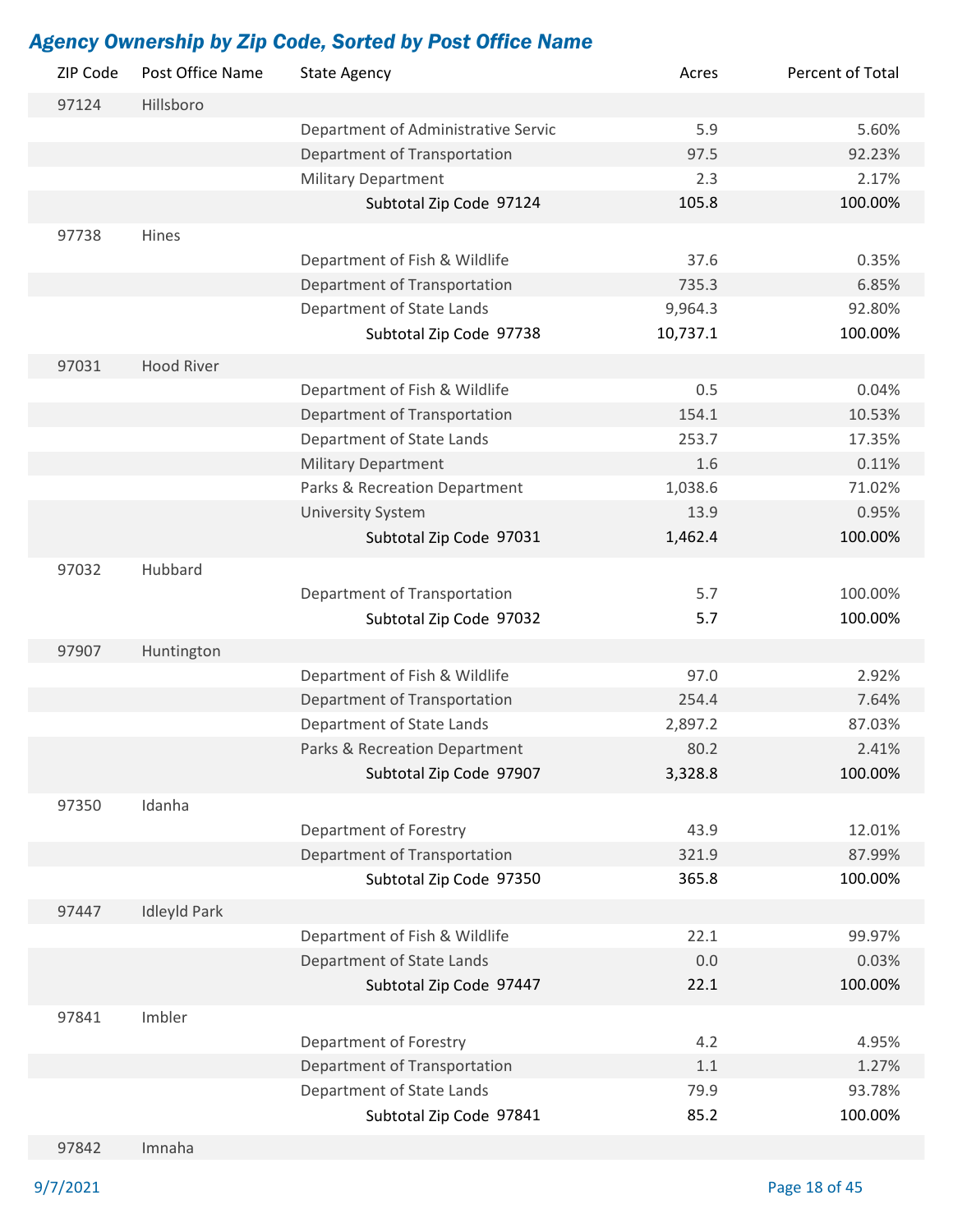| ZIP Code | Post Office Name | <b>State Agency</b>               | Acres    | Percent of Total |
|----------|------------------|-----------------------------------|----------|------------------|
|          |                  | Department of State Lands         | 5.4      | 100.00%          |
|          |                  | Subtotal Zip Code 97842           | 5.4      | 100.00%          |
| 97351    | Independence     |                                   |          |                  |
|          |                  | Department of Aviation            | 85.1     | 9.85%            |
|          |                  | Department of Fish & Wildlife     | 53.6     | 6.21%            |
|          |                  | Parks & Recreation Department     | 724.6    | 83.94%           |
|          |                  | Subtotal Zip Code 97351           | 863.3    | 100.00%          |
|          |                  |                                   |          |                  |
| 97843    | lone             | Department of State Lands         | 2,002.2  | 100.00%          |
|          |                  |                                   |          | 100.00%          |
|          |                  | Subtotal Zip Code 97843           | 2,002.2  |                  |
| 97908    | Ironside         |                                   |          |                  |
|          |                  | Department of Transportation      | 15.3     | 8.72%            |
|          |                  | Department of State Lands         | 160.3    | 91.28%           |
|          |                  | Subtotal Zip Code 97908           | 175.7    | 100.00%          |
| 97844    | Irrigon          |                                   |          |                  |
|          |                  | Department of Fish & Wildlife     | 141.3    | 100.00%          |
|          |                  | Subtotal Zip Code 97844           | 141.3    | 100.00%          |
| 97530    | Jacksonville     |                                   |          |                  |
|          |                  | Department of Fish & Wildlife     | 7.0      | 1.26%            |
|          |                  | Department of Transportation      | 31.5     | 5.67%            |
|          |                  | Department of State Lands         | 516.8    | 93.07%           |
|          |                  | Subtotal Zip Code 97530           | 555.2    | 100.00%          |
|          |                  |                                   |          |                  |
| 97352    | Jefferson        |                                   |          |                  |
|          |                  | Department of Fish & Wildlife     | 86.2     | 51.45%           |
|          |                  | Department of Transportation      | 79.6     | 47.47%           |
|          |                  | <b>Water Resources Department</b> | 0.1      | 0.07%            |
|          |                  | Parks & Recreation Department     | 1.7      | 1.02%            |
|          |                  | Subtotal Zip Code 97352           | 167.6    | 100.00%          |
| 97845    | John Day         |                                   |          |                  |
|          |                  | Department of Fish & Wildlife     | 16,563.6 | 87.07%           |
|          |                  | Department of Transportation      | 388.8    | 2.04%            |
|          |                  | Department of State Lands         | 2,026.5  | 10.65%           |
|          |                  | Parks & Recreation Department     | 45.3     | 0.24%            |
|          |                  | Subtotal Zip Code 97845           | 19,024.2 | 100.00%          |
| 97910    | Jordan Valley    |                                   |          |                  |
|          |                  | Department of Aviation            | 84.9     | 0.10%            |
|          |                  | Department of Transportation      | 453.4    | 0.52%            |
|          |                  | Department of State Lands         | 86,320.9 | 98.83%           |
|          |                  | <b>Water Resources Department</b> | 81.1     | 0.09%            |
|          |                  | Parks & Recreation Department     | 406.6    | 0.47%            |
|          |                  |                                   |          |                  |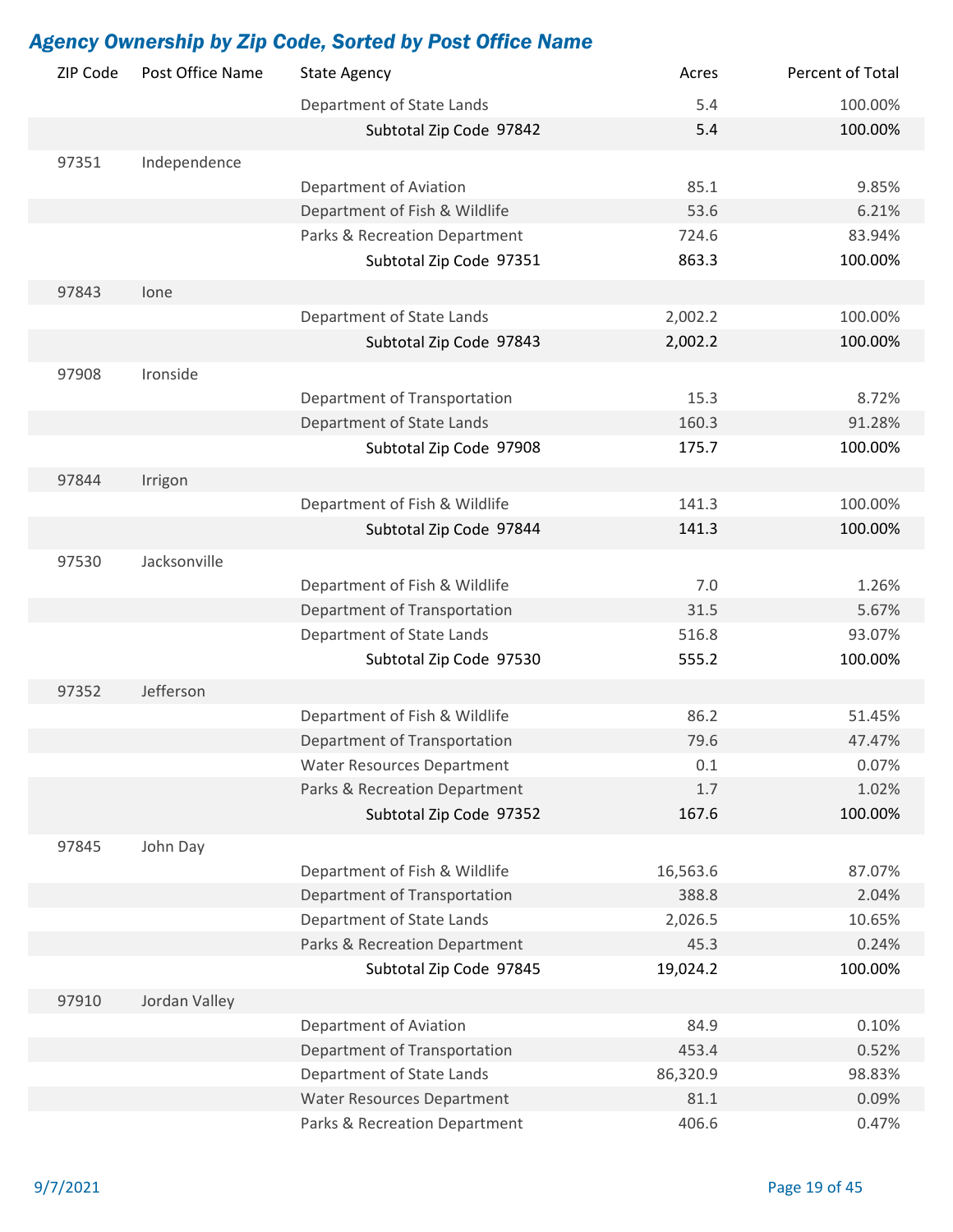| ZIP Code | Post Office Name     | <b>State Agency</b>              | Acres    | Percent of Total |
|----------|----------------------|----------------------------------|----------|------------------|
|          |                      | Subtotal Zip Code 97910          | 87,346.9 | 100.00%          |
| 97846    | Joseph               |                                  |          |                  |
|          |                      | Department of Aviation           | 105.8    | 13.65%           |
|          |                      | Department of Fish & Wildlife    | 526.4    | 67.91%           |
|          |                      | Department of Transportation     | 31.8     | 4.11%            |
|          |                      | Department of State Lands        | 2.1      | 0.27%            |
|          |                      | Parks & Recreation Department    | 109.0    | 14.07%           |
|          |                      | Subtotal Zip Code 97846          | 775.1    | 100.00%          |
| 97448    | Junction City        |                                  |          |                  |
|          |                      | Department of Fish & Wildlife    | 50.2     | 8.38%            |
|          |                      | <b>Department of Corrections</b> | 261.7    | 43.71%           |
|          |                      | Department of Transportation     | 11.9     | 2.00%            |
|          |                      | Department of State Lands        | 1.5      | 0.25%            |
|          |                      | Parks & Recreation Department    | 273.4    | 45.66%           |
|          |                      | Subtotal Zip Code 97448          | 598.7    | 100.00%          |
| 97911    | Juntura              |                                  |          |                  |
|          |                      | Department of Transportation     | 9.1      | 0.22%            |
|          |                      | Department of State Lands        | 4,181.6  | 99.78%           |
|          |                      | Subtotal Zip Code 97911          | 4,190.7  | 100.00%          |
| 97627    | Keno                 |                                  |          |                  |
|          |                      | Department of Fish & Wildlife    | 0.9      | 0.02%            |
|          |                      | Department of Forestry           | 4,282.1  | 99.95%           |
|          |                      | Department of State Lands        | 1.3      | 0.03%            |
|          |                      | Subtotal Zip Code 97627          | 4,284.3  | 100.00%          |
| 97033    | Kent                 |                                  |          |                  |
|          |                      | Department of State Lands        | 156.7    | 100.00%          |
|          |                      | Subtotal Zip Code 97033          | 156.7    | 100.00%          |
|          |                      |                                  |          |                  |
| 97531    | Kerby                |                                  |          |                  |
|          |                      | Department of Transportation     | 9.4      | 100.00%          |
|          |                      | Subtotal Zip Code 97531          | 9.4      | 100.00%          |
| 97848    | Kimberly             |                                  |          |                  |
|          |                      | Department of Transportation     | 130.4    | 100.00%          |
|          |                      | Subtotal Zip Code 97848          | 130.4    | 100.00%          |
| 97601    | <b>Klamath Falls</b> |                                  |          |                  |
|          |                      | Department of Fish & Wildlife    | 1,045.0  | 32.35%           |
|          |                      | Department of Forestry           | 379.7    | 11.75%           |
|          |                      | Department of Transportation     | 178.6    | 5.53%            |
|          |                      | Department of State Lands        | 1,319.0  | 40.83%           |
|          |                      | <b>Employment Department</b>     | 0.6      | 0.02%            |
|          |                      | <b>University System</b>         | 307.4    | 9.52%            |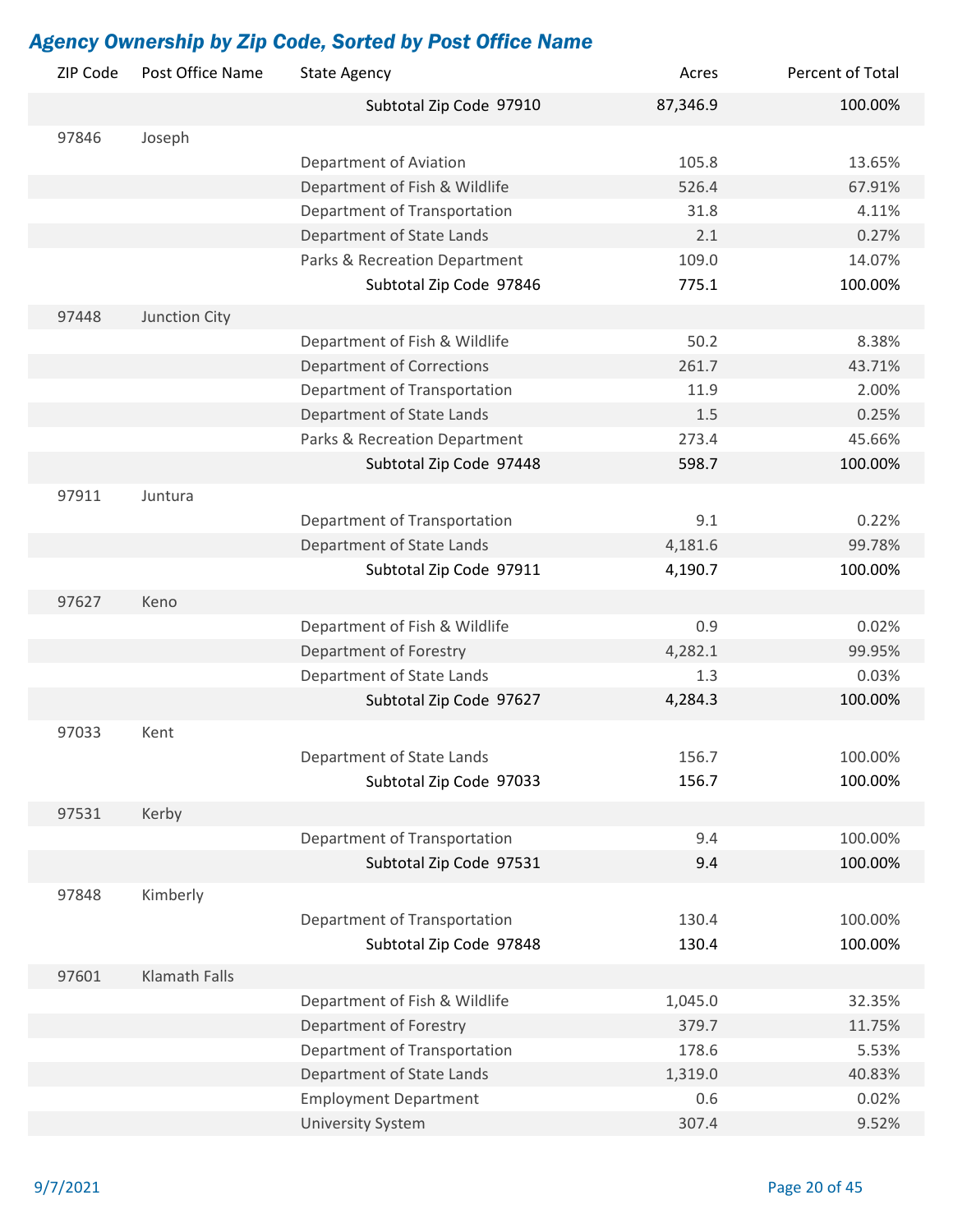| ZIP Code | Post Office Name     | <b>State Agency</b>              | Acres    | Percent of Total |
|----------|----------------------|----------------------------------|----------|------------------|
|          |                      | Subtotal Zip Code 97601          | 3,230.3  | 100.00%          |
| 97603    | <b>Klamath Falls</b> |                                  |          |                  |
|          |                      | Department of Fish & Wildlife    | 2,333.1  | 90.23%           |
|          |                      | Department of Forestry           | 221.6    | 8.57%            |
|          |                      | Department of Transportation     | 27.2     | 1.05%            |
|          |                      | Department of State Lands        | 3.9      | 0.15%            |
|          |                      | <b>University System</b>         | 0.0      | 0.00%            |
|          |                      | Subtotal Zip Code 97603          | 2,585.9  | 100.00%          |
| 97850    | La Grande            |                                  |          |                  |
|          |                      | Department of Fish & Wildlife    | 4,147.7  | 60.48%           |
|          |                      | Department of Forestry           | 3.4      | 0.05%            |
|          |                      | Department of Transportation     | 187.4    | 2.73%            |
|          |                      | Department of State Lands        | 663.7    | 9.68%            |
|          |                      | <b>Military Department</b>       | 39.2     | 0.57%            |
|          |                      | Parks & Recreation Department    | 1,350.6  | 19.69%           |
|          |                      | <b>University System</b>         | 465.9    | 6.79%            |
|          |                      | Subtotal Zip Code 97850          | 6,858.0  | 100.00%          |
| 97739    | La Pine              |                                  |          |                  |
|          |                      | Department of Fish & Wildlife    | 0.9      | 0.03%            |
|          |                      | Department of Forestry           | 1,519.7  | 53.85%           |
|          |                      | Department of Transportation     | 380.4    | 13.48%           |
|          |                      | Department of State Lands        | 507.8    | 17.99%           |
|          |                      | Parks & Recreation Department    | 413.4    | 14.65%           |
|          |                      | Subtotal Zip Code 97739          | 2,822.2  | 100.00%          |
|          |                      |                                  |          |                  |
| 97034    | Lake Oswego          |                                  |          |                  |
|          |                      | Department of Transportation     | 0.4      | 0.21%            |
|          |                      | Parks & Recreation Department    | 169.8    | 99.79%           |
|          |                      | Subtotal Zip Code 97034          | 170.2    | 100.00%          |
| 97035    | Lake Oswego          |                                  |          |                  |
|          |                      | Department of Transportation     | 1.3      | 100.00%          |
|          |                      | Subtotal Zip Code 97035          | 1.3      | 100.00%          |
| 97449    | Lakeside             |                                  |          |                  |
|          |                      | Department of Fish & Wildlife    | 342.8    | 2.73%            |
|          |                      | Department of Forestry           | 422.6    | 3.37%            |
|          |                      | Department of State Lands        | 11,602.7 | 92.50%           |
|          |                      | Parks & Recreation Department    | 176.1    | 1.40%            |
|          |                      | Subtotal Zip Code 97449          | 12,544.1 | 100.00%          |
|          |                      |                                  |          |                  |
| 97630    | Lakeview             |                                  |          |                  |
|          |                      | <b>Department of Corrections</b> | 102.4    | 11.77%           |
|          |                      | Department of Transportation     | 243.5    | 28.00%           |
|          |                      | Department of State Lands        | 203.2    | 23.36%           |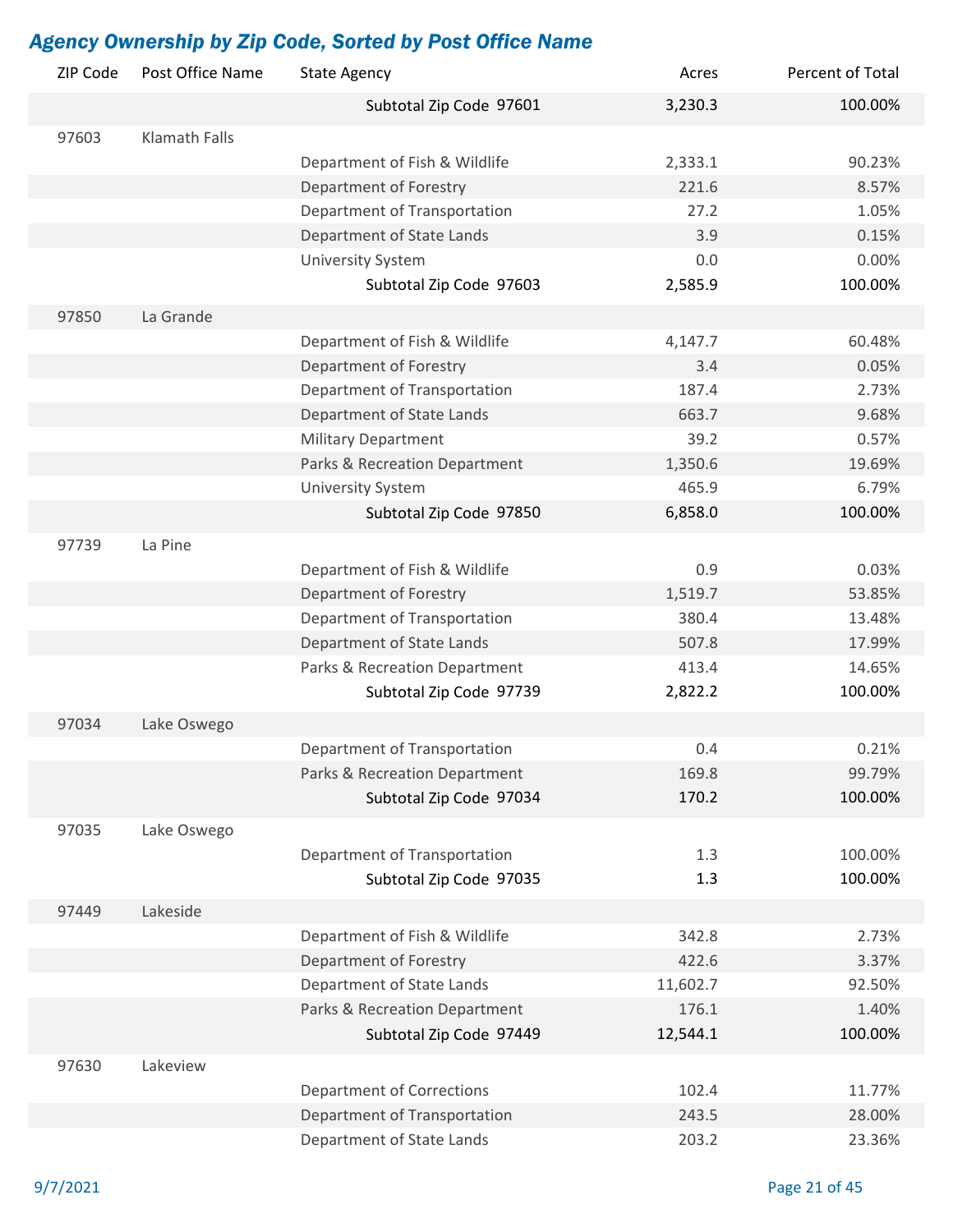| ZIP Code | Post Office Name | <b>State Agency</b>             | Acres   | Percent of Total |
|----------|------------------|---------------------------------|---------|------------------|
|          |                  | Parks & Recreation Department   | 320.7   | 36.87%           |
|          |                  | Subtotal Zip Code 97630         | 869.9   | 100.00%          |
| 97450    | Langlois         |                                 |         |                  |
|          |                  | Department of Aviation          | 21.6    | 1.51%            |
|          |                  | Department of Transportation    | 0.3     | 0.02%            |
|          |                  | Parks & Recreation Department   | 1,409.6 | 98.47%           |
|          |                  | Subtotal Zip Code 97450         | 1,431.5 | 100.00%          |
|          |                  |                                 |         |                  |
| 97355    | Lebanon          |                                 | 73.1    |                  |
|          |                  | Department of Aviation          |         | 4.07%            |
|          |                  | Department of Forestry          | 1,620.8 | 90.23%           |
|          |                  | Department of Transportation    | 84.5    | 4.70%            |
|          |                  | Department of Veterans' Affairs | 16.5    | 0.92%            |
|          |                  | <b>Military Department</b>      | 1.6     | 0.09%<br>100.00% |
|          |                  | Subtotal Zip Code 97355         | 1,796.4 |                  |
| 97839    | Lexington        |                                 |         |                  |
|          |                  | Department of Transportation    | 37.6    | 100.00%          |
|          |                  | Subtotal Zip Code 97839         | 37.6    | 100.00%          |
| 97367    | Lincoln City     |                                 |         |                  |
|          |                  | Department of Aviation          | 92.3    | 24.56%           |
|          |                  | Department of Transportation    | 19.5    | 5.18%            |
|          |                  | Parks & Recreation Department   | 263.9   | 70.25%           |
|          |                  | Subtotal Zip Code 97367         | 375.6   | 100.00%          |
| 97357    | Logsden          |                                 |         |                  |
|          |                  | Department of Fish & Wildlife   | 0.3     | 21.91%           |
|          |                  | Department of Forestry          | 1.1     | 78.09%           |
|          |                  | Subtotal Zip Code 97357         | $1.4\,$ | 100.00%          |
|          |                  |                                 |         |                  |
| 97856    | Long Creek       |                                 |         |                  |
|          |                  | Department of Transportation    | 52.6    | 3.45%            |
|          |                  | Department of State Lands       | 1,445.1 | 94.85%           |
|          |                  | Parks & Recreation Department   | 25.8    | 1.70%            |
|          |                  | Subtotal Zip Code 97856         | 1,523.5 | 100.00%          |
| 97451    | Lorane           |                                 |         |                  |
|          |                  | Department of Forestry          | 159.5   | 100.00%          |
|          |                  | Subtotal Zip Code 97451         | 159.5   | 100.00%          |
| 97857    | Lostine          |                                 |         |                  |
|          |                  | Department of Fish & Wildlife   | 1.8     | 11.17%           |
|          |                  | Department of Transportation    | 14.7    | 88.83%           |
|          |                  | Subtotal Zip Code 97857         | 16.5    | 100.00%          |
| 97452    | Lowell           |                                 |         |                  |
|          |                  | Department of Transportation    | 2.9     | 54.41%           |
|          |                  |                                 |         |                  |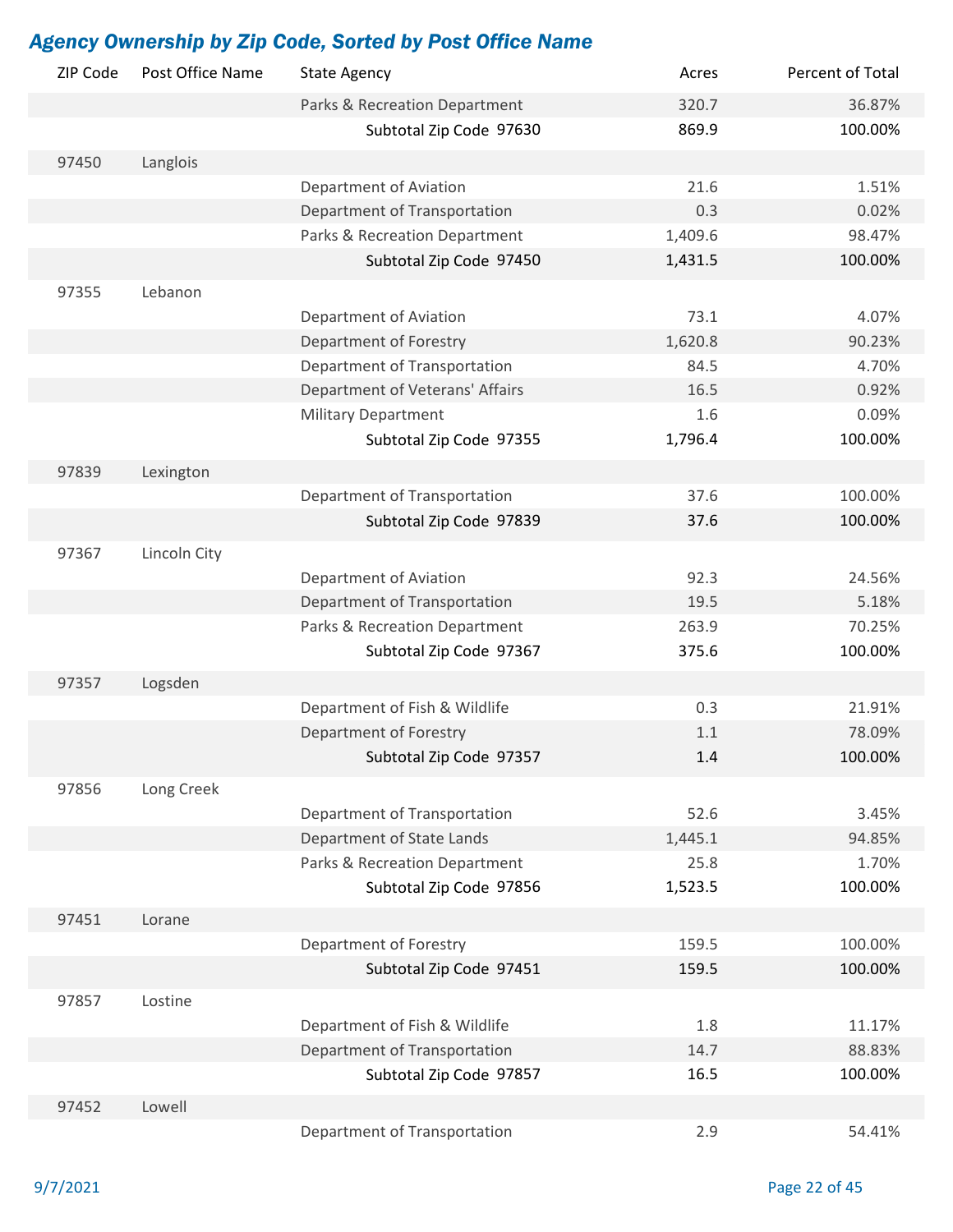| ZIP Code | Post Office Name | <b>State Agency</b>                                         | Acres      | Percent of Total |
|----------|------------------|-------------------------------------------------------------|------------|------------------|
|          |                  | Department of State Lands                                   | 2.5        | 45.59%           |
|          |                  | Subtotal Zip Code 97452                                     | 5.4        | 100.00%          |
| 97358    | Lyons            |                                                             |            |                  |
|          |                  | Department of Forestry                                      | 4,031.7    | 96.28%           |
|          |                  | Department of Transportation                                | 50.2       | 1.20%            |
|          |                  | Parks & Recreation Department                               | 105.5      | 2.52%            |
|          |                  | Subtotal Zip Code 97358                                     | 4,187.4    | 100.00%          |
| 97741    | Madras           |                                                             |            |                  |
|          |                  | Department of Fish & Wildlife                               | 130.1      | 11.93%           |
|          |                  | <b>Department of Corrections</b>                            | 459.9      | 42.17%           |
|          |                  | Department of Transportation                                | 224.5      | 20.59%           |
|          |                  | Department of State Lands                                   | 77.2       | 7.08%            |
|          |                  | Parks & Recreation Department                               | 198.9      | 18.24%           |
|          |                  | Subtotal Zip Code 97741                                     | 1,090.6    | 100.00%          |
|          | Malin            |                                                             |            |                  |
| 97632    |                  |                                                             | 25.8       |                  |
|          |                  | Department of Transportation<br>Department of State Lands   | 21.3       | 54.72%<br>45.28% |
|          |                  | Subtotal Zip Code 97632                                     | 47.1       | 100.00%          |
|          |                  |                                                             |            |                  |
| 97125    | Manning          |                                                             |            |                  |
|          |                  | Department of Forestry                                      | 37.5       | 100.00%          |
|          |                  | Subtotal Zip Code 97125                                     | 37.5       | 100.00%          |
| 97453    | Mapleton         |                                                             |            |                  |
|          |                  | Department of Fish & Wildlife                               | 25.1       | 1.36%            |
|          |                  | Department of Forestry                                      | 1,810.5    | 97.62%           |
|          |                  | Department of Transportation                                | 18.9       | 1.02%            |
|          |                  | Subtotal Zip Code 97453                                     | 1,854.6    | 100.00%          |
| 97037    | Maupin           |                                                             |            |                  |
|          |                  | Department of Fish & Wildlife                               | 2,579.1    | 88.33%           |
|          |                  | Department of Transportation                                | 43.4       | 1.48%            |
|          |                  | Parks & Recreation Department                               | 297.4      | 10.18%           |
|          |                  | Subtotal Zip Code 97037                                     | 2,919.8    | 100.00%          |
|          | McMinnville      |                                                             |            |                  |
| 97128    |                  |                                                             |            |                  |
|          |                  | Department of Transportation                                | 4.3        | 31.87%           |
|          |                  | <b>Military Department</b><br>Parks & Recreation Department | 5.0<br>4.1 | 37.48%<br>30.64% |
|          |                  | Subtotal Zip Code 97128                                     | 13.4       | 100.00%          |
|          |                  |                                                             |            |                  |
| 97501    | Medford          |                                                             |            |                  |
|          |                  | Department of Transportation                                | 23.5       | 5.54%            |
|          |                  | Department of State Lands                                   | 393.7      | 92.70%           |
|          |                  | <b>Employment Department</b>                                | 0.5        | 0.12%            |
|          |                  | <b>Military Department</b>                                  | 6.1        | 1.44%            |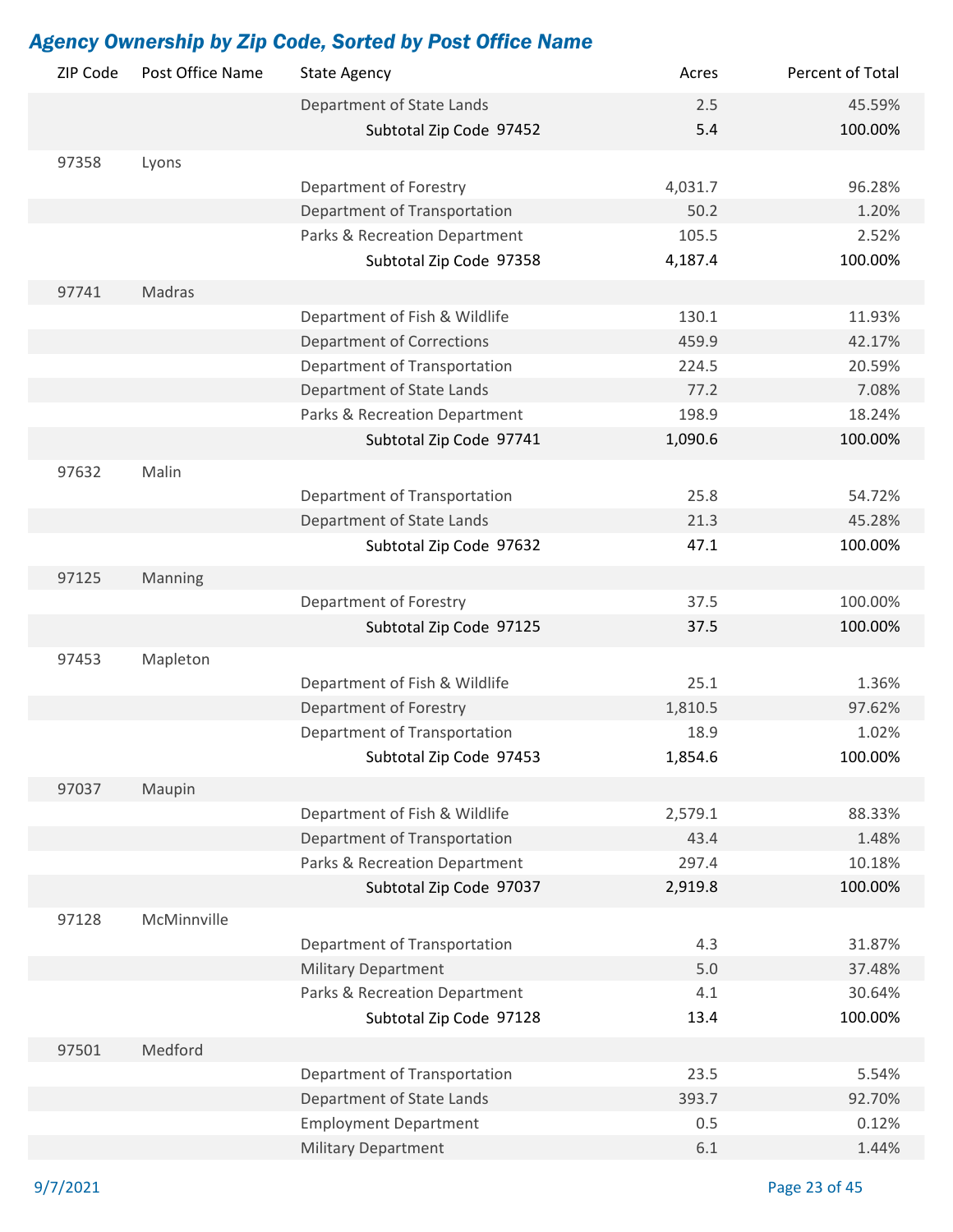| ZIP Code | Post Office Name | <b>State Agency</b>           | Acres    | Percent of Total |
|----------|------------------|-------------------------------|----------|------------------|
|          |                  | <b>University System</b>      | 0.9      | 0.20%            |
|          |                  | Subtotal Zip Code 97501       | 424.7    | 100.00%          |
| 97504    | Medford          |                               |          |                  |
|          |                  | Department of Transportation  | 51.4     | 100.00%          |
|          |                  | Subtotal Zip Code 97504       | 51.4     | 100.00%          |
|          |                  |                               |          |                  |
| 97532    | Merlin           |                               |          |                  |
|          |                  | Department of State Lands     | 427.7    | 99.17%           |
|          |                  | Parks & Recreation Department | 3.6      | 0.83%            |
|          |                  | Subtotal Zip Code 97532       | 431.3    | 100.00%          |
| 97360    | Mill City        |                               |          |                  |
|          |                  | Department of Forestry        | 13,422.4 | 98.21%           |
|          |                  | Department of Transportation  | 41.3     | 0.30%            |
|          |                  | Department of State Lands     | 203.2    | 1.49%            |
|          |                  | Subtotal Zip Code 97360       | 13,667.0 | 100.00%          |
| 97862    | Milton Freewater |                               |          |                  |
|          |                  | Department of Transportation  | 3.4      | 73.79%           |
|          |                  | <b>Military Department</b>    | 1.2      | 26.21%           |
|          |                  | Subtotal Zip Code 97862       | 4.7      | 100.00%          |
|          |                  |                               |          |                  |
| 97750    | Mitchell         |                               |          |                  |
|          |                  | Department of Transportation  | 301.5    | 21.69%           |
|          |                  | Department of State Lands     | 1,088.8  | 78.31%           |
|          |                  | Subtotal Zip Code 97750       | 1,390.2  | 100.00%          |
| 97038    | Molalla          |                               |          |                  |
|          |                  | Department of Fish & Wildlife | 9.4      | 0.13%            |
|          |                  | Department of Forestry        | 7,230.3  | 98.40%           |
|          |                  | Department of Transportation  | 68.2     | 0.93%            |
|          |                  | Department of State Lands     | 39.9     | 0.54%            |
|          |                  | Subtotal Zip Code 97038       | 7,347.7  | 100.00%          |
| 97361    | Monmouth         |                               |          |                  |
|          |                  | Department of Fish & Wildlife | 947.7    | 52.86%           |
|          |                  | Parks & Recreation Department | 80.6     | 4.50%            |
|          |                  | <b>University System</b>      | 764.7    | 42.65%           |
|          |                  | Subtotal Zip Code 97361       | 1,793.0  | 100.00%          |
| 97456    | Monroe           |                               |          |                  |
|          |                  | Department of Transportation  | 7.8      | 12.74%           |
|          |                  | Department of State Lands     | 13.5     | 21.87%           |
|          |                  | Parks & Recreation Department | 40.3     | 65.39%           |
|          |                  | Subtotal Zip Code 97456       | 61.6     | 100.00%          |
|          |                  |                               |          |                  |
| 97864    | Monument         |                               |          |                  |
|          |                  | Department of Forestry        | 1.0      | 0.33%            |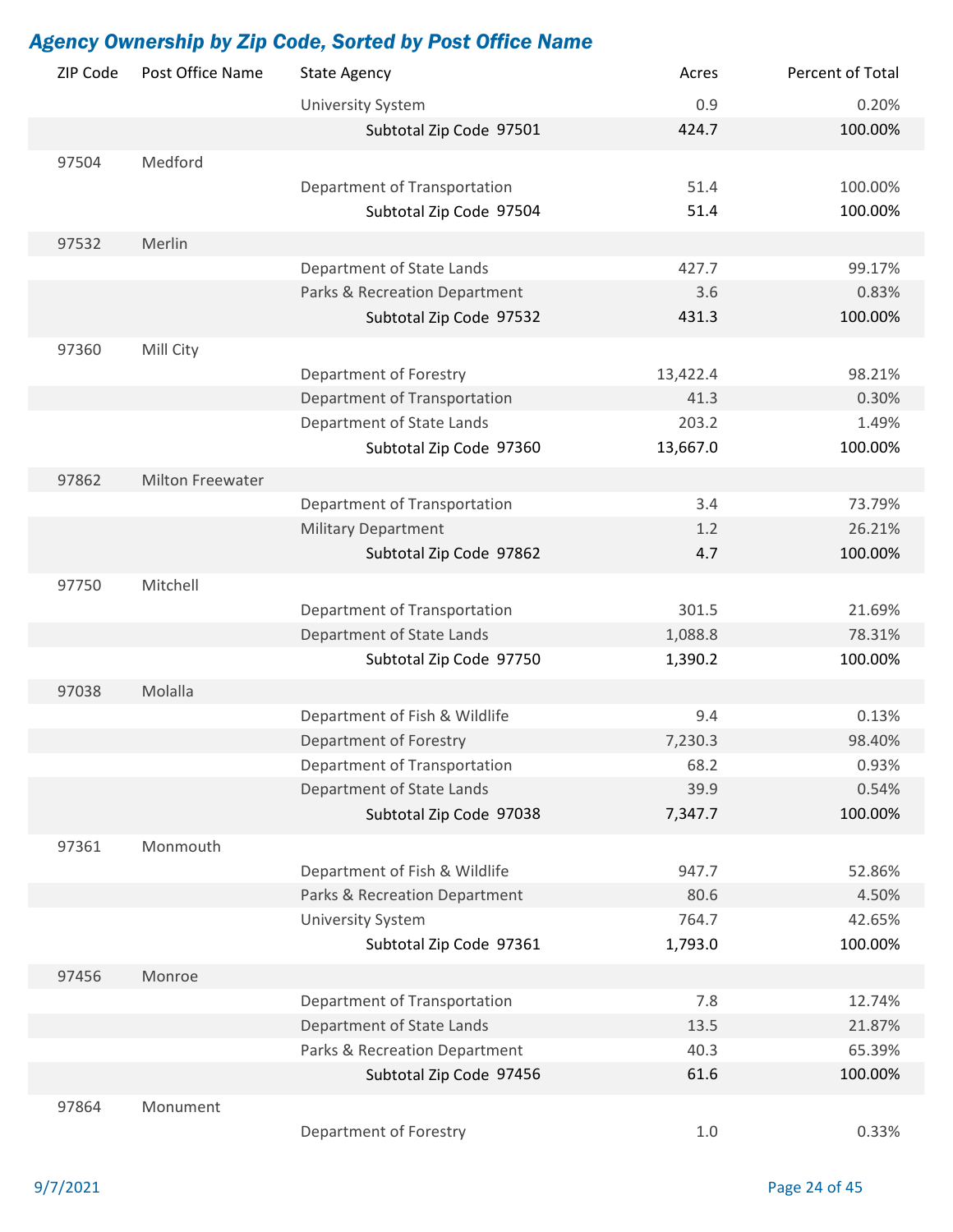| ZIP Code | Post Office Name    | <b>State Agency</b>                                     | Acres              | Percent of Total |
|----------|---------------------|---------------------------------------------------------|--------------------|------------------|
|          |                     | Department of Transportation                            | 185.6              | 61.21%           |
|          |                     | Department of State Lands                               | 116.6              | 38.46%           |
|          |                     | Subtotal Zip Code 97864                                 | 303.2              | 100.00%          |
| 97039    | Moro                |                                                         |                    |                  |
|          |                     | Department of Fish & Wildlife                           | 113.6              | 8.49%            |
|          |                     | Department of Transportation                            | 34.9               | 2.61%            |
|          |                     | Parks & Recreation Department                           | 1,189.2            | 88.90%           |
|          |                     | Subtotal Zip Code 97039                                 | 1,337.7            | 100.00%          |
|          |                     |                                                         |                    |                  |
| 97040    | Mosier              |                                                         |                    |                  |
|          |                     | Department of Transportation                            | 110.5              | 34.63%           |
|          |                     | Parks & Recreation Department                           | 208.5              | 65.37%           |
|          |                     | Subtotal Zip Code 97040                                 | 319.0              | 100.00%          |
| 97041    | Mount Hood Parkdale |                                                         |                    |                  |
|          |                     | Department of Forestry                                  | 3.1                | 0.45%            |
|          |                     | Department of Transportation                            | 52.2               | 7.50%            |
|          |                     | Department of State Lands                               | 640.9              | 92.05%           |
|          |                     | Subtotal Zip Code 97041                                 | 696.2              | 100.00%          |
| 97865    | Mount Vernon        |                                                         |                    |                  |
|          |                     | Department of Transportation                            | 20.5               | 100.00%          |
|          |                     | Subtotal Zip Code 97865                                 | 20.5               | 100.00%          |
|          |                     |                                                         |                    |                  |
| 97042    | Mulino              |                                                         |                    |                  |
|          |                     | Department of Aviation                                  | 249.6              | 95.11%           |
|          |                     | Department of Transportation                            | 12.8               | 4.89%            |
|          |                     | Subtotal Zip Code 97042                                 | 262.4              | 100.00%          |
| 97457    | Myrtle Creek        |                                                         |                    |                  |
|          |                     | Department of Transportation                            | 224.0              | 100.00%          |
|          |                     | Subtotal Zip Code 97457                                 | 224.0              | 100.00%          |
| 97458    | Myrtle Point        |                                                         |                    |                  |
|          |                     | Department of Fish & Wildlife                           | 1.9                | 2.40%            |
|          |                     | Department of Forestry                                  | 8.6                | 11.10%           |
|          |                     | Department of Transportation                            | 15.7               | 20.09%           |
|          |                     | Parks & Recreation Department                           | 51.7               | 66.41%           |
|          |                     | Subtotal Zip Code 97458                                 | 77.9               | 100.00%          |
|          |                     |                                                         |                    |                  |
| 97131    | Nehalem             |                                                         |                    | 0.24%            |
|          |                     | Department of Fish & Wildlife<br>Department of Forestry | 343.4<br>139,943.4 | 96.40%           |
|          |                     | Department of Transportation                            | 13.8               | 0.01%            |
|          |                     |                                                         |                    |                  |
|          |                     | Department of State Lands                               | 1,296.7            | 0.89%<br>2.46%   |
|          |                     | Parks & Recreation Department                           | 3,578.0            |                  |
|          |                     | Subtotal Zip Code 97131                                 | 145,175.2          | 100.00%          |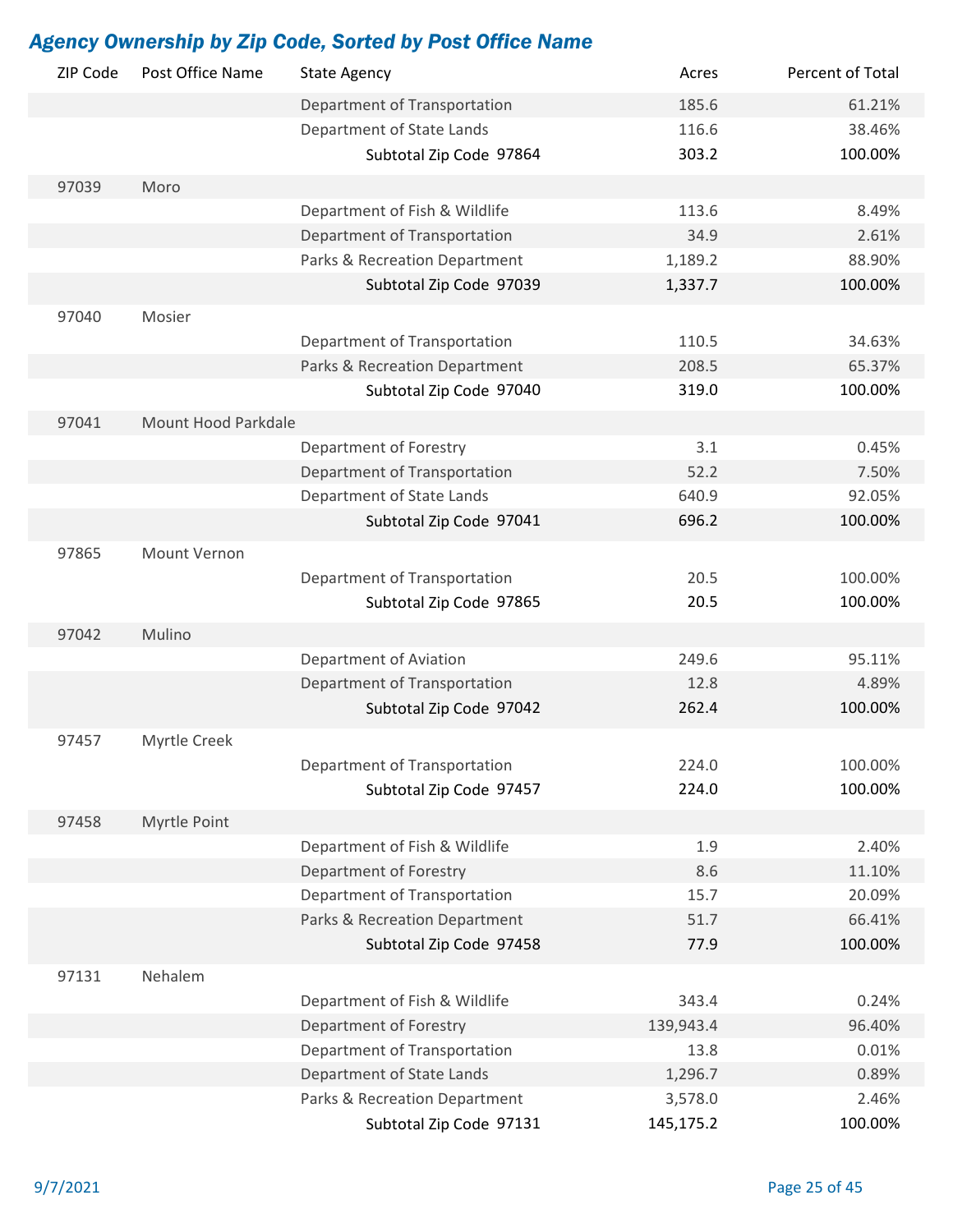| ZIP Code | Post Office Name | <b>State Agency</b>                                    | Acres          | Percent of Total |
|----------|------------------|--------------------------------------------------------|----------------|------------------|
| 97149    | Neskowin         |                                                        |                |                  |
|          |                  | Department of Forestry                                 | 489.8          | 44.36%           |
|          |                  | Parks & Recreation Department                          | 614.5          | 55.64%           |
|          |                  | Subtotal Zip Code 97149                                | 1,104.3        | 100.00%          |
| 97635    | New Pine Creek   |                                                        |                |                  |
|          |                  | Department of Transportation                           | 3.0            | 6.30%            |
|          |                  | Parks & Recreation Department                          | 44.4           | 93.70%           |
|          |                  | Subtotal Zip Code 97635                                | 47.4           | 100.00%          |
| 97132    | Newberg          |                                                        |                |                  |
|          |                  | Department of Transportation                           | 91.6           | 73.92%           |
|          |                  | Parks & Recreation Department                          | 32.3           | 26.08%           |
|          |                  | Subtotal Zip Code 97132                                | 124.0          | 100.00%          |
|          |                  |                                                        |                |                  |
| 97365    | Newport          |                                                        |                |                  |
|          |                  | Department of Transportation                           | 74.3           | 11.00%           |
|          |                  | <b>Military Department</b>                             | 1.8            | 0.26%            |
|          |                  | Parks & Recreation Department                          | 356.4          | 52.76%           |
|          |                  | <b>University System</b>                               | 243.1          | 35.98%           |
|          |                  | Subtotal Zip Code 97365                                | 675.6          | 100.00%          |
| 97459    | North Bend       |                                                        |                |                  |
|          |                  | Department of Fish & Wildlife                          | 2.5            | 0.01%            |
|          |                  | <b>Department of Corrections</b>                       | 52.6           | 0.14%            |
|          |                  | Department of Forestry                                 | 1,870.4        | 5.10%            |
|          |                  | Department of Transportation                           | 32.9           | 0.09%            |
|          |                  | Department of State Lands                              | 34,460.3       | 93.88%           |
|          |                  | Parks & Recreation Department                          | 287.8          | 0.78%            |
|          |                  | Subtotal Zip Code 97459                                | 36,706.4       | 100.00%          |
| 97133    | North Plains     |                                                        |                |                  |
|          |                  | Department of Forestry                                 | 137.7          | 69.02%           |
|          |                  | Department of Transportation                           | 61.8           | 30.98%           |
|          |                  | Subtotal Zip Code 97133                                | 199.6          | 100.00%          |
| 97867    | North Powder     |                                                        |                |                  |
|          |                  | Department of Fish & Wildlife                          | 4,470.5        | 94.51%           |
|          |                  | Department of Transportation                           | 152.4          | 3.22%            |
|          |                  | Department of State Lands                              | 107.2          | 2.27%            |
|          |                  | Subtotal Zip Code 97867                                | 4,730.1        | 100.00%          |
|          |                  |                                                        |                |                  |
| 97461    | Noti             |                                                        |                | 95.39%           |
|          |                  | Department of Forestry<br>Department of Transportation | 3,493.8<br>5.3 | 0.15%            |
|          |                  | Department of State Lands                              | 50.9           | 1.39%            |
|          |                  | Parks & Recreation Department                          | 112.6          | 3.08%            |
|          |                  | Subtotal Zip Code 97461                                | 3,662.7        | 100.00%          |
|          |                  |                                                        |                |                  |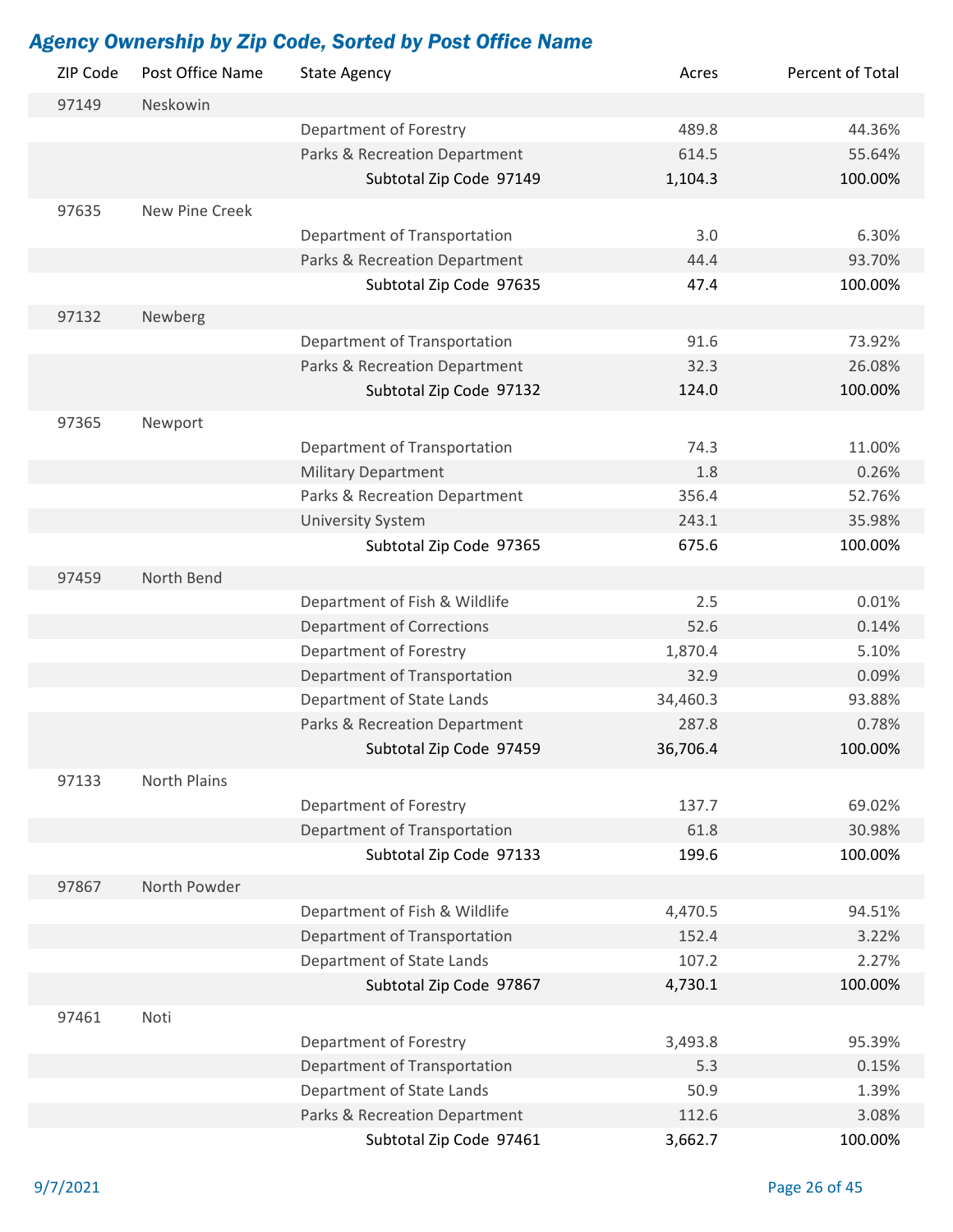| ZIP Code | Post Office Name | <b>State Agency</b>              | Acres   | Percent of Total |
|----------|------------------|----------------------------------|---------|------------------|
| 97913    | Nyssa            |                                  |         |                  |
|          |                  | Department of Fish & Wildlife    | 95.8    | 83.83%           |
|          |                  | Department of Transportation     | 18.5    | 16.17%           |
|          |                  | Subtotal Zip Code 97913          | 114.3   | 100.00%          |
| 97462    | Oakland          |                                  |         |                  |
|          |                  | Department of Transportation     | 127.2   | 94.48%           |
|          |                  | Parks & Recreation Department    | 7.4     | 5.52%            |
|          |                  | Subtotal Zip Code 97462          | 134.7   | 100.00%          |
| 97463    | Oakridge         |                                  |         |                  |
|          |                  | Department of Aviation           | 0.0     | 0.03%            |
|          |                  | Department of Transportation     | 15.2    | 99.97%           |
|          |                  | Subtotal Zip Code 97463          | 15.2    | 100.00%          |
|          |                  |                                  |         |                  |
| 97044    | Odell            |                                  |         |                  |
|          |                  | Department of State Lands        | 85.2    | 100.00%          |
|          |                  | Subtotal Zip Code 97044          | 85.2    | 100.00%          |
| 97914    | Ontario          |                                  |         |                  |
|          |                  | Department of Agriculture        | 0.3     | 0.02%            |
|          |                  | Department of Fish & Wildlife    | 103.9   | 6.02%            |
|          |                  | <b>Department of Corrections</b> | 537.7   | 31.14%           |
|          |                  | Department of Transportation     | 209.9   | 12.16%           |
|          |                  | Department of State Lands        | 655.1   | 37.93%           |
|          |                  | <b>Employment Department</b>     | 0.3     | 0.02%            |
|          |                  | <b>Military Department</b>       | 18.4    | 1.07%            |
|          |                  | Parks & Recreation Department    | 85.0    | 4.92%            |
|          |                  | <b>University System</b>         | 116.2   | 6.73%            |
|          |                  | Subtotal Zip Code 97914          | 1,726.8 | 100.00%          |
| 97045    | Oregon City      |                                  |         |                  |
|          |                  | Department of Fish & Wildlife    | 6.5     | 8.70%            |
|          |                  | Department of Transportation     | 46.6    | 62.11%           |
|          |                  | <b>Employment Department</b>     | 0.8     | 1.06%            |
|          |                  | <b>Military Department</b>       | 2.2     | 2.96%            |
|          |                  | Parks & Recreation Department    | 18.9    | 25.17%           |
|          |                  | Subtotal Zip Code 97045          | 75.1    | 100.00%          |
| 97368    | Otis             |                                  |         |                  |
|          |                  | Department of Fish & Wildlife    | 36.6    | 9.98%            |
|          |                  | Department of Transportation     | 18.7    | 5.09%            |
|          |                  | Parks & Recreation Department    | 311.6   | 84.93%           |
|          |                  | Subtotal Zip Code 97368          | 366.8   | 100.00%          |
|          |                  |                                  |         |                  |
| 97840    | Oxbow            |                                  | 3.4     |                  |
|          |                  | Department of Transportation     |         | 100.00%          |
|          |                  | Subtotal Zip Code 97840          | 3.4     | 100.00%          |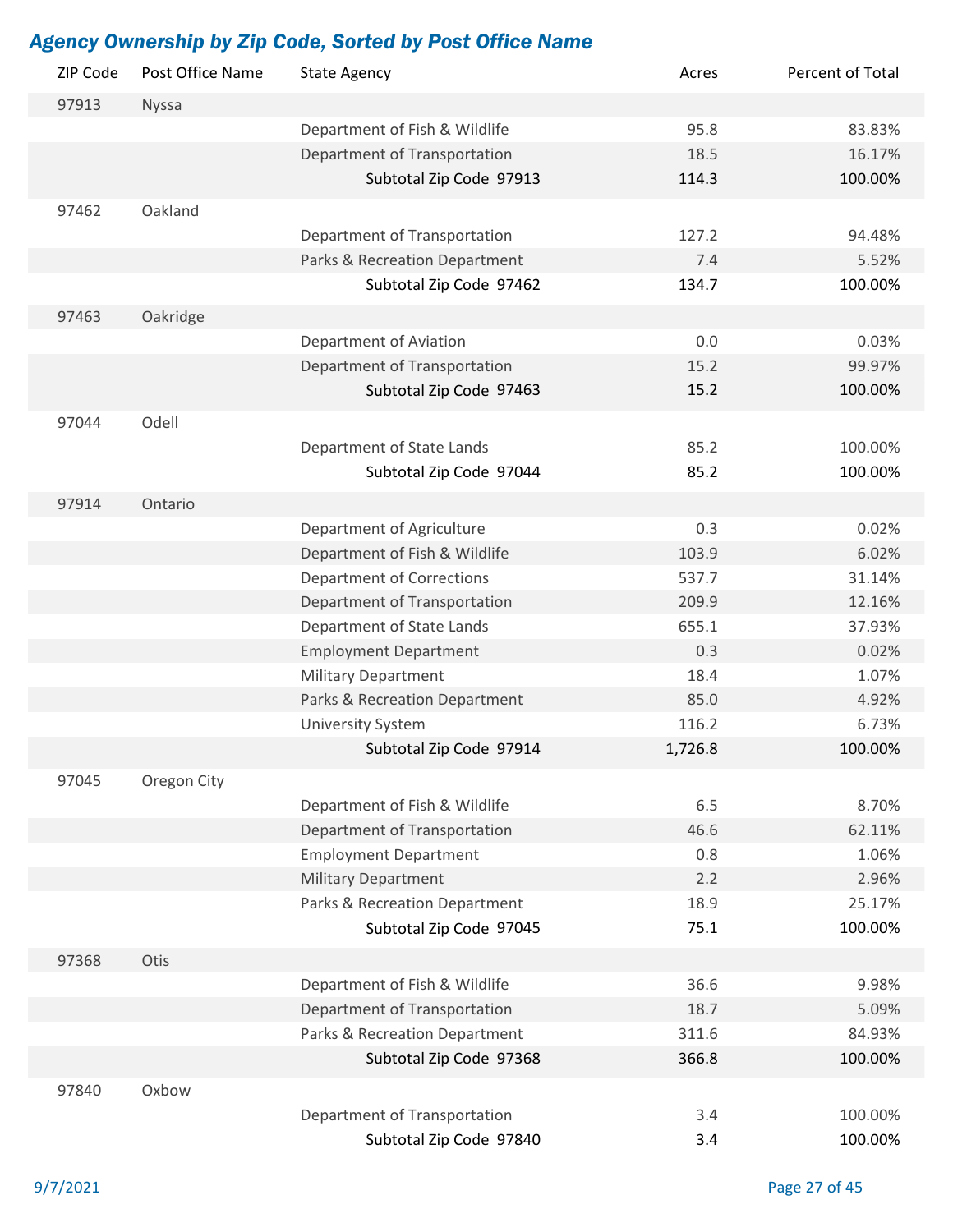| ZIP Code | Post Office Name | <b>State Agency</b>                 | Acres    | Percent of Total |
|----------|------------------|-------------------------------------|----------|------------------|
| 97636    | Paisley          |                                     |          |                  |
|          |                  | Department of Fish & Wildlife       | 13,946.1 | 98.75%           |
|          |                  | Department of Transportation        | 113.5    | 0.80%            |
|          |                  | Department of State Lands           | 17.5     | 0.12%            |
|          |                  | Parks & Recreation Department       | 45.7     | 0.32%            |
|          |                  | Subtotal Zip Code 97636             | 14,122.8 | 100.00%          |
| 97751    | Paulina          |                                     |          |                  |
|          |                  | Department of Transportation        | 4.0      | 100.00%          |
|          |                  | Subtotal Zip Code 97751             | 4.0      | 100.00%          |
|          |                  |                                     |          |                  |
| 97801    | Pendleton        |                                     |          |                  |
|          |                  | Department of Administrative Servic | 11.5     | 1.71%            |
|          |                  | Department of Fish & Wildlife       | 40.0     | 5.95%            |
|          |                  | <b>Department of Corrections</b>    | 55.3     | 8.21%            |
|          |                  | Department of Forestry              | 3.0      | 0.45%            |
|          |                  | Department of Transportation        | 312.4    | 46.43%           |
|          |                  | Department of State Lands           | 116.9    | 17.37%           |
|          |                  | Parks & Recreation Department       | 133.8    | 19.88%           |
|          |                  | Subtotal Zip Code 97801             | 672.9    | 100.00%          |
| 97370    | Philomath        |                                     |          |                  |
|          |                  | Department of Fish & Wildlife       | 11.2     | 0.39%            |
|          |                  | Department of Forestry              | 2,348.6  | 82.23%           |
|          |                  | Department of Transportation        | 5.6      | 0.20%            |
|          |                  | Department of State Lands           | 122.4    | 4.29%            |
|          |                  | <b>University System</b>            | 368.4    | 12.90%           |
|          |                  | Subtotal Zip Code 97370             | 2,856.2  | 100.00%          |
| 97535    | Phoenix          |                                     |          |                  |
|          |                  | Department of Transportation        | 22.5     | 100.00%          |
|          |                  | Subtotal Zip Code 97535             | 22.5     | 100.00%          |
|          |                  |                                     |          |                  |
| 97868    | Pilot Rock       |                                     |          |                  |
|          |                  | Department of Fish & Wildlife       | 13,249.7 | 78.94%           |
|          |                  | Department of Forestry              | 2.0      | 0.01%            |
|          |                  | Department of Transportation        | 177.6    | 1.06%            |
|          |                  | Parks & Recreation Department       | 3,355.5  | 19.99%           |
|          |                  | Subtotal Zip Code 97868             | 16,784.9 | 100.00%          |
| 97455    | Pleasant Hill    |                                     |          |                  |
|          |                  | Department of Transportation        | 29.3     | 11.25%           |
|          |                  | Parks & Recreation Department       | 230.9    | 88.75%           |
|          |                  | Subtotal Zip Code 97455             | 260.2    | 100.00%          |
| 97637    | Plush            |                                     |          |                  |
|          |                  | Department of Transportation        | 219.5    | 0.48%            |
|          |                  | Department of State Lands           | 45,438.1 | 99.38%           |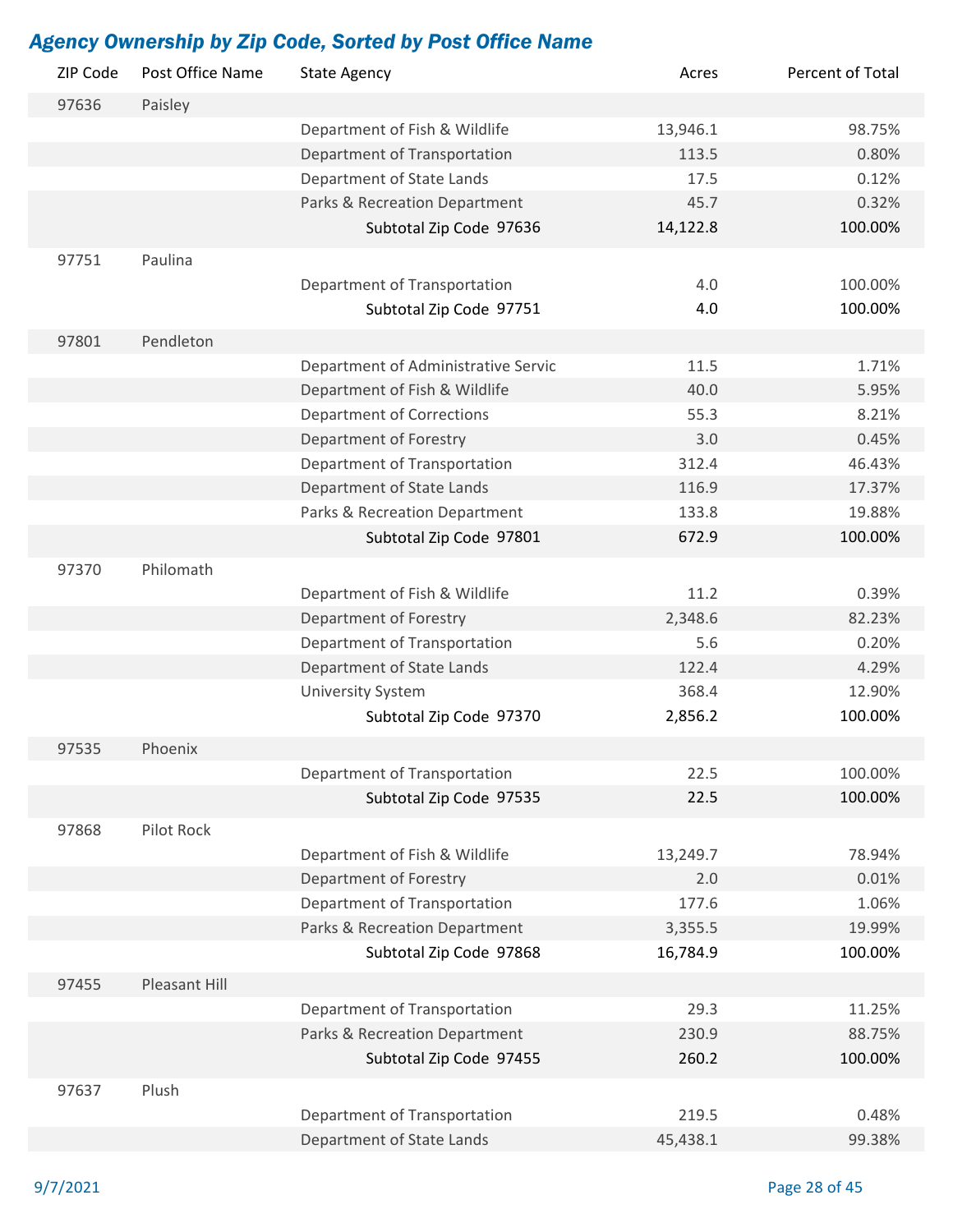|          |                  | <b>Agency Ownership by Zip Code, Sorted by Post Office Name</b> |          |                    |
|----------|------------------|-----------------------------------------------------------------|----------|--------------------|
| ZIP Code | Post Office Name | <b>State Agency</b>                                             | Acres    | Percent of Total   |
|          |                  | Parks & Recreation Department                                   | 65.7     | 0.14%              |
|          |                  | Subtotal Zip Code 97637                                         | 45,723.2 | 100.00%            |
| 97465    | Port Orford      |                                                                 |          |                    |
|          |                  | Department of Fish & Wildlife                                   | 1.5      | 0.13%              |
|          |                  | Department of Transportation                                    | 0.8      | 0.07%              |
|          |                  | Parks & Recreation Department                                   | 1,091.8  | 99.80%             |
|          |                  | Subtotal Zip Code 97465                                         | 1,094.0  | 100.00%            |
| 97201    | Portland         |                                                                 |          |                    |
|          |                  | Department of Administrative Servic                             | 0.5      | 0.68%              |
|          |                  | Department of Transportation                                    | 5.1      | 7.08%              |
|          |                  | <b>University System</b>                                        | 66.0     | 92.23%             |
|          |                  | Subtotal Zip Code 97201                                         | 71.6     | 100.00%            |
| 97202    | Portland         |                                                                 |          |                    |
|          |                  | Department of Transportation                                    | 19.0     | 100.00%            |
|          |                  | Subtotal Zip Code 97202                                         | 19.0     | 100.00%            |
|          |                  |                                                                 |          |                    |
| 97203    | Portland         |                                                                 | 5.0      |                    |
|          |                  | <b>Military Department</b>                                      | 5.0      | 100.00%<br>100.00% |
|          |                  | Subtotal Zip Code 97203                                         |          |                    |
| 97205    | Portland         |                                                                 |          |                    |
|          |                  | Department of Transportation                                    | 0.0      | 100.00%            |
|          |                  | Subtotal Zip Code 97205                                         | 0.0      | 100.00%            |
| 97206    | Portland         |                                                                 |          |                    |
|          |                  | Department of Environmental Qualit                              | 0.1      | 36.07%             |
|          |                  | Department of Transportation                                    | 0.2      | 63.93%             |
|          |                  | Subtotal Zip Code 97206                                         | 0.3      | 100.00%            |
| 97209    | Portland         |                                                                 |          |                    |
|          |                  | Department of Transportation                                    | 9.5      | 100.00%            |
|          |                  | Subtotal Zip Code 97209                                         | 9.5      | 100.00%            |
| 97210    | Portland         |                                                                 |          |                    |
|          |                  | Department of Transportation                                    | 19.4     | 93.93%             |
|          |                  | Parks & Recreation Department                                   | 1.3      | 6.07%              |
|          |                  | Subtotal Zip Code 97210                                         | 20.6     | 100.00%            |
| 97211    | Portland         |                                                                 |          |                    |
|          |                  | <b>Department of Corrections</b>                                | 24.7     | 62.27%             |
|          |                  | Department of Transportation                                    | 0.6      | 1.43%              |
|          |                  | Department of State Lands                                       | 0.7      | 1.82%              |
|          |                  | <b>Military Department</b>                                      | 13.7     | 34.48%             |
|          |                  | Subtotal Zip Code 97211                                         | 39.7     | 100.00%            |
|          |                  |                                                                 |          |                    |
| 97213    | Portland         |                                                                 |          |                    |
|          |                  | Department of Transportation                                    | 0.1      | 100.00%            |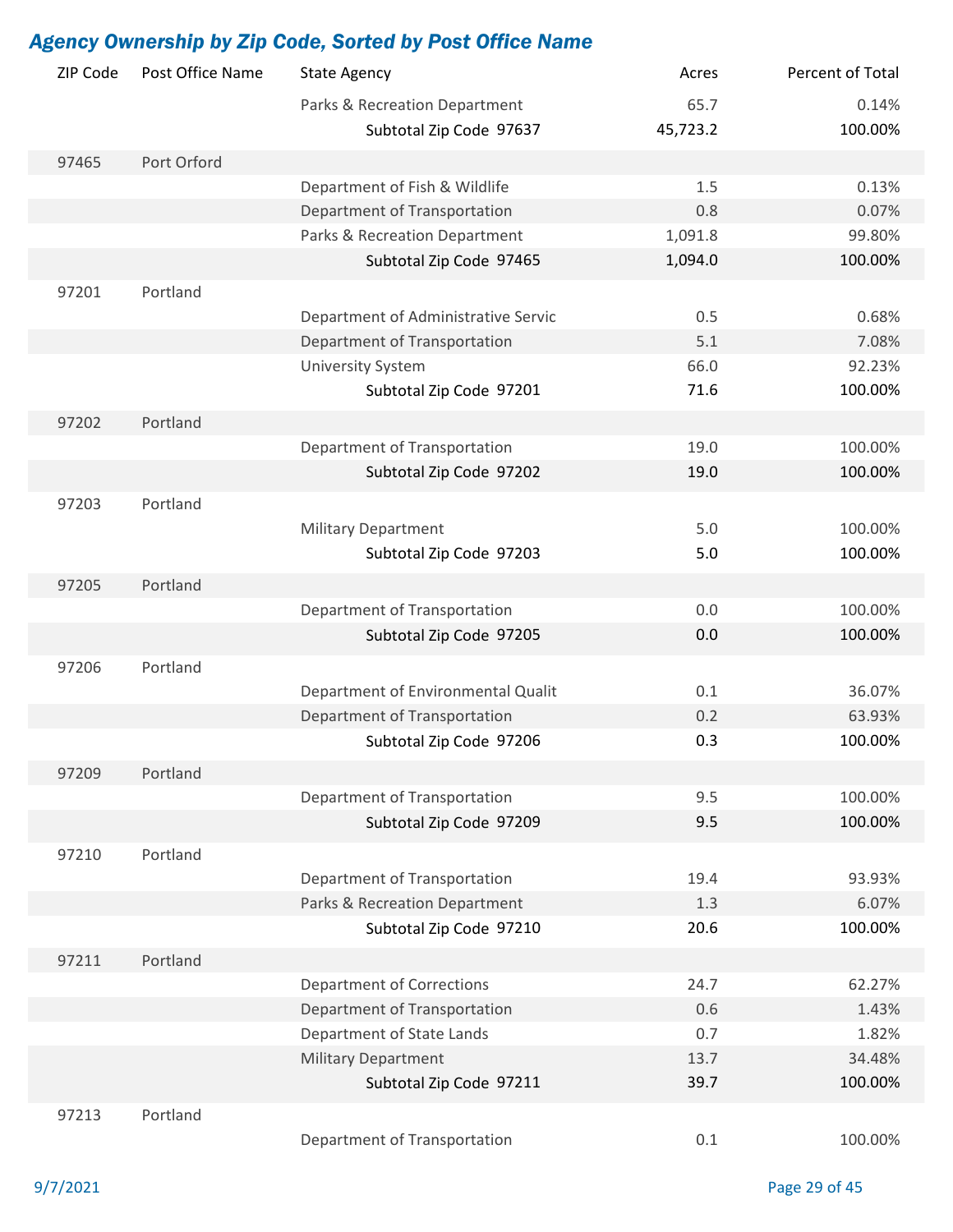| ZIP Code | Post Office Name | <b>State Agency</b>                 | Acres       | Percent of Total  |
|----------|------------------|-------------------------------------|-------------|-------------------|
|          |                  | Subtotal Zip Code 97213             | 0.1         | 100.00%           |
| 97214    | Portland         |                                     |             |                   |
|          |                  | Department of Administrative Servic | 0.7         | 5.12%             |
|          |                  | Department of Transportation        | 13.2        | 94.88%            |
|          |                  | Subtotal Zip Code 97214             | 13.9        | 100.00%           |
| 97216    | Portland         |                                     |             |                   |
|          |                  | Department of Transportation        | 0.6         | 100.00%           |
|          |                  | Subtotal Zip Code 97216             | 0.6         | 100.00%           |
| 97217    | Portland         |                                     |             |                   |
|          |                  | Department of Administrative Servic | 2.4         | 11.18%            |
|          |                  | Department of Transportation        | 18.7        | 88.82%            |
|          |                  | Subtotal Zip Code 97217             | 21.1        | 100.00%           |
|          |                  |                                     |             |                   |
| 97218    | Portland         |                                     |             |                   |
|          |                  | Department of Transportation        | 25.6        | 86.41%            |
|          |                  | <b>Military Department</b>          | 4.0<br>29.6 | 13.59%<br>100.00% |
|          |                  | Subtotal Zip Code 97218             |             |                   |
| 97219    | Portland         |                                     |             |                   |
|          |                  | Department of Transportation        | 21.6        | 4.25%             |
|          |                  | Parks & Recreation Department       | 483.9       | 95.23%            |
|          |                  | <b>University System</b>            | 2.7         | 0.53%             |
|          |                  | Subtotal Zip Code 97219             | 508.2       | 100.00%           |
| 97220    | Portland         |                                     |             |                   |
|          |                  | Department of Transportation        | 72.7        | 84.36%            |
|          |                  | Parks & Recreation Department       | 13.5        | 15.64%            |
|          |                  | Subtotal Zip Code 97220             | 86.1        | 100.00%           |
| 97221    | Portland         |                                     |             |                   |
|          |                  | Department of Transportation        | 7.2         | 100.00%           |
|          |                  | Subtotal Zip Code 97221             | 7.2         | 100.00%           |
| 97222    | Portland         |                                     |             |                   |
|          |                  | Department of Transportation        | 21.8        | 55.54%            |
|          |                  | <b>Liquor Control Commission</b>    | 17.5        | 44.46%            |
|          |                  | Subtotal Zip Code 97222             | 39.3        | 100.00%           |
| 97223    | Portland         |                                     |             |                   |
|          |                  | Department of Transportation        | 8.8         | 68.64%            |
|          |                  | Public Employees Retirement System  | 4.0         | 31.36%            |
|          |                  | Subtotal Zip Code 97223             | 12.8        | 100.00%           |
| 97224    | Portland         |                                     |             |                   |
|          |                  | Department of Transportation        | 19.0        | 100.00%           |
|          |                  | Subtotal Zip Code 97224             | 19.0        | 100.00%           |
|          |                  |                                     |             |                   |
| 97225    | Portland         |                                     |             |                   |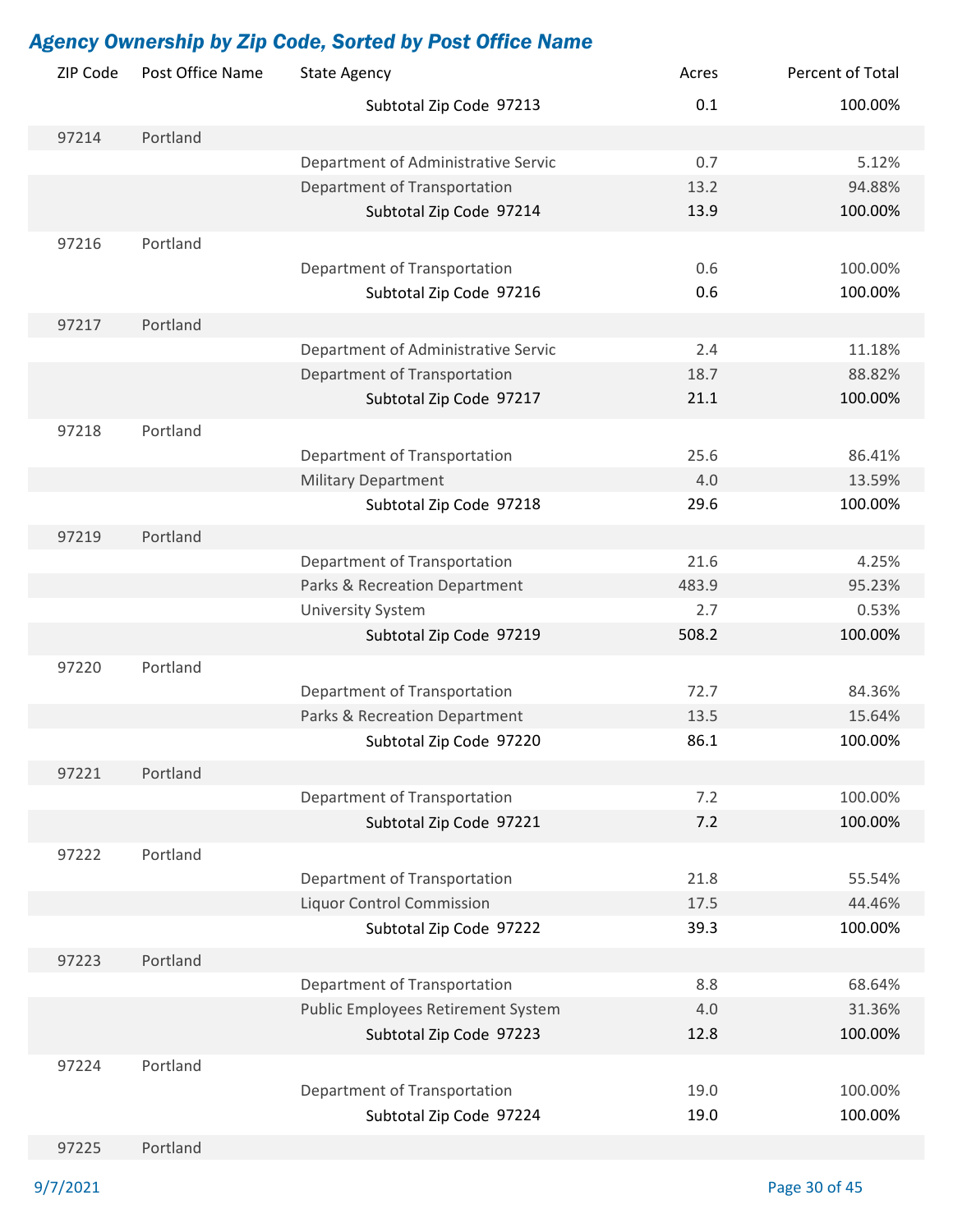| ZIP Code | Post Office Name | <b>State Agency</b>                 | Acres   | Percent of Total |
|----------|------------------|-------------------------------------|---------|------------------|
|          |                  | Department of Transportation        | 0.2     | 53.71%           |
|          |                  | Parks & Recreation Department       | 0.1     | 46.29%           |
|          |                  | Subtotal Zip Code 97225             | 0.3     | 100.00%          |
| 97227    | Portland         |                                     |         |                  |
|          |                  | Department of Transportation        | 2.8     | 85.81%           |
|          |                  | <b>University System</b>            | 0.5     | 14.19%           |
|          |                  | Subtotal Zip Code 97227             | 3.2     | 100.00%          |
| 97229    | Portland         |                                     |         |                  |
|          |                  | Department of Transportation        | 5.4     | 96.73%           |
|          |                  | Parks & Recreation Department       | 0.2     | 3.27%            |
|          |                  | Subtotal Zip Code 97229             | 5.6     | 100.00%          |
|          |                  |                                     |         |                  |
| 97230    | Portland         |                                     |         |                  |
|          |                  | Department of Transportation        | 5.3     | 100.00%          |
|          |                  | Subtotal Zip Code 97230             | 5.3     | 100.00%          |
| 97231    | Portland         |                                     |         |                  |
|          |                  | Department of Fish & Wildlife       | 2,555.3 | 84.10%           |
|          |                  | Department of Transportation        | 234.7   | 7.72%            |
|          |                  | Department of State Lands           | 40.5    | 1.33%            |
|          |                  | Parks & Recreation Department       | 207.8   | 6.84%            |
|          |                  | Subtotal Zip Code 97231             | 3,038.3 | 100.00%          |
| 97232    | Portland         |                                     |         |                  |
|          |                  | Department of Administrative Servic | 1.7     | 26.00%           |
|          |                  | Department of Transportation        | 4.8     | 74.00%           |
|          |                  | Subtotal Zip Code 97232             | 6.4     | 100.00%          |
| 97236    | Portland         |                                     |         |                  |
|          |                  | Department of Transportation        | 0.4     | 100.00%          |
|          |                  | Subtotal Zip Code 97236             | 0.4     | 100.00%          |
| 97239    | Portland         |                                     |         |                  |
|          |                  | Department of Transportation        | 13.3    | 10.02%           |
|          |                  | <b>University System</b>            | 119.4   | 89.98%           |
|          |                  | Subtotal Zip Code 97239             | 132.7   | 100.00%          |
|          |                  |                                     |         |                  |
| 97266    | Portland         |                                     |         |                  |
|          |                  | Department of Transportation        | 9.6     | 100.00%          |
|          |                  | Subtotal Zip Code 97266             | 9.6     | 100.00%          |
| 97267    | Portland         |                                     |         |                  |
|          |                  | Department of Transportation        | 0.1     | 100.00%          |
|          |                  | Subtotal Zip Code 97267             | 0.1     | 100.00%          |
| 97752    | Post             |                                     |         |                  |
|          |                  | Department of Transportation        | 19.4    | 0.38%            |
|          |                  | Department of State Lands           | 5,151.7 | 99.62%           |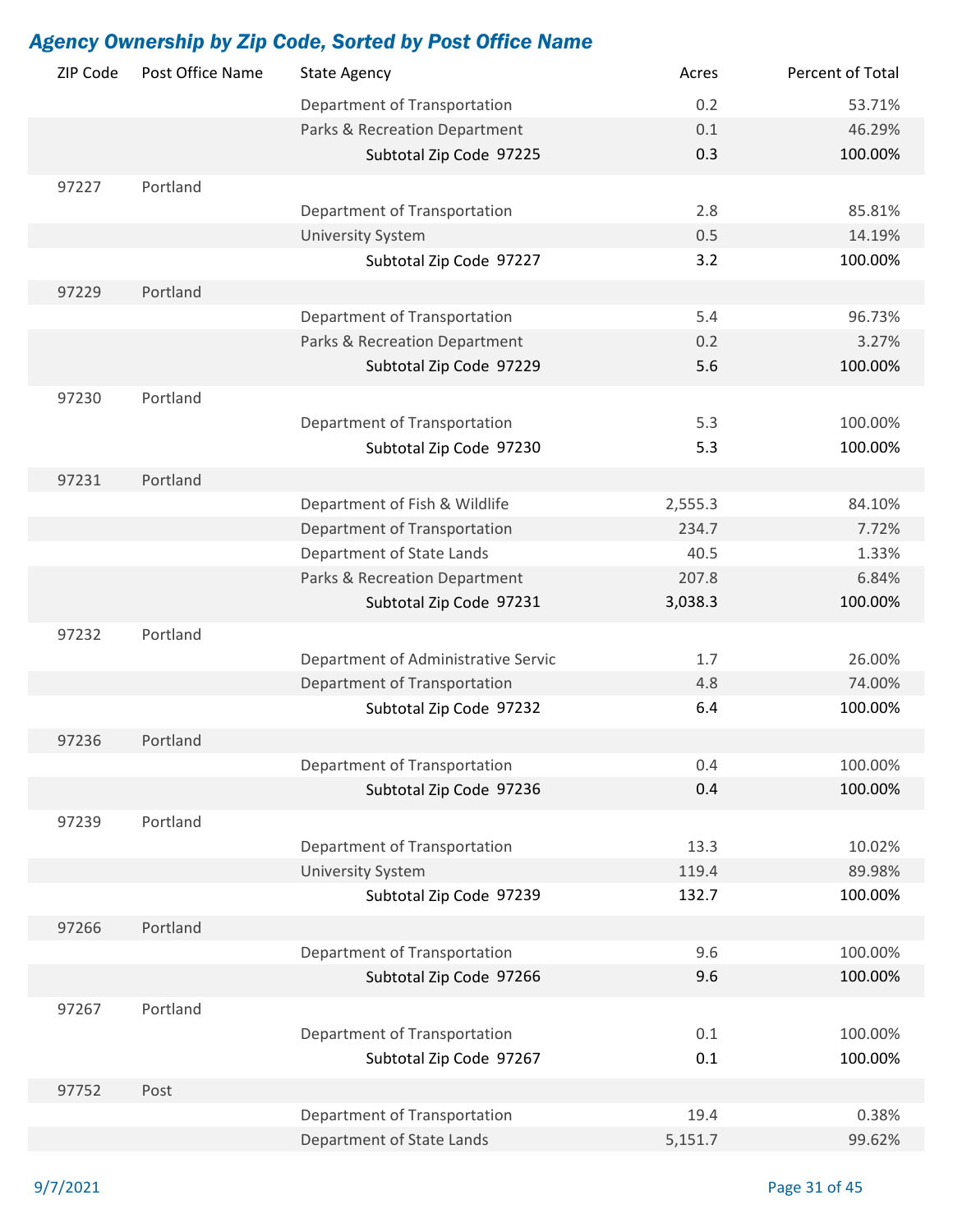| ZIP Code | Post Office Name    | <b>State Agency</b>                 | Acres    | Percent of Total |
|----------|---------------------|-------------------------------------|----------|------------------|
|          |                     | Subtotal Zip Code 97752             | 5,171.2  | 100.00%          |
| 97753    | <b>Powell Butte</b> |                                     |          |                  |
|          |                     | Department of Transportation        | 59.5     | 8.61%            |
|          |                     | Department of State Lands           | 631.4    | 91.39%           |
|          |                     | Subtotal Zip Code 97753             | 690.9    | 100.00%          |
| 97466    | Powers              |                                     |          |                  |
|          |                     | Department of Fish & Wildlife       | 6.3      | 1.00%            |
|          |                     | Department of Transportation        | 15.5     | 2.45%            |
|          |                     | Department of State Lands           | 608.6    | 96.07%           |
|          |                     | Parks & Recreation Department       | 3.0      | 0.47%            |
|          |                     | Subtotal Zip Code 97466             | 633.5    | 100.00%          |
| 97869    | Prairie City        |                                     |          |                  |
|          |                     | Department of State Lands           | 41.6     | 23.22%           |
|          |                     | Parks & Recreation Department       | 137.6    | 76.78%           |
|          |                     | Subtotal Zip Code 97869             | 179.2    | 100.00%          |
| 97721    | Princeton           |                                     |          |                  |
|          |                     | Department of Fish & Wildlife       | 637.4    | 1.09%            |
|          |                     | Department of Transportation        | 29.5     | 0.05%            |
|          |                     | Department of State Lands           | 57,688.8 | 98.81%           |
|          |                     | Parks & Recreation Department       | 29.8     | 0.05%            |
|          |                     | Subtotal Zip Code 97721             | 58,385.5 | 100.00%          |
| 97754    | Prineville          |                                     |          |                  |
|          |                     | Department of Administrative Servic | 39.0     | 0.98%            |
|          |                     | Department of Fish & Wildlife       | 2.3      | 0.06%            |
|          |                     | Department of Forestry              | 4.7      | 0.12%            |
|          |                     | Department of Transportation        | 72.3     | 1.83%            |
|          |                     | Department of State Lands           | 3,579.9  | 90.46%           |
|          |                     | Parks & Recreation Department       | 259.3    | 6.55%            |
|          |                     | Subtotal Zip Code 97754             | 3,957.4  | 100.00%          |
| 97536    | Prospect            |                                     |          |                  |
|          |                     | Department of Aviation              | 24.2     | 59.09%           |
|          |                     | Department of Transportation        | 3.8      | 9.33%            |
|          |                     | Parks & Recreation Department       | 12.9     | 31.59%           |
|          |                     | Subtotal Zip Code 97536             | 41.0     | 100.00%          |
| 97048    | Rainier             |                                     |          |                  |
|          |                     | Department of Forestry              | 1,168.6  | 60.21%           |
|          |                     | Department of Transportation        | 244.0    | 12.57%           |
|          |                     | Department of State Lands           | 528.3    | 27.22%           |
|          |                     | Subtotal Zip Code 97048             | 1,941.0  | 100.00%          |
| 97756    | Redmond             |                                     |          |                  |
|          |                     | Department of Administrative Servic | 3.9      | 0.28%            |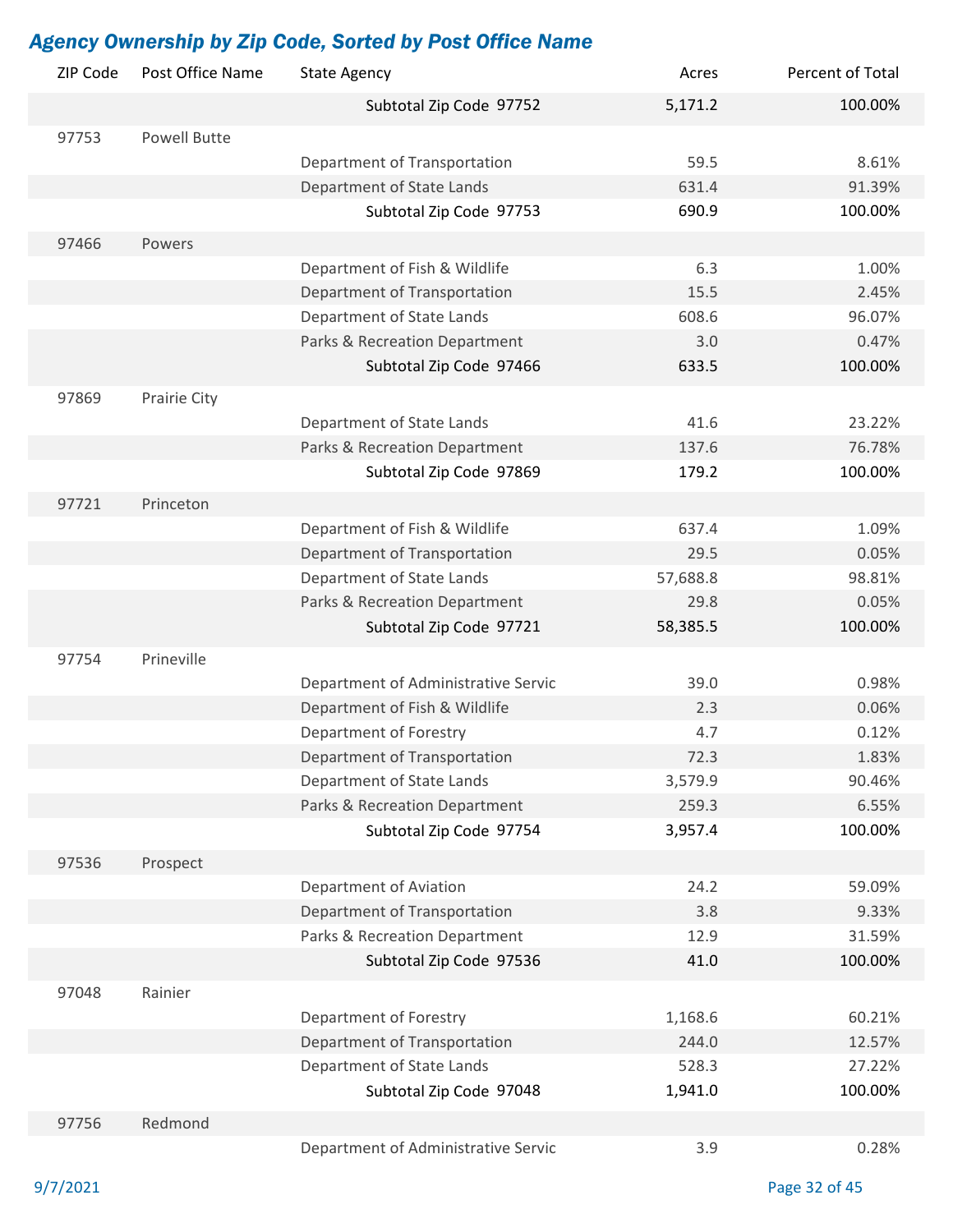| ZIP Code | Post Office Name | <b>State Agency</b>               | Acres     | Percent of Total |
|----------|------------------|-----------------------------------|-----------|------------------|
|          |                  | Department of Transportation      | 29.4      | 2.14%            |
|          |                  | Department of State Lands         | 1,070.0   | 77.83%           |
|          |                  | <b>Water Resources Department</b> | 39.9      | 2.90%            |
|          |                  | <b>Military Department</b>        | 57.5      | 4.18%            |
|          |                  | Parks & Recreation Department     | 174.1     | 12.67%           |
|          |                  | Subtotal Zip Code 97756           | 1,374.8   | 100.00%          |
| 97467    | Reedsport        |                                   |           |                  |
|          |                  | Department of Fish & Wildlife     | 352.4     | 1.00%            |
|          |                  | Department of Forestry            | 1,744.5   | 4.93%            |
|          |                  | Department of Transportation      | 128.1     | 0.36%            |
|          |                  | Department of State Lands         | 32,476.2  | 91.82%           |
|          |                  | Parks & Recreation Department     | 667.1     | 1.89%            |
|          |                  | Subtotal Zip Code 97467           | 35,368.1  | 100.00%          |
|          |                  |                                   |           |                  |
| 97049    | Rhododendron     |                                   |           |                  |
|          |                  | Department of Transportation      | 0.7       | 100.00%          |
|          |                  | Subtotal Zip Code 97049           | 0.7       | 100.00%          |
| 97870    | Richland         |                                   |           |                  |
|          |                  | Department of Transportation      | 69.5      | 100.00%          |
|          |                  | Subtotal Zip Code 97870           | 69.5      | 100.00%          |
| 97371    | Rickreall        |                                   |           |                  |
|          |                  |                                   |           |                  |
|          |                  | Department of Transportation      | 1.5       | 100.00%          |
|          |                  | Subtotal Zip Code 97371           | 1.5       | 100.00%          |
| 97469    | Riddle           |                                   |           |                  |
|          |                  | Department of Transportation      | 200.8     | 80.56%           |
|          |                  | Department of State Lands         | 7.5       | 3.02%            |
|          |                  | Parks & Recreation Department     | 40.9      | 16.42%           |
|          |                  | Subtotal Zip Code 97469           | 249.3     | 100.00%          |
| 97758    | Riley            |                                   |           |                  |
|          |                  | Department of Fish & Wildlife     | 1,876.6   | 2.88%            |
|          |                  | Department of Transportation      | 103.0     | 0.16%            |
|          |                  | Department of State Lands         | 63,076.8  | 96.96%           |
|          |                  | Subtotal Zip Code 97758           | 65,056.3  | 100.00%          |
|          |                  |                                   |           |                  |
| 97917    | Riverside        |                                   |           |                  |
|          |                  | Department of Fish & Wildlife     | 2,535.7   | 1.42%            |
|          |                  | Department of Transportation      | 0.2       | 0.00%            |
|          |                  | Department of State Lands         | 175,773.5 | 98.58%           |
|          |                  | Subtotal Zip Code 97917           | 178,309.4 | 100.00%          |
| 97136    | Rockaway Beach   |                                   |           |                  |
|          |                  | Department of Fish & Wildlife     | 1.2       | 1.55%            |
|          |                  | Department of Forestry            | 31.5      | 40.34%           |
|          |                  | Department of Transportation      | 23.5      | 30.02%           |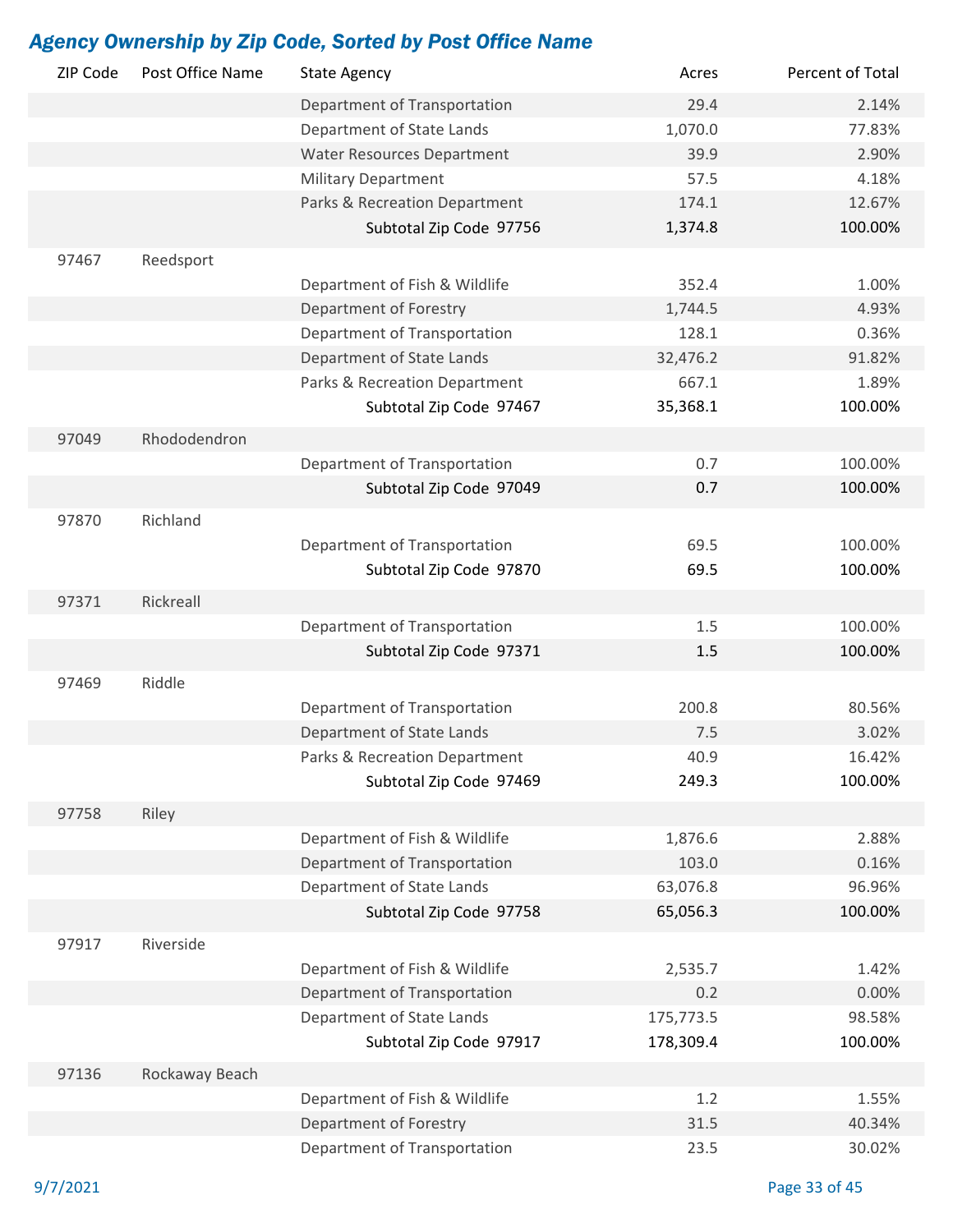| ZIP Code | Post Office Name | <b>State Agency</b>                 | Acres   | Percent of Total |
|----------|------------------|-------------------------------------|---------|------------------|
|          |                  | Parks & Recreation Department       | 21.9    | 28.09%           |
|          |                  | Subtotal Zip Code 97136             | 78.1    | 100.00%          |
| 97537    | Rogue River      |                                     |         |                  |
|          |                  | Department of Fish & Wildlife       | 0.2     | 0.03%            |
|          |                  | Department of Forestry              | 6.6     | 1.06%            |
|          |                  | Department of Transportation        | 1.1     | 0.17%            |
|          |                  | Department of State Lands           | 616.7   | 98.74%           |
|          |                  | Subtotal Zip Code 97537             | 624.6   | 100.00%          |
| 97470    | Roseburg         |                                     |         |                  |
|          |                  | Department of Fish & Wildlife       | 38.5    | 21.83%           |
|          |                  | Department of Human Services        | 0.1     | 0.07%            |
|          |                  | Department of Forestry              | 1.2     | 0.69%            |
|          |                  | Department of Transportation        | 92.2    | 52.27%           |
|          |                  | Department of State Lands           | 39.1    | 22.15%           |
|          |                  | <b>Employment Department</b>        | 0.3     | 0.16%            |
|          |                  | <b>Military Department</b>          | 5.0     | 2.83%            |
|          |                  | Subtotal Zip Code 97470             | 176.4   | 100.00%          |
|          |                  |                                     |         |                  |
| 97051    | Saint Helens     |                                     |         |                  |
|          |                  | Department of Transportation        | 113.5   | 86.95%           |
|          |                  | Department of State Lands           | 14.1    | 10.81%           |
|          |                  | <b>Military Department</b>          | 2.9     | 2.24%            |
|          |                  | Subtotal Zip Code 97051             | 130.5   | 100.00%          |
| 97137    | Saint Paul       |                                     |         |                  |
|          |                  | Department of Fish & Wildlife       | 35.6    | 4.90%            |
|          |                  | Department of Forestry              | 261.5   | 35.95%           |
|          |                  | Department of Transportation        | 20.6    | 2.84%            |
|          |                  | Department of State Lands           | 62.5    | 8.59%            |
|          |                  | Parks & Recreation Department       | 347.2   | 47.73%           |
|          |                  | Subtotal Zip Code 97137             | 727.4   | 100.00%          |
| 97301    | Salem            |                                     |         |                  |
|          |                  | Department of Administrative Servic | 763.7   | 33.75%           |
|          |                  | <b>Department of Corrections</b>    | 1,346.6 | 59.51%           |
|          |                  | Department of Forestry              | 10.6    | 0.47%            |
|          |                  | Department of Transportation        | 119.0   | 5.26%            |
|          |                  | <b>Employment Department</b>        | 1.2     | 0.05%            |
|          |                  | <b>Military Department</b>          | 21.3    | 0.94%            |
|          |                  | Parks & Recreation Department       | 0.2     | 0.01%            |
|          |                  | Subtotal Zip Code 97301             | 2,262.7 | 100.00%          |
| 97302    | Salem            |                                     |         |                  |
|          |                  | Department of Aviation              | 1.0     | 1.04%            |
|          |                  | Department of Administrative Servic | 1.0     | 0.99%            |
|          |                  |                                     |         |                  |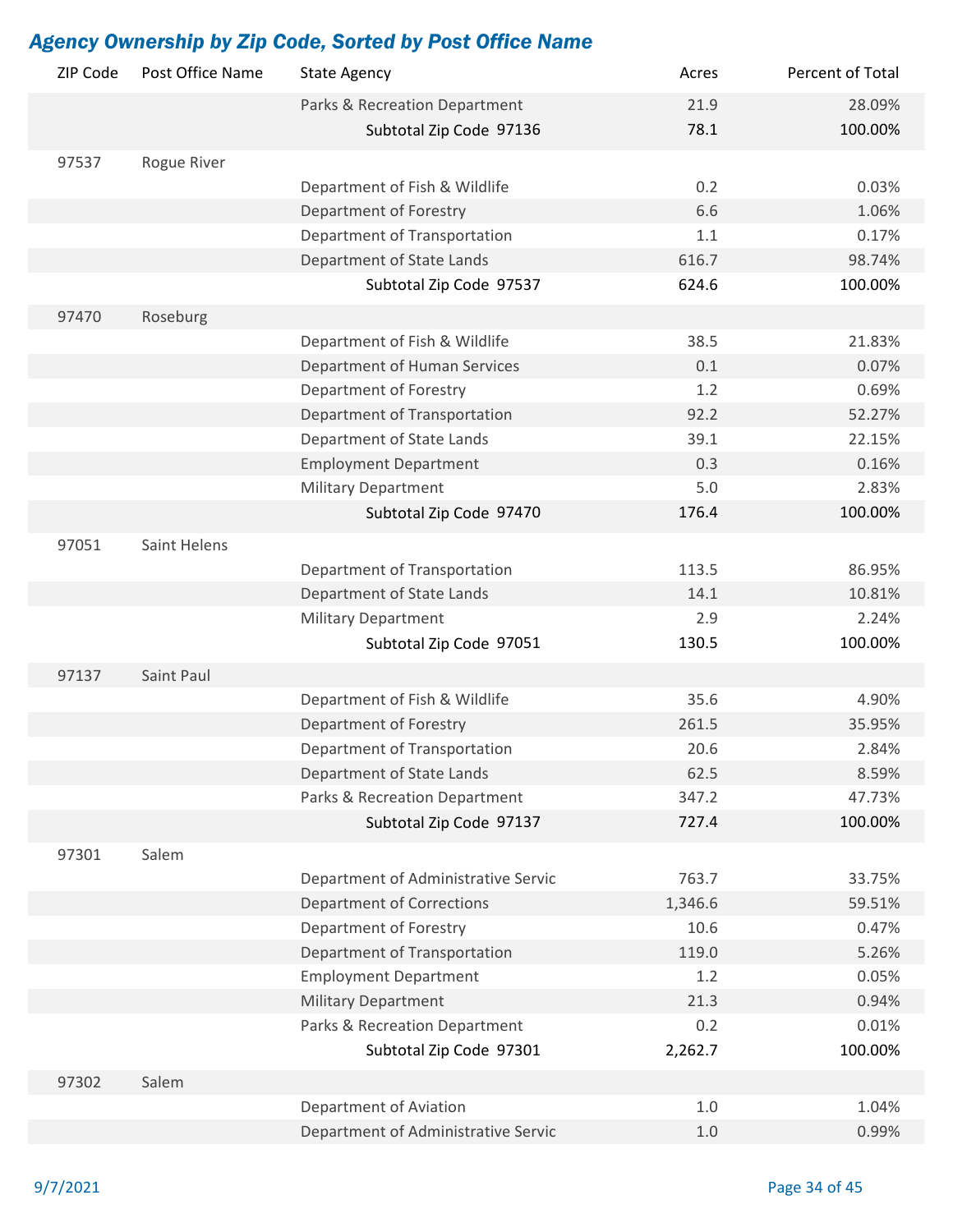| ZIP Code | Post Office Name | <b>State Agency</b>                 | Acres   | Percent of Total |
|----------|------------------|-------------------------------------|---------|------------------|
|          |                  | Department of Fish & Wildlife       | 10.2    | 10.24%           |
|          |                  | Department of Transportation        | 3.5     | 3.49%            |
|          |                  | Department of State Lands           | 66.4    | 66.74%           |
|          |                  | <b>Military Department</b>          | 14.5    | 14.57%           |
|          |                  | Parks & Recreation Department       | 2.9     | 2.92%            |
|          |                  | Subtotal Zip Code 97302             | 99.5    | 100.00%          |
| 97303    | Salem            |                                     |         |                  |
|          |                  | Department of Administrative Servic | 176.2   | 11.11%           |
|          |                  | Department of Education             | 38.1    | 2.40%            |
|          |                  | Department of Transportation        | 23.4    | 1.47%            |
|          |                  | Department of State Lands           | 0.0     | 0.00%            |
|          |                  | Parks & Recreation Department       | 1,347.8 | 85.01%           |
|          |                  | Subtotal Zip Code 97303             | 1,585.4 | 100.00%          |
|          |                  |                                     |         |                  |
| 97304    | Salem            |                                     |         |                  |
|          |                  | Department of Fish & Wildlife       | 25.2    | 2.42%            |
|          |                  | Department of Transportation        | 42.4    | 4.06%            |
|          |                  | Department of State Lands           | 236.0   | 22.61%           |
|          |                  | Parks & Recreation Department       | 740.0   | 70.90%           |
|          |                  | Subtotal Zip Code 97304             | 1,043.6 | 100.00%          |
| 97305    | Salem            |                                     |         |                  |
|          |                  | Department of Transportation        | 29.8    | 100.00%          |
|          |                  | Subtotal Zip Code 97305             | 29.8    | 100.00%          |
| 97306    | Salem            |                                     |         |                  |
|          |                  | Department of Transportation        | 4.4     | 5.23%            |
|          |                  | Department of State Lands           | 18.4    | 21.66%           |
|          |                  | Parks & Recreation Department       | 62.0    | 73.11%           |
|          |                  | Subtotal Zip Code 97306             | 84.8    | 100.00%          |
| 97055    | Sandy            |                                     |         |                  |
|          |                  | Department of Fish & Wildlife       | 206.5   | 87.80%           |
|          |                  | Department of Forestry              | 9.7     | 4.14%            |
|          |                  | Department of Transportation        | 9.4     | 4.02%            |
|          |                  | Department of State Lands           | 9.5     | 4.03%            |
|          |                  | Subtotal Zip Code 97055             | 235.2   | 100.00%          |
|          |                  |                                     |         |                  |
| 97056    | Scappoose        |                                     |         |                  |
|          |                  | Department of Fish & Wildlife       | 4,257.5 | 90.58%           |
|          |                  | Department of Forestry              | 36.8    | 0.78%            |
|          |                  | Department of Transportation        | 98.3    | 2.09%            |
|          |                  | Department of State Lands           | 6.2     | 0.13%            |
|          |                  | Parks & Recreation Department       | 301.5   | 6.41%            |
|          |                  | Subtotal Zip Code 97056             | 4,700.3 | 100.00%          |
|          |                  |                                     |         |                  |

97374 Scio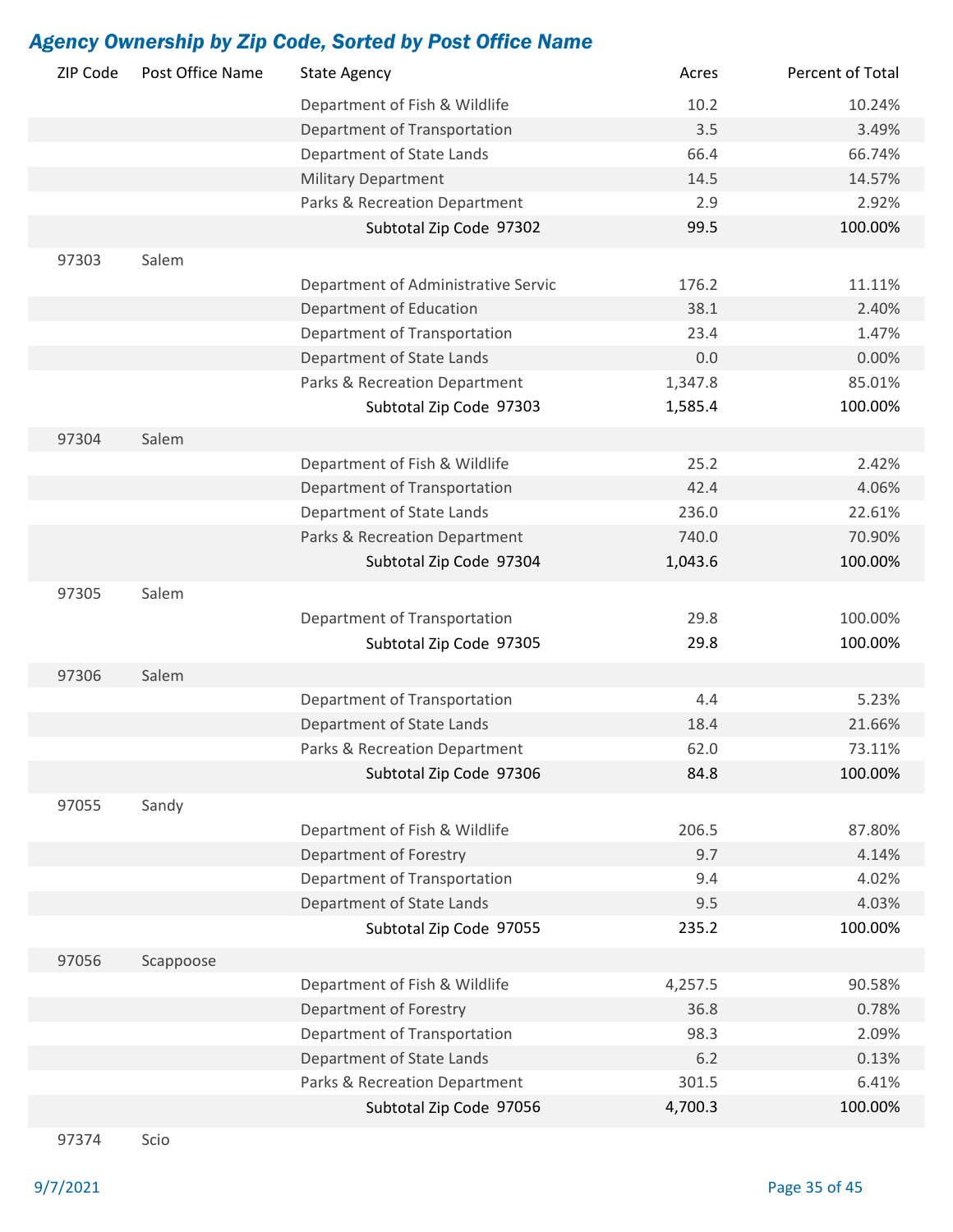| ZIP Code | Post Office Name    | <b>State Agency</b>                                       | Acres    | Percent of Total |
|----------|---------------------|-----------------------------------------------------------|----------|------------------|
|          |                     | Department of Fish & Wildlife                             | 350.3    | 97.34%           |
|          |                     | Department of Transportation                              | 9.6      | 2.66%            |
|          |                     | Subtotal Zip Code 97374                                   | 359.9    | 100.00%          |
| 97375    | <b>Scotts Mills</b> |                                                           |          |                  |
|          |                     | Department of Forestry                                    | 756.1    | 99.78%           |
|          |                     | Department of State Lands                                 | 1.6      | 0.22%            |
|          |                     | Subtotal Zip Code 97375                                   | 757.7    | 100.00%          |
| 97473    | Scottsburg          |                                                           |          |                  |
|          |                     | Department of Transportation                              | 2.4      | 7.68%            |
|          |                     | Department of State Lands                                 | 29.4     | 92.32%           |
|          |                     | Subtotal Zip Code 97473                                   | 31.8     | 100.00%          |
|          |                     |                                                           |          |                  |
| 97376    | Seal Rock           |                                                           |          |                  |
|          |                     | Department of Forestry                                    | 163.2    | 8.26%            |
|          |                     | Department of Transportation                              | 19.5     | 0.99%            |
|          |                     | Department of State Lands                                 | 307.0    | 15.54%           |
|          |                     | Parks & Recreation Department                             | 1,485.6  | 75.21%           |
|          |                     | Subtotal Zip Code 97376                                   | 1,975.3  | 100.00%          |
| 97138    | Seaside             |                                                           |          |                  |
|          |                     | Department of Fish & Wildlife                             | 1,257.7  | 1.51%            |
|          |                     | Department of Forestry                                    | 73,290.3 | 88.25%           |
|          |                     | Department of Transportation                              | 282.0    | 0.34%            |
|          |                     | Department of State Lands                                 | 1,613.9  | 1.94%            |
|          |                     | Parks & Recreation Department                             | 6,605.9  | 7.95%            |
|          |                     | Subtotal Zip Code 97138                                   | 83,049.7 | 100.00%          |
| 97538    | Selma               |                                                           |          |                  |
|          |                     |                                                           | 7.2      | 0.54%            |
|          |                     | Department of Transportation<br>Department of State Lands |          |                  |
|          |                     |                                                           | 666.2    | 49.98%           |
|          |                     | Parks & Recreation Department                             | 659.6    | 49.48%           |
|          |                     | Subtotal Zip Code 97538                                   | 1,333.0  | 100.00%          |
| 97873    | Seneca              |                                                           |          |                  |
|          |                     | Department of Fish & Wildlife                             | 6,577.0  | 92.05%           |
|          |                     | Department of Transportation                              | 7.1      | 0.10%            |
|          |                     | Department of State Lands                                 | 561.1    | 7.85%            |
|          |                     | Subtotal Zip Code 97873                                   | 7,145.2  | 100.00%          |
| 97539    | Shady Cove          |                                                           |          |                  |
|          |                     | Department of Fish & Wildlife                             | 0.8      | 0.75%            |
|          |                     | Department of Transportation                              | 19.7     | 19.62%           |
|          |                     | Department of State Lands                                 | 79.9     | 79.63%           |
|          |                     | Subtotal Zip Code 97539                                   | 100.3    | 100.00%          |
| 97057    | Shaniko             |                                                           |          |                  |
|          |                     |                                                           |          |                  |
|          |                     | Department of Transportation                              | 101.0    | 20.17%           |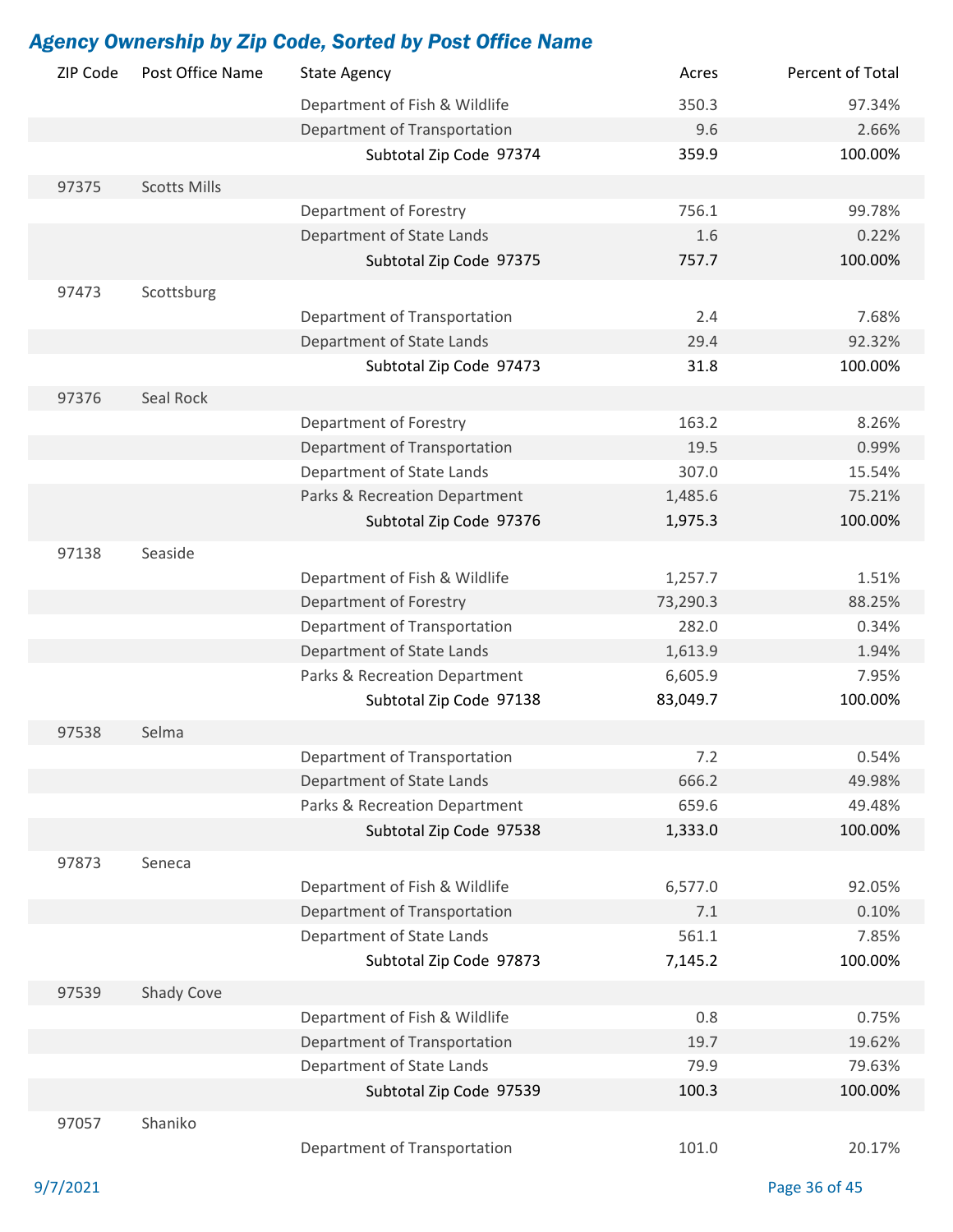| ZIP Code | Post Office Name | <b>State Agency</b>               | Acres    | Percent of Total |
|----------|------------------|-----------------------------------|----------|------------------|
|          |                  | Department of State Lands         | 398.5    | 79.60%           |
|          |                  | Parks & Recreation Department     | 1.1      | 0.23%            |
|          |                  | Subtotal Zip Code 97057           | 500.6    | 100.00%          |
| 97377    | Shedd            |                                   |          |                  |
|          |                  | Department of Fish & Wildlife     | 15.2     | 6.56%            |
|          |                  | Department of Transportation      | 149.2    | 64.46%           |
|          |                  | Parks & Recreation Department     | 67.1     | 28.98%           |
|          |                  | Subtotal Zip Code 97377           | 231.4    | 100.00%          |
| 97140    | Sherwood         |                                   |          |                  |
|          |                  | <b>Department of Corrections</b>  | 104.9    | 88.53%           |
|          |                  | Department of Transportation      | 13.6     | 11.47%           |
|          |                  | Subtotal Zip Code 97140           | 118.5    | 100.00%          |
| 97380    | Siletz           |                                   |          |                  |
|          |                  | Department of Fish & Wildlife     | 15.1     | 76.68%           |
|          |                  | Department of Forestry            | 1.6      | 8.15%            |
|          |                  | Department of Transportation      | 3.0      | 15.17%           |
|          |                  | Subtotal Zip Code 97380           | 19.6     | 100.00%          |
|          |                  |                                   |          |                  |
| 97638    | Silver Lake      |                                   |          |                  |
|          |                  | Department of Fish & Wildlife     | 118.1    | 0.91%            |
|          |                  | Department of Transportation      | 280.2    | 2.15%            |
|          |                  | Department of State Lands         | 11,209.3 | 85.94%           |
|          |                  | <b>Water Resources Department</b> | 1,328.4  | 10.18%           |
|          |                  | Parks & Recreation Department     | 106.8    | 0.82%            |
|          |                  | Subtotal Zip Code 97638           | 13,042.7 | 100.00%          |
| 97381    | Silverton        |                                   |          |                  |
|          |                  | Department of Human Services      | 2.7      | 0.02%            |
|          |                  | Department of Forestry            | 5,957.1  | 39.90%           |
|          |                  | Department of Transportation      | 8.2      | 0.06%            |
|          |                  | Department of State Lands         | 244.9    | 1.64%            |
|          |                  | <b>Military Department</b>        | 0.3      | 0.00%            |
|          |                  | Parks & Recreation Department     | 8,717.1  | 58.39%           |
|          |                  | Subtotal Zip Code 97381           | 14,930.2 | 100.00%          |
| 97759    | Sisters          |                                   |          |                  |
|          |                  | Department of Forestry            | 4.2      | 1.05%            |
|          |                  | Department of Transportation      | 23.1     | 5.70%            |
|          |                  | Department of State Lands         | 355.8    | 87.81%           |
|          |                  | Parks & Recreation Department     | 22.0     | 5.44%            |
|          |                  | Subtotal Zip Code 97759           | 405.2    | 100.00%          |
| 97476    | <b>Sixes</b>     |                                   |          |                  |
|          |                  | Department of Aviation            | 137.7    | 6.60%            |
|          |                  | Department of Fish & Wildlife     | 42.8     | 2.05%            |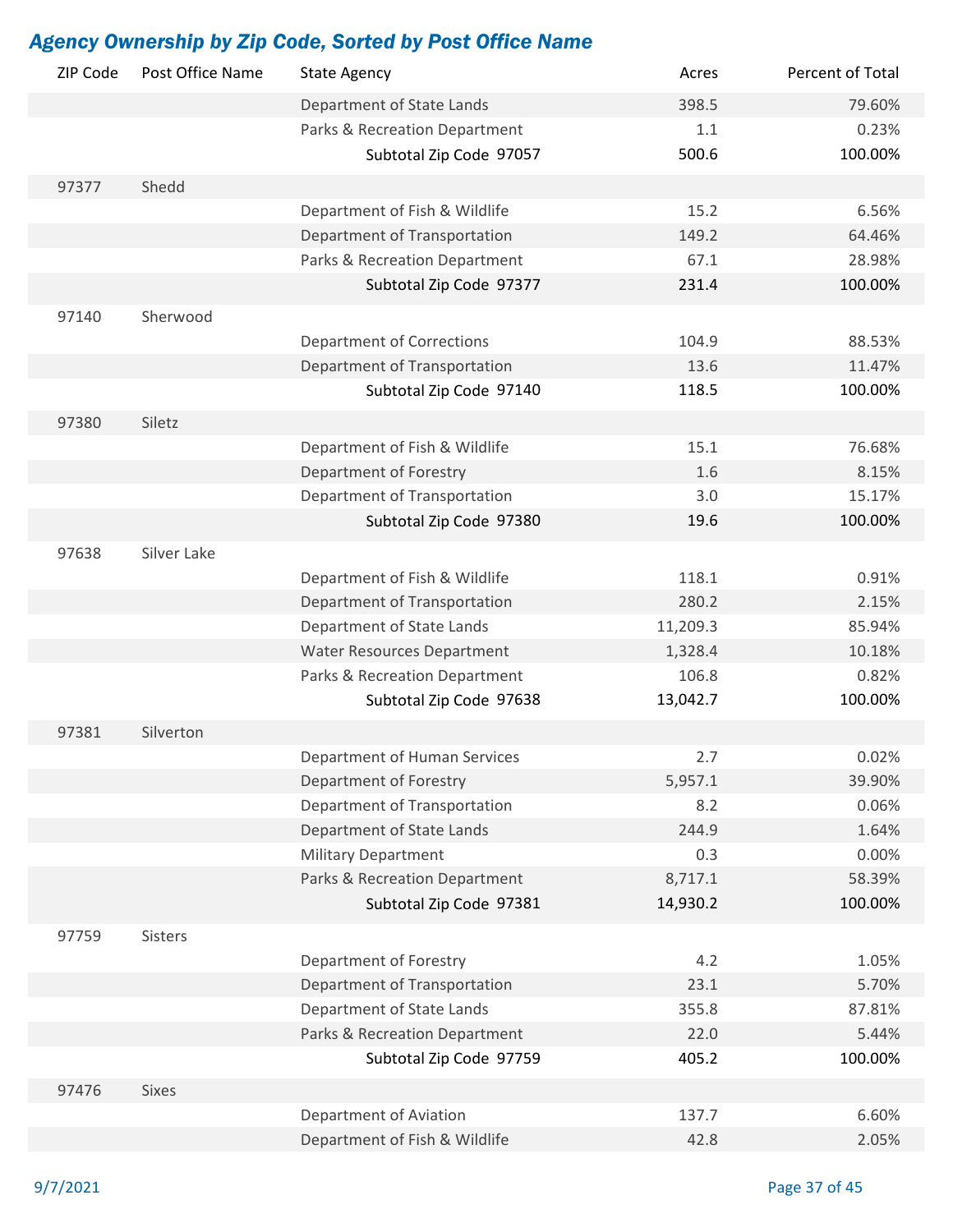| ZIP Code | Post Office Name | <b>State Agency</b>           | Acres      | Percent of Total   |
|----------|------------------|-------------------------------|------------|--------------------|
|          |                  | Parks & Recreation Department | 1,905.4    | 91.35%             |
|          |                  | Subtotal Zip Code 97476       | 2,085.9    | 100.00%            |
| 97366    | South Beach      |                               |            |                    |
|          |                  | Department of Transportation  | 2.6        | 0.56%              |
|          |                  | <b>Military Department</b>    | 3.3        | 0.71%              |
|          |                  | Parks & Recreation Department | 454.2      | 97.20%             |
|          |                  | <b>University System</b>      | 7.2        | 1.53%              |
|          |                  | Subtotal Zip Code 97366       | 467.3      | 100.00%            |
| 97639    | Sprague River    |                               |            |                    |
|          |                  | Parks & Recreation Department | 58.6       | 100.00%            |
|          |                  | Subtotal Zip Code 97639       | 58.6       | 100.00%            |
|          |                  |                               |            |                    |
| 97477    | Springfield      |                               |            |                    |
|          |                  | Department of Fish & Wildlife | 0.2        | 0.71%              |
|          |                  | Department of Transportation  | 11.6       | 33.85%             |
|          |                  | <b>Military Department</b>    | 22.4       | 65.45%             |
|          |                  | Subtotal Zip Code 97477       | 34.2       | 100.00%            |
| 97478    | Springfield      |                               |            |                    |
|          |                  | Department of Fish & Wildlife | 4.3        | 10.16%             |
|          |                  | Department of Transportation  | 33.9       | 80.14%             |
|          |                  | Department of State Lands     | 2.8        | 6.57%              |
|          |                  | Parks & Recreation Department | 1.3        | 3.12%              |
|          |                  | Subtotal Zip Code 97478       | 42.3       | 100.00%            |
| 97875    | Stanfield        |                               |            |                    |
|          |                  | Department of Agriculture     | 2.4        | 9.79%              |
|          |                  | Department of Transportation  | 22.1       | 90.21%             |
|          |                  | Subtotal Zip Code 97875       | 24.5       | 100.00%            |
| 97383    | Stayton          |                               |            |                    |
|          |                  | Department of Fish & Wildlife | 29.6       | 5.43%              |
|          |                  | Department of Forestry        | 424.8      | 77.80%             |
|          |                  | Department of Transportation  | 60.6       | 11.09%             |
|          |                  | Parks & Recreation Department | 31.0       | 5.69%              |
|          |                  | Subtotal Zip Code 97383       | 546.1      | 100.00%            |
| 97385    | Sublimity        |                               |            |                    |
|          |                  | Department of Transportation  | 7.8        | 14.79%             |
|          |                  | Parks & Recreation Department | 45.0       | 85.21%             |
|          |                  | Subtotal Zip Code 97385       | 52.8       | 100.00%            |
|          |                  |                               |            |                    |
| 97640    | Summer Lake      |                               |            |                    |
|          |                  | Parks & Recreation Department | 0.7<br>0.7 | 100.00%<br>100.00% |
|          |                  | Subtotal Zip Code 97640       |            |                    |
| 97876    | Summerville      |                               |            |                    |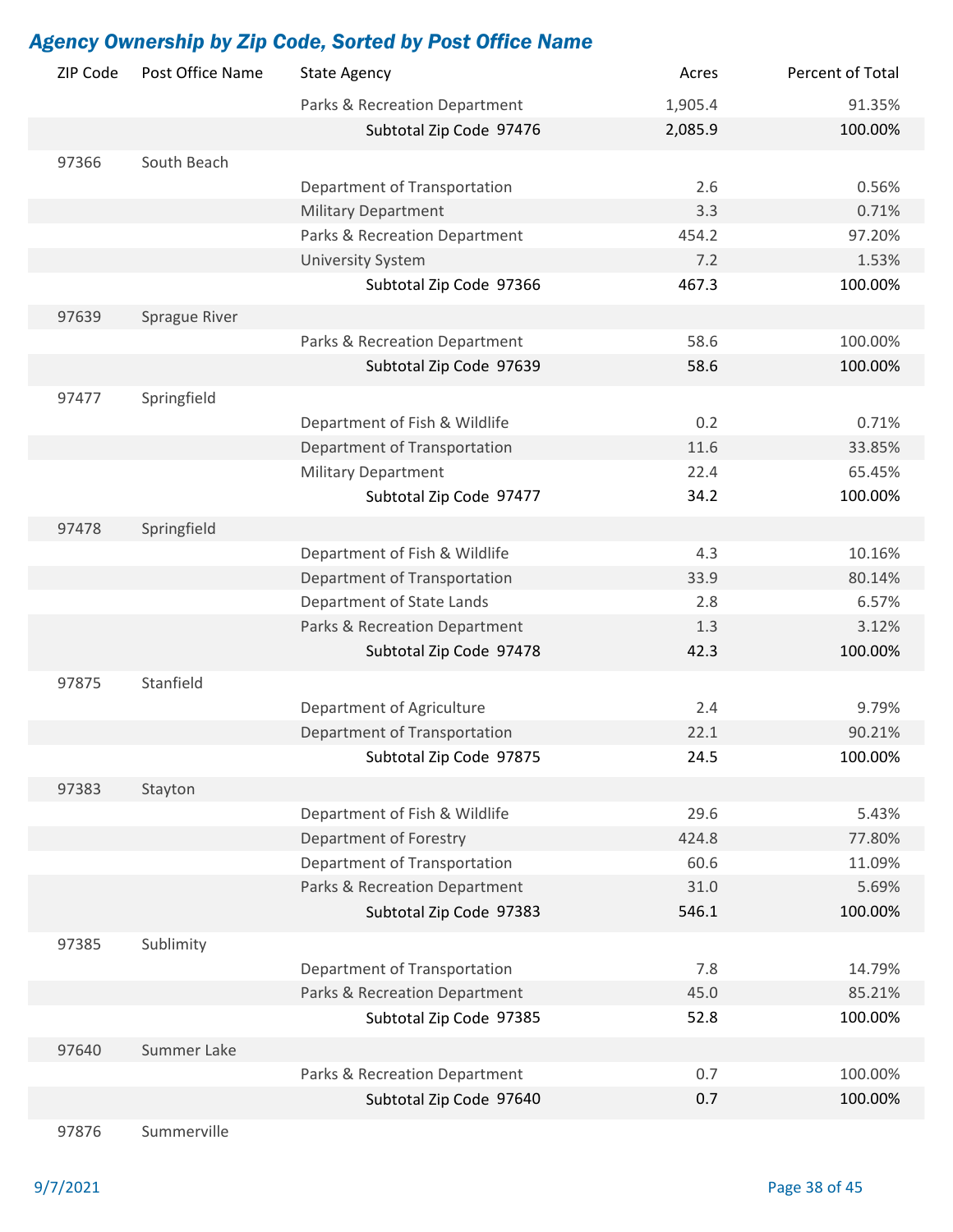| 29.1<br>Department of Transportation<br>19.76%<br>Department of State Lands<br>79.9<br>54.24%<br><b>University System</b><br>38.3<br>25.99%<br>100.00%<br>Subtotal Zip Code 97876<br>147.3<br>97877<br>Sumpter<br>Parks & Recreation Department<br>83.3<br>100.00%<br>Subtotal Zip Code 97877<br>83.3<br>100.00%<br>Sutherlin<br>97479<br>Department of Transportation<br>1.9<br>100.00%<br>Subtotal Zip Code 97479<br>1.9<br>100.00%<br>97386<br><b>Sweet Home</b><br>Department of Transportation<br>4.1<br>100.00%<br>Subtotal Zip Code 97386<br>100.00%<br>4.1<br>Swisshome<br>97480<br>109.2<br>Department of Fish & Wildlife<br>4.73%<br>Department of Forestry<br>2,192.6<br>95.06%<br>Department of Transportation<br>4.9<br>0.21%<br>Subtotal Zip Code 97480<br>2,306.7<br>100.00%<br>Talent<br>97540<br>Department of Transportation<br>88.3<br>100.00%<br>88.3<br>Subtotal Zip Code 97540<br>100.00%<br>97389<br>Tangent<br>Department of Transportation<br>20.0<br>100.00%<br>20.0<br>Subtotal Zip Code 97389<br>100.00%<br>Tenmile<br>97481<br>Department of Transportation<br>1.1<br>100.00%<br>Subtotal Zip Code 97481<br>100.00%<br>1.1<br>Terrebonne<br>97760<br>Department of Fish & Wildlife<br>141.3<br>14.54%<br>Department of Transportation<br>8.2<br>0.84%<br>Parks & Recreation Department<br>822.4<br>84.62%<br>971.9<br>100.00%<br>Subtotal Zip Code 97760<br>The Dalles<br>97058<br>Department of Fish & Wildlife<br>1,042.9<br>45.58%<br>Department of Forestry<br>7.8<br>0.34%<br>Department of Transportation<br>39.8<br>1.74%<br>Department of State Lands<br>238.7<br>10.43%<br>Department of Veterans' Affairs<br>14.9<br>0.65%<br><b>Military Department</b><br>1.2<br>0.05% | ZIP Code | Post Office Name | <b>State Agency</b> | Acres | Percent of Total |
|-----------------------------------------------------------------------------------------------------------------------------------------------------------------------------------------------------------------------------------------------------------------------------------------------------------------------------------------------------------------------------------------------------------------------------------------------------------------------------------------------------------------------------------------------------------------------------------------------------------------------------------------------------------------------------------------------------------------------------------------------------------------------------------------------------------------------------------------------------------------------------------------------------------------------------------------------------------------------------------------------------------------------------------------------------------------------------------------------------------------------------------------------------------------------------------------------------------------------------------------------------------------------------------------------------------------------------------------------------------------------------------------------------------------------------------------------------------------------------------------------------------------------------------------------------------------------------------------------------------------------------------------------------------------------------------------------------------------|----------|------------------|---------------------|-------|------------------|
|                                                                                                                                                                                                                                                                                                                                                                                                                                                                                                                                                                                                                                                                                                                                                                                                                                                                                                                                                                                                                                                                                                                                                                                                                                                                                                                                                                                                                                                                                                                                                                                                                                                                                                                 |          |                  |                     |       |                  |
|                                                                                                                                                                                                                                                                                                                                                                                                                                                                                                                                                                                                                                                                                                                                                                                                                                                                                                                                                                                                                                                                                                                                                                                                                                                                                                                                                                                                                                                                                                                                                                                                                                                                                                                 |          |                  |                     |       |                  |
|                                                                                                                                                                                                                                                                                                                                                                                                                                                                                                                                                                                                                                                                                                                                                                                                                                                                                                                                                                                                                                                                                                                                                                                                                                                                                                                                                                                                                                                                                                                                                                                                                                                                                                                 |          |                  |                     |       |                  |
|                                                                                                                                                                                                                                                                                                                                                                                                                                                                                                                                                                                                                                                                                                                                                                                                                                                                                                                                                                                                                                                                                                                                                                                                                                                                                                                                                                                                                                                                                                                                                                                                                                                                                                                 |          |                  |                     |       |                  |
|                                                                                                                                                                                                                                                                                                                                                                                                                                                                                                                                                                                                                                                                                                                                                                                                                                                                                                                                                                                                                                                                                                                                                                                                                                                                                                                                                                                                                                                                                                                                                                                                                                                                                                                 |          |                  |                     |       |                  |
|                                                                                                                                                                                                                                                                                                                                                                                                                                                                                                                                                                                                                                                                                                                                                                                                                                                                                                                                                                                                                                                                                                                                                                                                                                                                                                                                                                                                                                                                                                                                                                                                                                                                                                                 |          |                  |                     |       |                  |
|                                                                                                                                                                                                                                                                                                                                                                                                                                                                                                                                                                                                                                                                                                                                                                                                                                                                                                                                                                                                                                                                                                                                                                                                                                                                                                                                                                                                                                                                                                                                                                                                                                                                                                                 |          |                  |                     |       |                  |
|                                                                                                                                                                                                                                                                                                                                                                                                                                                                                                                                                                                                                                                                                                                                                                                                                                                                                                                                                                                                                                                                                                                                                                                                                                                                                                                                                                                                                                                                                                                                                                                                                                                                                                                 |          |                  |                     |       |                  |
|                                                                                                                                                                                                                                                                                                                                                                                                                                                                                                                                                                                                                                                                                                                                                                                                                                                                                                                                                                                                                                                                                                                                                                                                                                                                                                                                                                                                                                                                                                                                                                                                                                                                                                                 |          |                  |                     |       |                  |
|                                                                                                                                                                                                                                                                                                                                                                                                                                                                                                                                                                                                                                                                                                                                                                                                                                                                                                                                                                                                                                                                                                                                                                                                                                                                                                                                                                                                                                                                                                                                                                                                                                                                                                                 |          |                  |                     |       |                  |
|                                                                                                                                                                                                                                                                                                                                                                                                                                                                                                                                                                                                                                                                                                                                                                                                                                                                                                                                                                                                                                                                                                                                                                                                                                                                                                                                                                                                                                                                                                                                                                                                                                                                                                                 |          |                  |                     |       |                  |
|                                                                                                                                                                                                                                                                                                                                                                                                                                                                                                                                                                                                                                                                                                                                                                                                                                                                                                                                                                                                                                                                                                                                                                                                                                                                                                                                                                                                                                                                                                                                                                                                                                                                                                                 |          |                  |                     |       |                  |
|                                                                                                                                                                                                                                                                                                                                                                                                                                                                                                                                                                                                                                                                                                                                                                                                                                                                                                                                                                                                                                                                                                                                                                                                                                                                                                                                                                                                                                                                                                                                                                                                                                                                                                                 |          |                  |                     |       |                  |
|                                                                                                                                                                                                                                                                                                                                                                                                                                                                                                                                                                                                                                                                                                                                                                                                                                                                                                                                                                                                                                                                                                                                                                                                                                                                                                                                                                                                                                                                                                                                                                                                                                                                                                                 |          |                  |                     |       |                  |
|                                                                                                                                                                                                                                                                                                                                                                                                                                                                                                                                                                                                                                                                                                                                                                                                                                                                                                                                                                                                                                                                                                                                                                                                                                                                                                                                                                                                                                                                                                                                                                                                                                                                                                                 |          |                  |                     |       |                  |
|                                                                                                                                                                                                                                                                                                                                                                                                                                                                                                                                                                                                                                                                                                                                                                                                                                                                                                                                                                                                                                                                                                                                                                                                                                                                                                                                                                                                                                                                                                                                                                                                                                                                                                                 |          |                  |                     |       |                  |
|                                                                                                                                                                                                                                                                                                                                                                                                                                                                                                                                                                                                                                                                                                                                                                                                                                                                                                                                                                                                                                                                                                                                                                                                                                                                                                                                                                                                                                                                                                                                                                                                                                                                                                                 |          |                  |                     |       |                  |
|                                                                                                                                                                                                                                                                                                                                                                                                                                                                                                                                                                                                                                                                                                                                                                                                                                                                                                                                                                                                                                                                                                                                                                                                                                                                                                                                                                                                                                                                                                                                                                                                                                                                                                                 |          |                  |                     |       |                  |
|                                                                                                                                                                                                                                                                                                                                                                                                                                                                                                                                                                                                                                                                                                                                                                                                                                                                                                                                                                                                                                                                                                                                                                                                                                                                                                                                                                                                                                                                                                                                                                                                                                                                                                                 |          |                  |                     |       |                  |
|                                                                                                                                                                                                                                                                                                                                                                                                                                                                                                                                                                                                                                                                                                                                                                                                                                                                                                                                                                                                                                                                                                                                                                                                                                                                                                                                                                                                                                                                                                                                                                                                                                                                                                                 |          |                  |                     |       |                  |
|                                                                                                                                                                                                                                                                                                                                                                                                                                                                                                                                                                                                                                                                                                                                                                                                                                                                                                                                                                                                                                                                                                                                                                                                                                                                                                                                                                                                                                                                                                                                                                                                                                                                                                                 |          |                  |                     |       |                  |
|                                                                                                                                                                                                                                                                                                                                                                                                                                                                                                                                                                                                                                                                                                                                                                                                                                                                                                                                                                                                                                                                                                                                                                                                                                                                                                                                                                                                                                                                                                                                                                                                                                                                                                                 |          |                  |                     |       |                  |
|                                                                                                                                                                                                                                                                                                                                                                                                                                                                                                                                                                                                                                                                                                                                                                                                                                                                                                                                                                                                                                                                                                                                                                                                                                                                                                                                                                                                                                                                                                                                                                                                                                                                                                                 |          |                  |                     |       |                  |
|                                                                                                                                                                                                                                                                                                                                                                                                                                                                                                                                                                                                                                                                                                                                                                                                                                                                                                                                                                                                                                                                                                                                                                                                                                                                                                                                                                                                                                                                                                                                                                                                                                                                                                                 |          |                  |                     |       |                  |
|                                                                                                                                                                                                                                                                                                                                                                                                                                                                                                                                                                                                                                                                                                                                                                                                                                                                                                                                                                                                                                                                                                                                                                                                                                                                                                                                                                                                                                                                                                                                                                                                                                                                                                                 |          |                  |                     |       |                  |
|                                                                                                                                                                                                                                                                                                                                                                                                                                                                                                                                                                                                                                                                                                                                                                                                                                                                                                                                                                                                                                                                                                                                                                                                                                                                                                                                                                                                                                                                                                                                                                                                                                                                                                                 |          |                  |                     |       |                  |
|                                                                                                                                                                                                                                                                                                                                                                                                                                                                                                                                                                                                                                                                                                                                                                                                                                                                                                                                                                                                                                                                                                                                                                                                                                                                                                                                                                                                                                                                                                                                                                                                                                                                                                                 |          |                  |                     |       |                  |
|                                                                                                                                                                                                                                                                                                                                                                                                                                                                                                                                                                                                                                                                                                                                                                                                                                                                                                                                                                                                                                                                                                                                                                                                                                                                                                                                                                                                                                                                                                                                                                                                                                                                                                                 |          |                  |                     |       |                  |
|                                                                                                                                                                                                                                                                                                                                                                                                                                                                                                                                                                                                                                                                                                                                                                                                                                                                                                                                                                                                                                                                                                                                                                                                                                                                                                                                                                                                                                                                                                                                                                                                                                                                                                                 |          |                  |                     |       |                  |
|                                                                                                                                                                                                                                                                                                                                                                                                                                                                                                                                                                                                                                                                                                                                                                                                                                                                                                                                                                                                                                                                                                                                                                                                                                                                                                                                                                                                                                                                                                                                                                                                                                                                                                                 |          |                  |                     |       |                  |
|                                                                                                                                                                                                                                                                                                                                                                                                                                                                                                                                                                                                                                                                                                                                                                                                                                                                                                                                                                                                                                                                                                                                                                                                                                                                                                                                                                                                                                                                                                                                                                                                                                                                                                                 |          |                  |                     |       |                  |
|                                                                                                                                                                                                                                                                                                                                                                                                                                                                                                                                                                                                                                                                                                                                                                                                                                                                                                                                                                                                                                                                                                                                                                                                                                                                                                                                                                                                                                                                                                                                                                                                                                                                                                                 |          |                  |                     |       |                  |
|                                                                                                                                                                                                                                                                                                                                                                                                                                                                                                                                                                                                                                                                                                                                                                                                                                                                                                                                                                                                                                                                                                                                                                                                                                                                                                                                                                                                                                                                                                                                                                                                                                                                                                                 |          |                  |                     |       |                  |
|                                                                                                                                                                                                                                                                                                                                                                                                                                                                                                                                                                                                                                                                                                                                                                                                                                                                                                                                                                                                                                                                                                                                                                                                                                                                                                                                                                                                                                                                                                                                                                                                                                                                                                                 |          |                  |                     |       |                  |
|                                                                                                                                                                                                                                                                                                                                                                                                                                                                                                                                                                                                                                                                                                                                                                                                                                                                                                                                                                                                                                                                                                                                                                                                                                                                                                                                                                                                                                                                                                                                                                                                                                                                                                                 |          |                  |                     |       |                  |
|                                                                                                                                                                                                                                                                                                                                                                                                                                                                                                                                                                                                                                                                                                                                                                                                                                                                                                                                                                                                                                                                                                                                                                                                                                                                                                                                                                                                                                                                                                                                                                                                                                                                                                                 |          |                  |                     |       |                  |
|                                                                                                                                                                                                                                                                                                                                                                                                                                                                                                                                                                                                                                                                                                                                                                                                                                                                                                                                                                                                                                                                                                                                                                                                                                                                                                                                                                                                                                                                                                                                                                                                                                                                                                                 |          |                  |                     |       |                  |
|                                                                                                                                                                                                                                                                                                                                                                                                                                                                                                                                                                                                                                                                                                                                                                                                                                                                                                                                                                                                                                                                                                                                                                                                                                                                                                                                                                                                                                                                                                                                                                                                                                                                                                                 |          |                  |                     |       |                  |
|                                                                                                                                                                                                                                                                                                                                                                                                                                                                                                                                                                                                                                                                                                                                                                                                                                                                                                                                                                                                                                                                                                                                                                                                                                                                                                                                                                                                                                                                                                                                                                                                                                                                                                                 |          |                  |                     |       |                  |
|                                                                                                                                                                                                                                                                                                                                                                                                                                                                                                                                                                                                                                                                                                                                                                                                                                                                                                                                                                                                                                                                                                                                                                                                                                                                                                                                                                                                                                                                                                                                                                                                                                                                                                                 |          |                  |                     |       |                  |
|                                                                                                                                                                                                                                                                                                                                                                                                                                                                                                                                                                                                                                                                                                                                                                                                                                                                                                                                                                                                                                                                                                                                                                                                                                                                                                                                                                                                                                                                                                                                                                                                                                                                                                                 |          |                  |                     |       |                  |
| Parks & Recreation Department<br>942.5<br>41.20%                                                                                                                                                                                                                                                                                                                                                                                                                                                                                                                                                                                                                                                                                                                                                                                                                                                                                                                                                                                                                                                                                                                                                                                                                                                                                                                                                                                                                                                                                                                                                                                                                                                                |          |                  |                     |       |                  |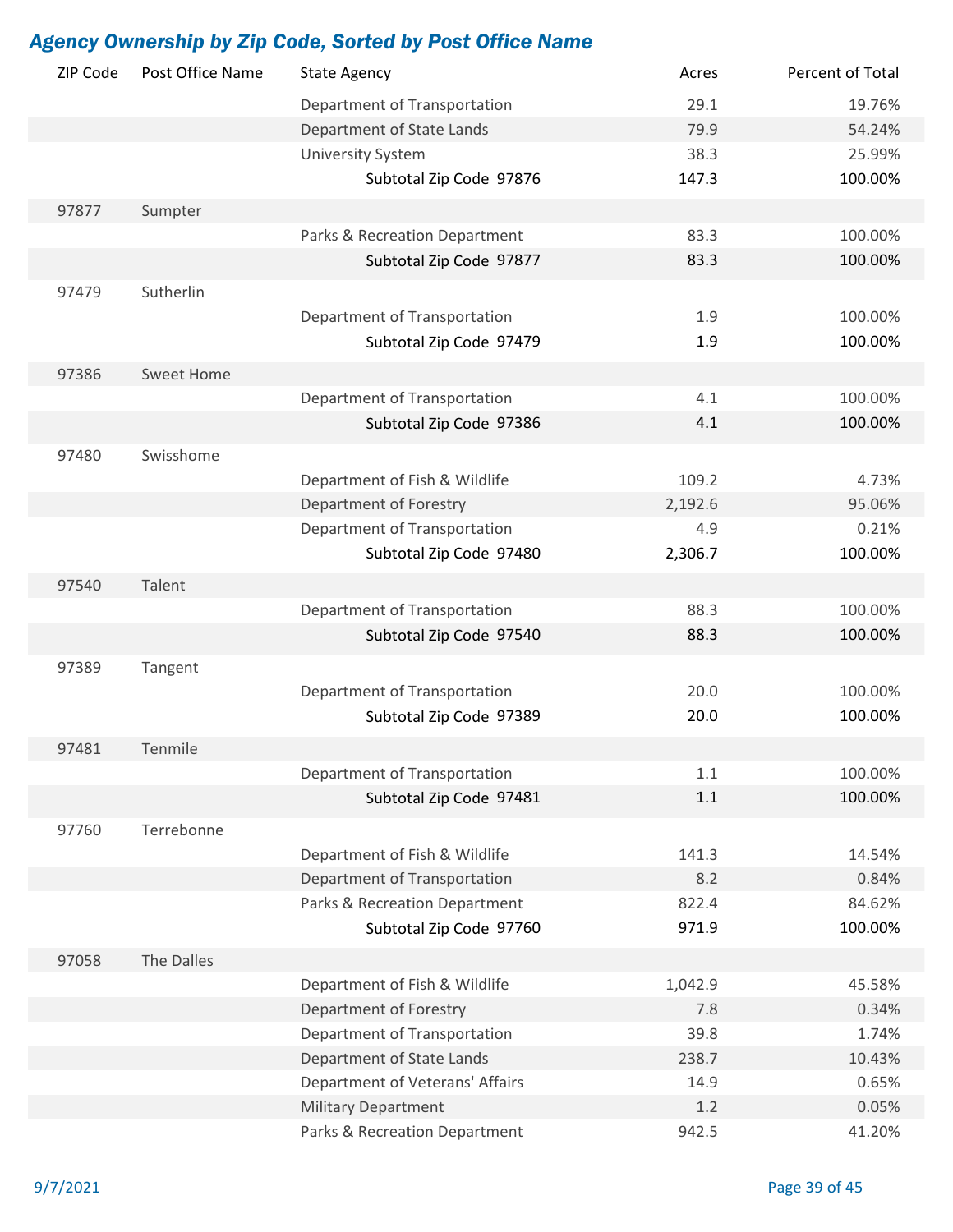| ZIP Code | Post Office Name | <b>State Agency</b>           | Acres     | Percent of Total |
|----------|------------------|-------------------------------|-----------|------------------|
|          |                  | Subtotal Zip Code 97058       | 2,287.8   | 100.00%          |
| 97390    | Tidewater        |                               |           |                  |
|          |                  | Department of Fish & Wildlife | 55.9      | 79.58%           |
|          |                  | Department of Transportation  | 14.3      | 20.42%           |
|          |                  | Subtotal Zip Code 97390       | 70.2      | 100.00%          |
| 97141    | Tillamook        |                               |           |                  |
|          |                  | Department of Fish & Wildlife | 94.3      | 0.07%            |
|          |                  | Department of Forestry        | 126,060.4 | 97.53%           |
|          |                  | Department of Transportation  | 7.7       | 0.01%            |
|          |                  | Department of State Lands     | 1,935.1   | 1.50%            |
|          |                  | Parks & Recreation Department | 1,109.5   | 0.86%            |
|          |                  | <b>University System</b>      | 11.5      | 0.01%            |
|          |                  | Youth Authority               | 36.6      | 0.03%            |
|          |                  | Subtotal Zip Code 97141       | 129,255.2 | 100.00%          |
|          | Tiller           |                               |           |                  |
| 97484    |                  |                               |           |                  |
|          |                  | Department of Transportation  | 5.7       | 100.00%          |
|          |                  | Subtotal Zip Code 97484       | 5.7       | 100.00%          |
| 97144    | Timber           |                               |           |                  |
|          |                  | Department of Forestry        | 15,789.2  | 98.54%           |
|          |                  | Department of State Lands     | 176.0     | 1.10%            |
|          |                  | Parks & Recreation Department | 57.9      | 0.36%            |
|          |                  | Subtotal Zip Code 97144       | 16,023.1  | 100.00%          |
| 97391    | Toledo           |                               |           |                  |
|          |                  | Department of Aviation        | 14.2      | 3.55%            |
|          |                  | Department of Fish & Wildlife | 1.1       | 0.28%            |
|          |                  | Department of Forestry        | 256.1     | 63.89%           |
|          |                  | Department of Transportation  | 48.8      | 12.17%           |
|          |                  | Department of State Lands     | 80.6      | 20.12%           |
|          |                  | Subtotal Zip Code 97391       | 400.9     | 100.00%          |
| 97145    | Tolovana Park    |                               |           |                  |
|          |                  | Department of Transportation  | 4.9       | 28.00%           |
|          |                  | Parks & Recreation Department | 12.7      | 72.00%           |
|          |                  | Subtotal Zip Code 97145       | 17.7      | 100.00%          |
|          |                  |                               |           |                  |
| 97541    | Trail            |                               |           |                  |
|          |                  | Department of Fish & Wildlife | 0.0       | 0.02%            |
|          |                  | Department of Transportation  | 20.7      | 12.03%           |
|          |                  | Department of State Lands     | 78.9      | 45.81%           |
|          |                  | Parks & Recreation Department | 72.6      | 42.14%           |
|          |                  | Subtotal Zip Code 97541       | 172.2     | 100.00%          |
| 97060    | Troutdale        |                               |           |                  |
|          |                  | Department of Transportation  | 40.7      | 17.42%           |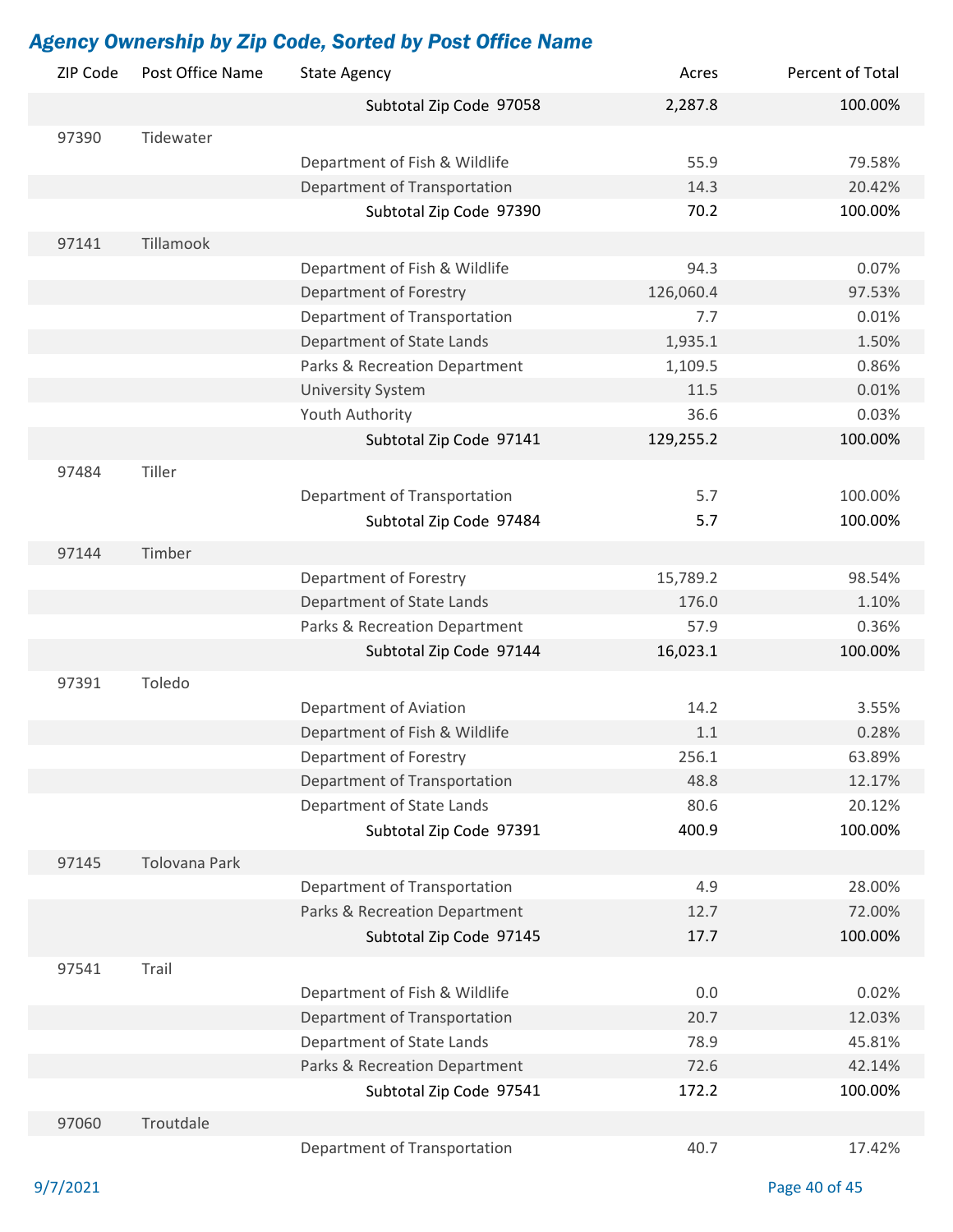| ZIP Code | Post Office Name   | <b>State Agency</b>              | Acres    | Percent of Total |
|----------|--------------------|----------------------------------|----------|------------------|
|          |                    | Parks & Recreation Department    | 193.0    | 82.58%           |
|          |                    | Subtotal Zip Code 97060          | 233.7    | 100.00%          |
| 97062    | Tualatin           |                                  |          |                  |
|          |                    | <b>Department of Corrections</b> | 0.2      | 0.61%            |
|          |                    | Department of Transportation     | 35.4     | 99.39%           |
|          |                    | Subtotal Zip Code 97062          | 35.6     | 100.00%          |
|          |                    |                                  |          |                  |
| 97392    | Turner             |                                  |          |                  |
|          |                    | Department of Fish & Wildlife    | 10.5     | 94.06%           |
|          |                    | Department of Transportation     | 0.7      | 5.94%            |
|          |                    | Subtotal Zip Code 97392          | 11.2     | 100.00%          |
| 97063    | <b>Tygh Valley</b> |                                  |          |                  |
|          |                    | Department of Fish & Wildlife    | 12,829.5 | 100.00%          |
|          |                    | Subtotal Zip Code 97063          | 12,829.5 | 100.00%          |
| 97882    | Umatilla           |                                  |          |                  |
|          |                    | Department of Fish & Wildlife    | 160.3    | 19.63%           |
|          |                    | <b>Department of Corrections</b> | 263.9    | 32.31%           |
|          |                    | Department of Transportation     | 39.0     | 4.78%            |
|          |                    | Parks & Recreation Department    | 353.6    | 43.29%           |
|          |                    | Subtotal Zip Code 97882          | 816.9    | 100.00%          |
|          |                    |                                  |          |                  |
| 97883    | Union              |                                  |          |                  |
|          |                    | Department of Fish & Wildlife    | 44.7     | 1.54%            |
|          |                    | Department of Transportation     | 53.4     | 1.84%            |
|          |                    | Department of State Lands        | 79.5     | 2.74%            |
|          |                    | Parks & Recreation Department    | 153.2    | 5.27%            |
|          |                    | <b>University System</b>         | 2,575.2  | 88.62%           |
|          |                    | Subtotal Zip Code 97883          | 2,906.1  | 100.00%          |
| 97884    | Unity              |                                  |          |                  |
|          |                    | Department of Transportation     | 12.0     | 19.00%           |
|          |                    | Parks & Recreation Department    | 51.3     | 81.00%           |
|          |                    | Subtotal Zip Code 97884          | 63.4     | 100.00%          |
| 97918    | Vale               |                                  |          |                  |
|          |                    | Department of Transportation     | 75.8     | 2.46%            |
|          |                    | Department of State Lands        |          | 97.54%           |
|          |                    |                                  | 3,001.9  |                  |
|          |                    | Subtotal Zip Code 97918          | 3,077.8  | 100.00%          |
| 97487    | Veneta             |                                  |          |                  |
|          |                    | Department of Fish & Wildlife    | 4.2      | 0.41%            |
|          |                    | Department of Forestry           | 968.4    | 95.63%           |
|          |                    | Department of Transportation     | 40.1     | 3.96%            |
|          |                    | Subtotal Zip Code 97487          | 1,012.7  | 100.00%          |
| 97064    | Vernonia           |                                  |          |                  |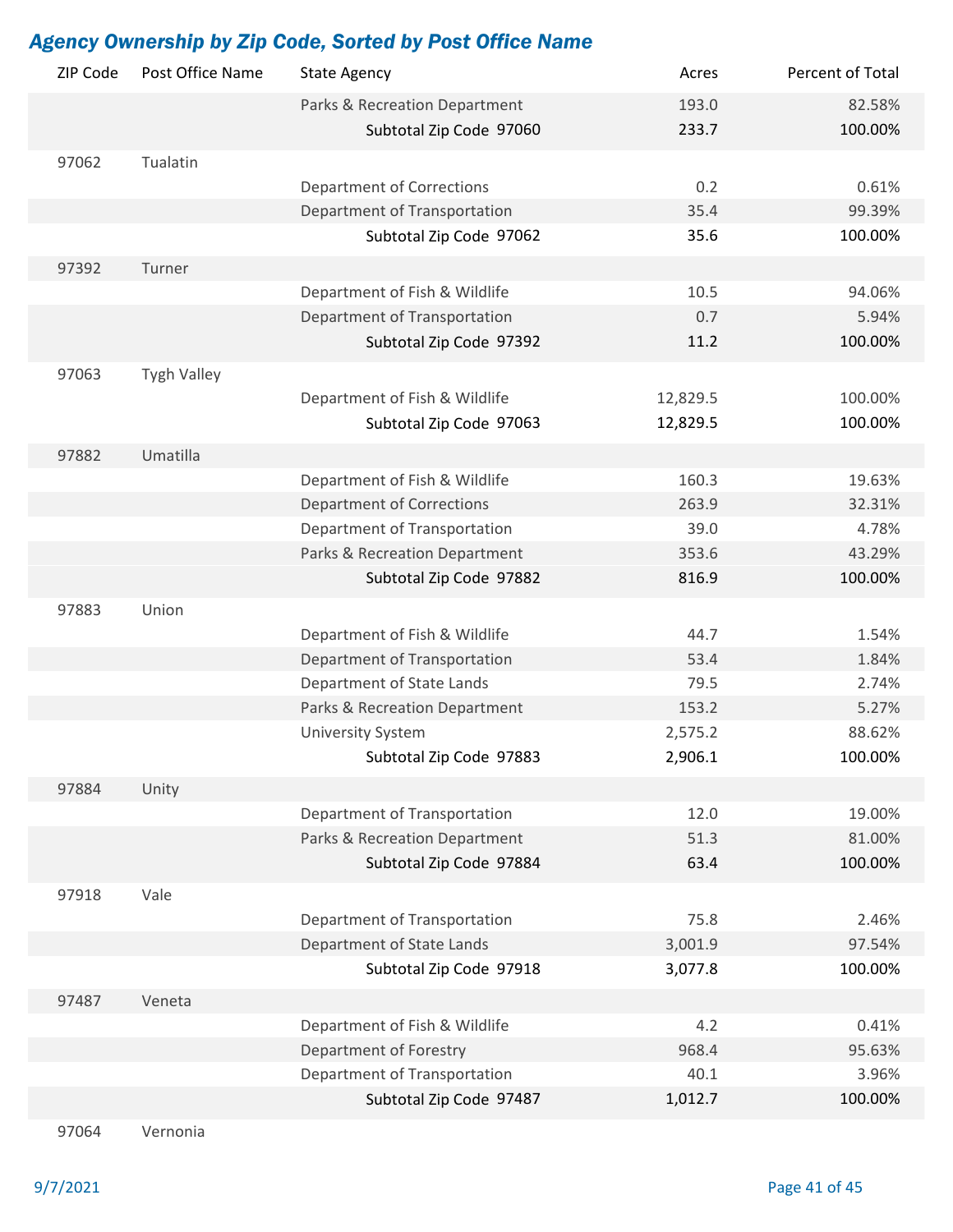| ZIP Code | Post Office Name    | <b>State Agency</b>           | Acres   | Percent of Total |
|----------|---------------------|-------------------------------|---------|------------------|
|          |                     | Department of Fish & Wildlife | 0.9     | 0.02%            |
|          |                     | Department of Forestry        | 4,559.0 | 96.55%           |
|          |                     | Department of Transportation  | 5.7     | 0.12%            |
|          |                     | Department of State Lands     | 79.7    | 1.69%            |
|          |                     | Parks & Recreation Department | 76.4    | 1.62%            |
|          |                     | Subtotal Zip Code 97064       | 4,721.8 | 100.00%          |
| 97488    | Vida                |                               |         |                  |
|          |                     | Department of Fish & Wildlife | 0.0     | 0.01%            |
|          |                     | Department of Transportation  | 3.5     | 2.73%            |
|          |                     | Department of State Lands     | 40.4    | 31.09%           |
|          |                     | Parks & Recreation Department | 86.0    | 66.17%           |
|          |                     | Subtotal Zip Code 97488       | 129.9   | 100.00%          |
|          |                     |                               |         |                  |
| 97394    | Waldport            |                               |         |                  |
|          |                     | Department of Aviation        | 26.2    | 11.10%           |
|          |                     | Department of Fish & Wildlife | 96.4    | 40.77%           |
|          |                     | Department of Transportation  | 1.7     | 0.71%            |
|          |                     | Parks & Recreation Department | 112.1   | 47.43%           |
|          |                     | Subtotal Zip Code 97394       | 236.4   | 100.00%          |
| 97885    | Wallowa             |                               |         |                  |
|          |                     | Department of Fish & Wildlife | 610.3   | 31.26%           |
|          |                     | Department of Forestry        | 4.6     | 0.24%            |
|          |                     | Department of Transportation  | 31.7    | 1.62%            |
|          |                     | Department of State Lands     | 451.7   | 23.13%           |
|          |                     | Parks & Recreation Department | 854.2   | 43.75%           |
|          |                     | Subtotal Zip Code 97885       | 1,952.5 | 100.00%          |
| 97489    | Walterville         |                               |         |                  |
|          |                     | Department of Transportation  | 13.6    | 100.00%          |
|          |                     | Subtotal Zip Code 97489       | 13.6    | 100.00%          |
|          |                     |                               |         |                  |
| 97490    | Walton              |                               |         |                  |
|          |                     | Department of Forestry        | 4,129.6 | 95.68%           |
|          |                     | Department of Transportation  | 22.0    | 0.51%            |
|          |                     | Department of State Lands     | 164.3   | 3.81%            |
|          |                     | Subtotal Zip Code 97490       | 4,315.9 | 100.00%          |
| 97761    | <b>Warm Springs</b> |                               |         |                  |
|          |                     | Department of Transportation  | 3.2     | 100.00%          |
|          |                     | Subtotal Zip Code 97761       | 3.2     | 100.00%          |
| 97053    | Warren              |                               |         |                  |
|          |                     | Department of Transportation  | 20.5    | 99.61%           |
|          |                     | Parks & Recreation Department | 0.1     | 0.39%            |
|          |                     | Subtotal Zip Code 97053       | 20.5    | 100.00%          |
|          |                     |                               |         |                  |

97146 Warrenton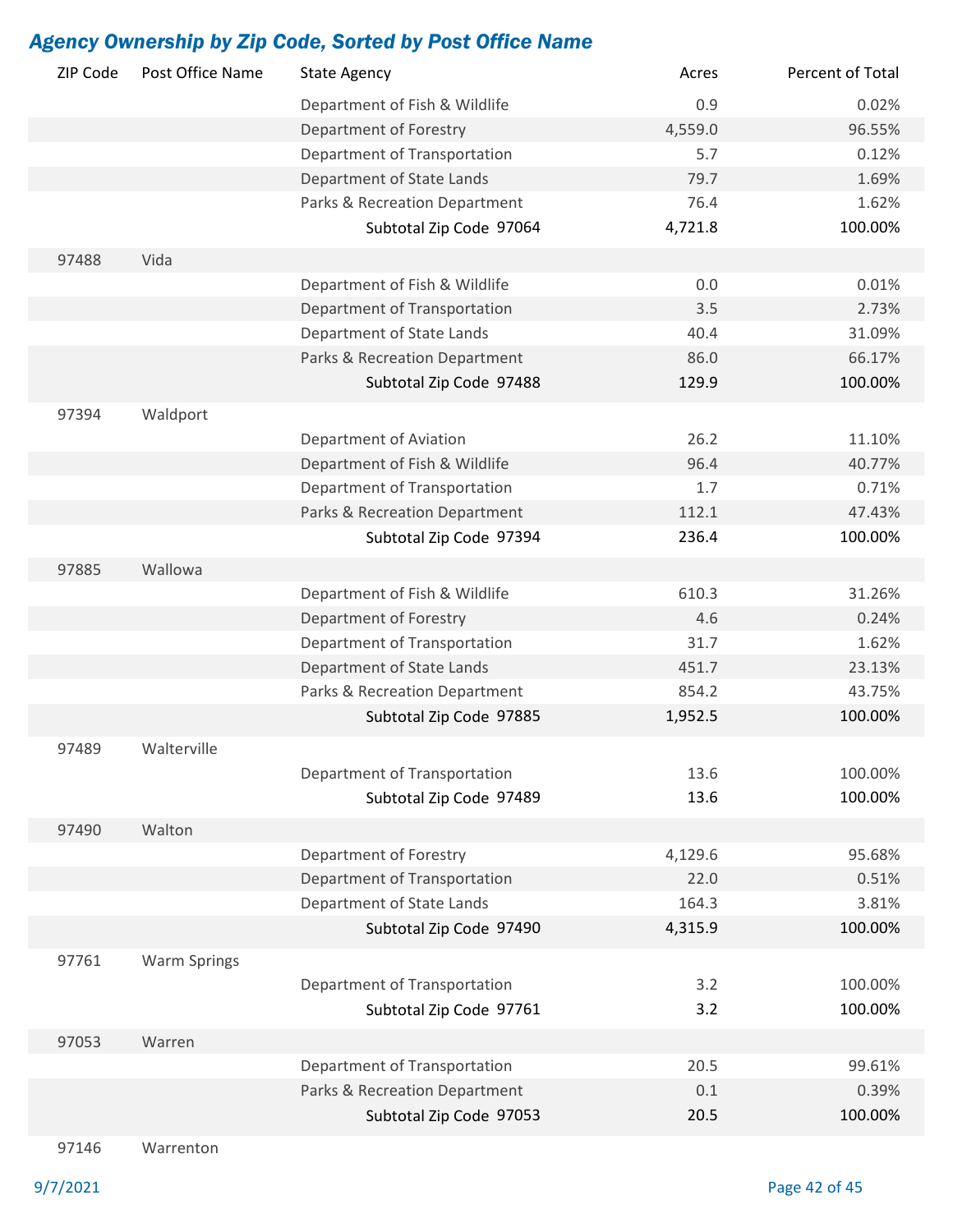| ZIP Code | Post Office Name               | <b>State Agency</b>           | Acres   | Percent of Total |
|----------|--------------------------------|-------------------------------|---------|------------------|
|          |                                | Department of Transportation  | 48.6    | 2.93%            |
|          |                                | Department of State Lands     | 202.0   | 12.18%           |
|          |                                | <b>Military Department</b>    | 1,233.5 | 74.40%           |
|          |                                | Parks & Recreation Department | 173.9   | 10.49%           |
|          |                                | Subtotal Zip Code 97146       | 1,658.0 | 100.00%          |
| 97065    | Wasco                          |                               |         |                  |
|          |                                | Department of Aviation        | 70.3    | 1.83%            |
|          |                                | Department of Fish & Wildlife | 3,016.2 | 78.28%           |
|          |                                | Parks & Recreation Department | 766.5   | 19.89%           |
|          |                                | Subtotal Zip Code 97065       | 3,853.0 | 100.00%          |
|          |                                |                               |         |                  |
| 97067    | Welches                        |                               |         |                  |
|          |                                | Department of Transportation  | 1.4     | 100.00%          |
|          |                                | Subtotal Zip Code 97067       | 1.4     | 100.00%          |
| 97068    | West Linn                      |                               |         |                  |
|          |                                | Department of Transportation  | 43.3    | 12.72%           |
|          |                                | Department of State Lands     | 25.5    | 7.51%            |
|          |                                | Parks & Recreation Department | 271.3   | 79.77%           |
|          |                                | Subtotal Zip Code 97068       | 340.1   | 100.00%          |
| 97920    | Westfall                       |                               |         |                  |
|          |                                | Department of State Lands     | 42.3    | 100.00%          |
|          |                                | Subtotal Zip Code 97920       | 42.3    | 100.00%          |
| 97492    | Westfir                        |                               |         |                  |
|          |                                | Department of Aviation        | 45.4    | 84.23%           |
|          |                                |                               | 8.5     | 15.77%           |
|          |                                | Department of Transportation  |         | 100.00%          |
|          |                                | Subtotal Zip Code 97492       | 53.9    |                  |
| 97886    | Weston                         |                               |         |                  |
|          |                                | Department of Transportation  | 67.3    | 29.35%           |
|          |                                | Department of State Lands     | 162.1   | 70.65%           |
|          |                                | Subtotal Zip Code 97886       | 229.5   | 100.00%          |
| 97503    | White City                     |                               |         |                  |
|          |                                | Department of Fish & Wildlife | 1,013.0 | 94.77%           |
|          |                                | Department of Transportation  | 13.3    | 1.25%            |
|          |                                | Parks & Recreation Department | 42.6    | 3.99%            |
|          |                                | Subtotal Zip Code 97503       | 1,068.9 | 100.00%          |
| 97543    | Wilderville                    |                               |         |                  |
|          |                                | Department of Transportation  | 10.9    | 100.00%          |
|          |                                | Subtotal Zip Code 97543       | 10.9    | 100.00%          |
|          |                                |                               |         |                  |
| 00069    | <b>Willamette National for</b> |                               |         |                  |
|          |                                | Department of Transportation  | 0.2     | 100.00%          |
|          |                                | Subtotal Zip Code 00069       | 0.2     | 100.00%          |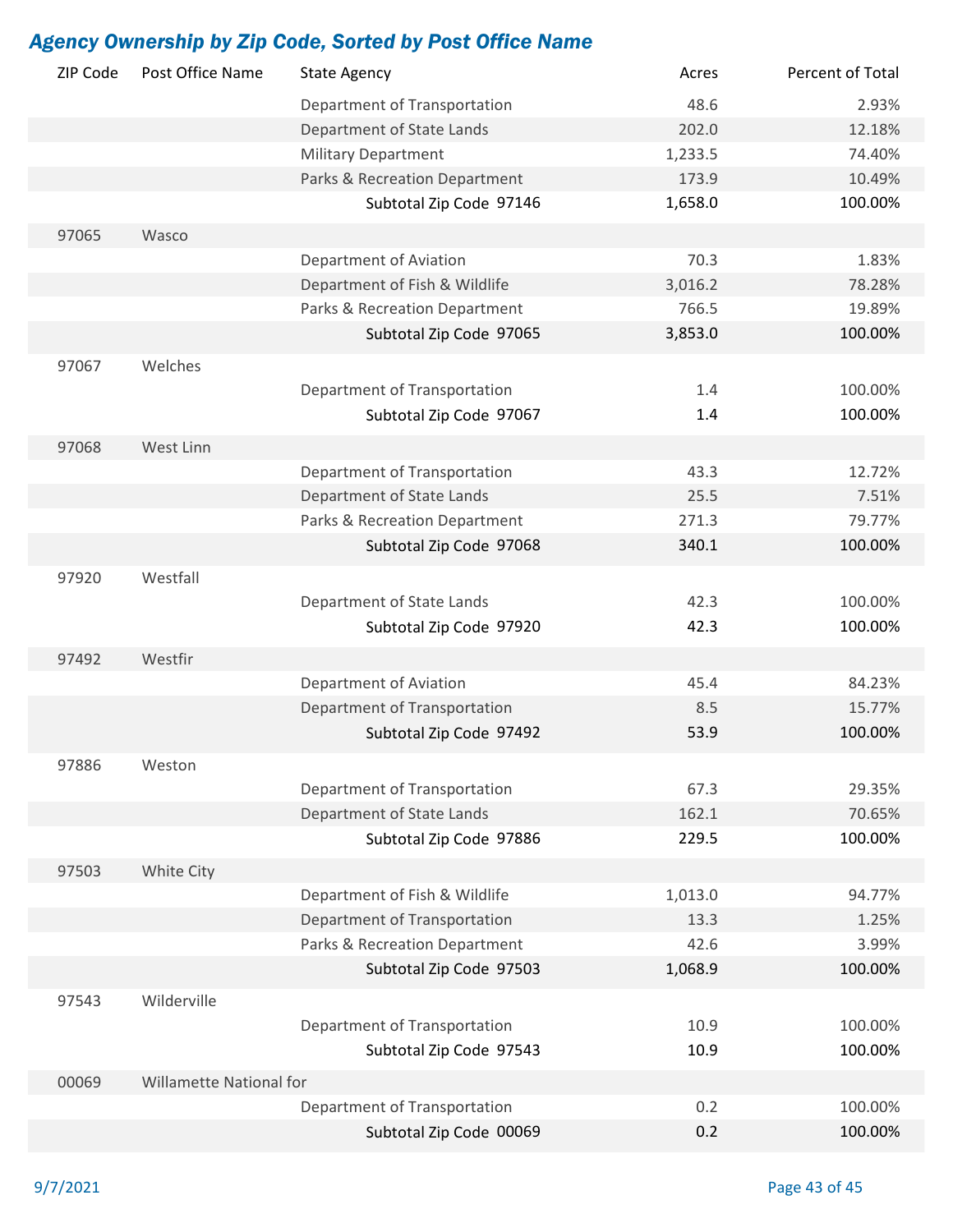| ZIP Code | Post Office Name              | <b>State Agency</b>                                           | Acres   | Percent of Total |
|----------|-------------------------------|---------------------------------------------------------------|---------|------------------|
| 00077    | <b>Willamette Natl Forest</b> |                                                               |         |                  |
|          |                               | Department of Forestry                                        | 210.8   | 99.26%           |
|          |                               | Department of Transportation                                  | 1.6     | 0.74%            |
|          |                               | Subtotal Zip Code 00077                                       | 212.4   | 100.00%          |
| 97396    | Willamina                     |                                                               |         |                  |
|          |                               | Department of Forestry                                        | 8.2     | 7.19%            |
|          |                               | Department of Transportation                                  | 5.2     | 4.52%            |
|          |                               | Parks & Recreation Department                                 | 100.6   | 88.29%           |
|          |                               | Subtotal Zip Code 97396                                       | 113.9   | 100.00%          |
| 97544    | Williams                      |                                                               |         |                  |
|          |                               | Department of State Lands                                     | 642.3   | 100.00%          |
|          |                               | Subtotal Zip Code 97544                                       | 642.3   | 100.00%          |
|          | Wilsonville                   |                                                               |         |                  |
| 97070    |                               |                                                               | 9.8     | 14.20%           |
|          |                               | Department of Administrative Servic                           | 0.9     | 1.27%            |
|          |                               | Department of Transportation<br>Parks & Recreation Department | 58.1    | 84.53%           |
|          |                               |                                                               | 68.7    |                  |
|          |                               | Subtotal Zip Code 97070                                       |         | 100.00%          |
| 97496    | Winston                       |                                                               |         |                  |
|          |                               | Department of Transportation                                  | 39.5    | 22.33%           |
|          |                               | Department of State Lands                                     | 137.3   | 77.67%           |
|          |                               | Subtotal Zip Code 97496                                       | 176.8   | 100.00%          |
| 97497    | <b>Wolf Creek</b>             |                                                               |         |                  |
|          |                               | Department of Forestry                                        | 2,460.4 | 84.53%           |
|          |                               | Department of Transportation                                  | 265.9   | 9.14%            |
|          |                               | Department of State Lands                                     | 40.1    | 1.38%            |
|          |                               | Parks & Recreation Department                                 | 144.2   | 4.95%            |
|          |                               | Subtotal Zip Code 97497                                       | 2,910.5 | 100.00%          |
| 97071    | Woodburn                      |                                                               |         |                  |
|          |                               | Department of Fish & Wildlife                                 | 24.0    | 5.30%            |
|          |                               | Department of Forestry                                        | 135.7   | 29.92%           |
|          |                               | Department of Transportation                                  | 19.2    | 4.23%            |
|          |                               | <b>Military Department</b>                                    | 2.8     | 0.61%            |
|          |                               | Youth Authority                                               | 271.8   | 59.94%           |
|          |                               | Subtotal Zip Code 97071                                       | 453.5   | 100.00%          |
| 97498    | Yachats                       |                                                               |         |                  |
|          |                               | Department of Fish & Wildlife                                 | 107.7   | 47.43%           |
|          |                               | Department of Transportation                                  | 2.9     | 1.28%            |
|          |                               | Parks & Recreation Department                                 | 116.5   | 51.30%           |
|          |                               | Subtotal Zip Code 97498                                       | 227.0   | 100.00%          |
| 97148    | Yamhill                       |                                                               |         |                  |
|          |                               | Department of Forestry                                        | 70.7    | 48.12%           |